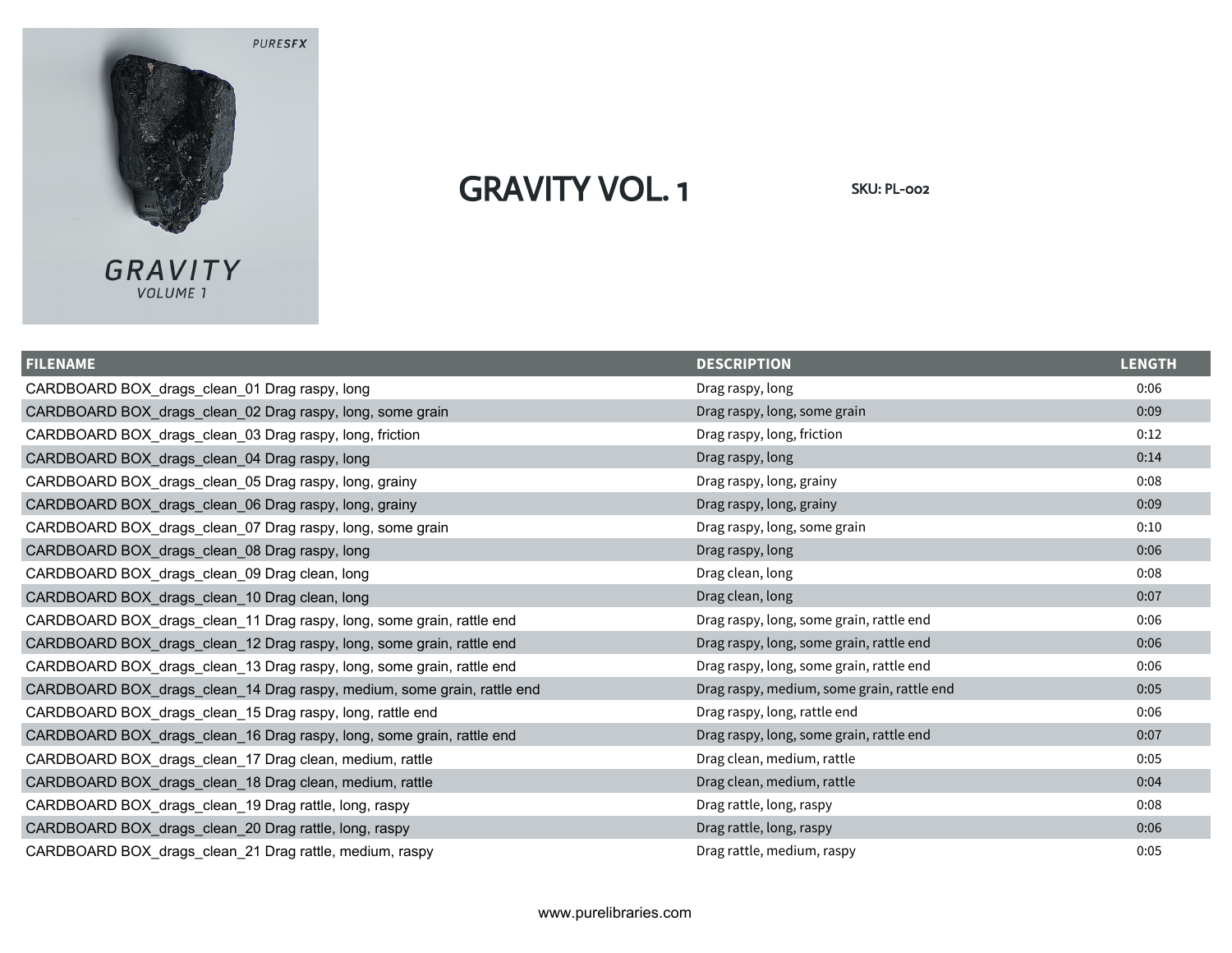| CARDBOARD BOX_drags_clean_22 Drag clean, very long, some rasp                       | Drag clean, very long, some rasp                        | 0:21 |
|-------------------------------------------------------------------------------------|---------------------------------------------------------|------|
| CARDBOARD BOX drags clean 23 Drag clean, very long, some rasp                       | Drag clean, very long, some rasp                        | 0:23 |
| CARDBOARD BOX drags clean 24 Drag clean, very long, some rasp                       | Drag clean, very long, some rasp                        | 0:19 |
| CARDBOARD BOX_drags_clean_25 Drag clean, very long, some rasp                       | Drag clean, very long, some rasp                        | 0:33 |
| CARDBOARD BOX_drags_clean_26 Drag clean, very long, some rasp, rattling             | Drag clean, very long, some rasp, rattling              | 0:20 |
| CARDBOARD BOX_drags_clean_27 Drag raspy, very long, rattling                        | Drag raspy, very long, rattling                         | 0:39 |
| CARDBOARD BOX_drags_long_01 Drag raspy, very long, dark, constant                   | Drag raspy, very long, dark, constant                   | 0:21 |
| CARDBOARD BOX_drags_long_02 Drag raspy, long, dark, constant                        | Drag raspy, long, dark, constant                        | 0:13 |
| CARDBOARD BOX_drags_long_03 Drag raspy, long, dark                                  | Drag raspy, long, dark                                  | 0:15 |
| CARDBOARD BOX_drags_long_04 Drag raspy, very long, dark, friction                   | Drag raspy, very long, dark, friction                   | 0:19 |
| CARDBOARD BOX_drags_long_05 Drag raspy, long, dark, friction                        | Drag raspy, long, dark, friction                        | 0:13 |
| CARDBOARD BOX_drags_misc_01 Drag clean, short, some rasp, rattle end                | Drag clean, short, some rasp, rattle end                | 0:02 |
| CARDBOARD BOX_drags_misc_02 Drag clean, short, some rasp, rattle end                | Drag clean, short, some rasp, rattle end                | 0:03 |
| CARDBOARD BOX_drags_misc_03 Drag clean, short, some rasp, rattle end                | Drag clean, short, some rasp, rattle end                | 0:03 |
| CARDBOARD BOX drags misc 04 Drag raspy, very long, stuttery, friction               | Drag raspy, very long, stuttery, friction               | 0:24 |
| CARDBOARD BOX_drags_misc_05 Drag raspy, very long, stuttery, friction               | Drag raspy, very long, stuttery, friction               | 0:16 |
| CARDBOARD BOX_drags_misc_06 Drag high friction, long                                | Drag high friction, long                                | 0:10 |
| CARDBOARD BOX_drags_misc_07 Drag high friction, long                                | Drag high friction, long                                | 0:12 |
| CARDBOARD BOX_drags_misc_08 Drag high friction, long, dark, stuttery                | Drag high friction, long, dark, stuttery                | 0:12 |
| CARDBOARD BOX_drags_misc_09 Drag raspy, long, friction, low velocity                | Drag raspy, long, friction, low velocity                | 0:10 |
| CARDBOARD BOX_drags_misc_10 Drag raspy, long, some grain, stuttery                  | Drag raspy, long, some grain, stuttery                  | 0:07 |
| CARDBOARD BOX_drags_misc_11 Drag raspy, long, stuttery, low velocity                | Drag raspy, long, stuttery, low velocity                | 0:06 |
| CARDBOARD BOX_drags_misc_12 Drag raspy, long, high friction, stuttery, low velocity | Drag raspy, long, high friction, stuttery, low velocity | 0:15 |
| CARDBOARD BOX_drags_misc_13 Drag raspy, long, high friction, stuttery, low velocity | Drag raspy, long, high friction, stuttery, low velocity | 0:27 |
| CARDBOARD BOX_drags_misc_14 Drag grainy, long, low velocity                         | Drag grainy, long, low velocity                         | 0:10 |
| CARDBOARD BOX_drags_misc_15 Drag grainy, long, low velocity                         | Drag grainy, long, low velocity                         | 0:12 |
| CARDBOARD BOX drags misc 16 Drag thin, very long, low velocity, stuttery            | Drag thin, very long, low velocity, stuttery            | 0:29 |
| CARDBOARD BOX_drags_misc_17 Drag thin, long, low velocity, stuttery                 | Drag thin, long, low velocity, stuttery                 | 0:16 |
| CARDBOARD BOX_drags_rattle_01 Drag rattle, very long, raspy                         | Drag rattle, very long, raspy                           | 0:23 |
| CARDBOARD BOX_drags_rattle_02 Drag rattle, very long, raspy                         | Drag rattle, very long, raspy                           | 0:40 |
| CARDBOARD BOX_drags_rattle_03 Drag rattle, very long, raspy                         | Drag rattle, very long, raspy                           | 0:37 |
| CARDBOARD BOX drags rattle 04 Drag rattle, very long, raspy                         | Drag rattle, very long, raspy                           | 0:26 |
| CARDBOARD BOX_impact_01 Impact short, wobble                                        | Impact short, wobble                                    | 0:02 |
| CARDBOARD BOX impact 02 Impact short, clean, rattle                                 | Impact short, clean, rattle                             | 0:01 |
| CARDBOARD BOX impact 03 Impact short, clean, rattle                                 | Impact short, clean, rattle                             | 0:01 |
| CARDBOARD BOX_impact_04 Impact short, clean, rattle                                 | Impact short, clean, rattle                             | 0:02 |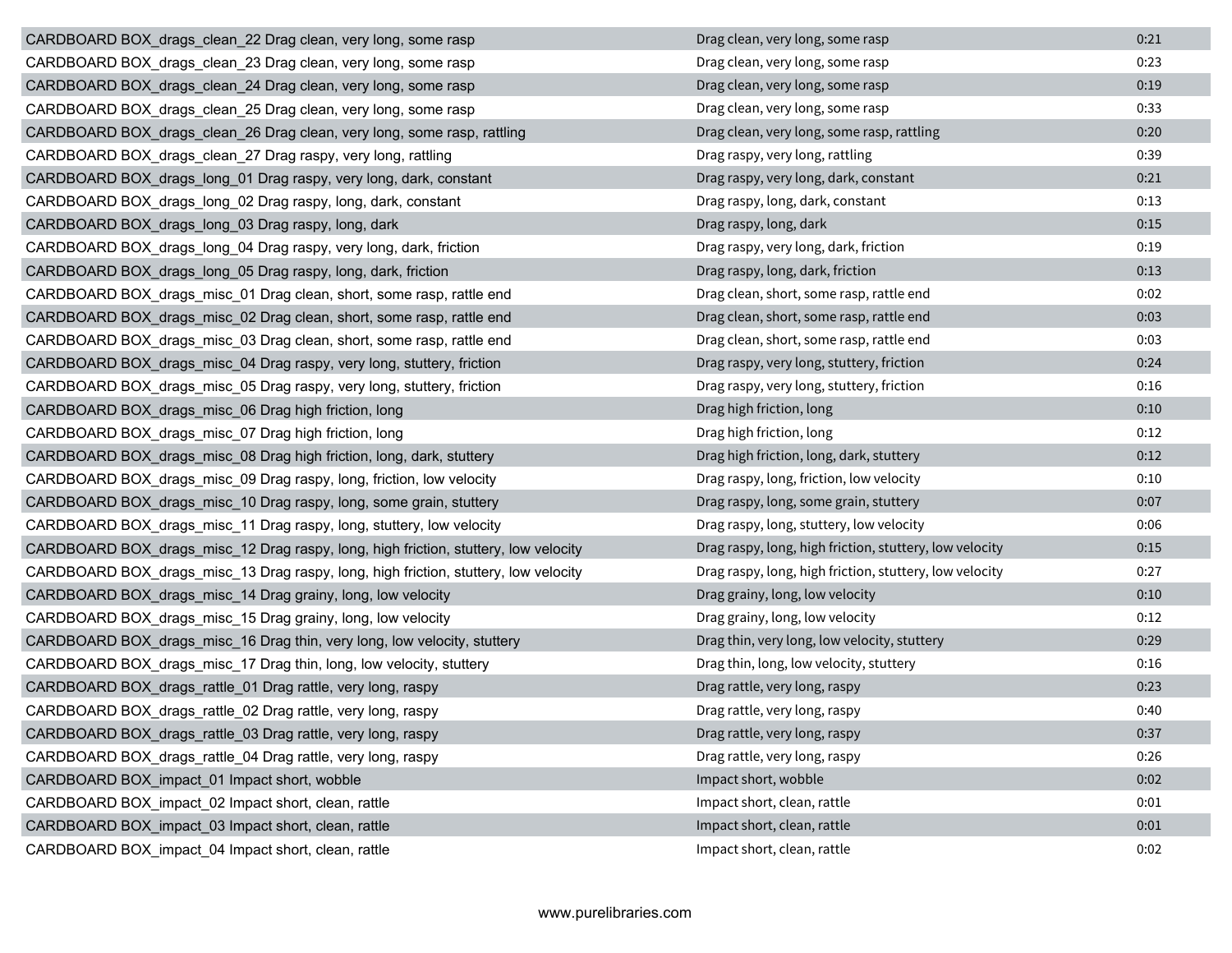| CARDBOARD BOX impact 05 Impact short, clean                     | Impact short, clean                | 0:02 |
|-----------------------------------------------------------------|------------------------------------|------|
| CARDBOARD BOX_impact_06 Impact short, clean                     | Impact short, clean                | 0:02 |
| CARDBOARD BOX_impact_07 Impact short, clean, rattle             | Impact short, clean, rattle        | 0:02 |
| CARDBOARD BOX_impact_08 Impact short, clean                     | Impact short, clean                | 0:03 |
| CARDBOARD BOX_impact_09 Impact short, rattle                    | Impact short, rattle               | 0:02 |
| CARDBOARD BOX_impact_10 Impact short, slide, rattle             | Impact short, slide, rattle        | 0:01 |
| CARDBOARD BOX_impact_11 Impact short, slide, rattle             | Impact short, slide, rattle        | 0:03 |
| CARDBOARD BOX_impact_12 Impact short, slide                     | Impact short, slide                | 0:03 |
| CARDBOARD BOX_impact_13 Impact short, clean                     | Impact short, clean                | 0:02 |
| CARDBOARD BOX impact 14 Impact short, clean                     | Impact short, clean                | 0:02 |
| CARDBOARD BOX_impact_15 Impact short, multiple rattles          | Impact short, multiple rattles     | 0:02 |
| CARDBOARD BOX impact 16 Impact short, slide, rattle             | Impact short, slide, rattle        | 0:03 |
| CARDBOARD BOX impact 17 Impact short, clean                     | Impact short, clean                | 0:01 |
| CARDBOARD BOX_impact_18 Impact short, clean                     | Impact short, clean                | 0:01 |
| CARDBOARD BOX impact 19 Impact short, slide, rattle             | Impact short, slide, rattle        | 0:02 |
| CARDBOARD BOX impact 20 Impact short, clean                     | Impact short, clean                | 0:02 |
| CARDBOARD BOX_impact_21 Impact, short, clean                    | Impact, short, clean               | 0:01 |
| CARDBOARD BOX_impact_22 Impact short, rattle                    | Impact short, rattle               | 0:02 |
| CARDBOARD BOX_impact_23 Impact short, slide                     | Impact short, slide                | 0:02 |
| CARDBOARD BOX_impact_24 Impact short, rattle                    | Impact short, rattle               | 0:02 |
| CARDBOARD BOX_impact_25 Impact short, rattle                    | Impact short, rattle               | 0:02 |
| CARDBOARD BOX_impact_26 Impact short, hard                      | Impact short, hard                 | 0:02 |
| CARDBOARD BOX_impact_27 Impact short, clean                     | Impact short, clean                | 0:01 |
| CARDBOARD BOX_impact_28 Impact short, clean                     | Impact short, clean                | 0:02 |
| CARDBOARD BOX_impact_29 Impact short, rattle                    | Impact short, rattle               | 0:02 |
| CARDBOARD BOX_impact_30 Impact short, clean                     | Impact short, clean                | 0:01 |
| CARDBOARD BOX_impact_31 Impact short, slide, rattle             | Impact short, slide, rattle        | 0:02 |
| CARDBOARD BOX_impact_32 Impact short, clean                     | Impact short, clean                | 0:01 |
| CARDBOARD BOX impact 33 Impact short, clean                     | Impact short, clean                | 0:01 |
| CARDBOARD BOX_impact_34 Impact short, slide, rattle             | Impact short, slide, rattle        | 0:03 |
| CARDBOARD BOX impact misc 01 Impact short, clean                | Impact short, clean                | 0:01 |
| CARDBOARD BOX_impact_misc_02 Impact short, clean                | Impact short, clean                | 0:01 |
| CARDBOARD BOX impact misc 03 Impact short, clean                | Impact short, clean                | 0:01 |
| CARDBOARD BOX_impact_misc_04 Impact short, clean, high velocity | Impact short, clean, high velocity | 0:01 |
| CARDBOARD BOX impact misc 05 Impact short, clean, rattle        | Impact short, clean, rattle        | 0:02 |
| CARDBOARD BOX_impact_misc_06 Impact short, clean, slide         | Impact short, clean, slide         | 0:01 |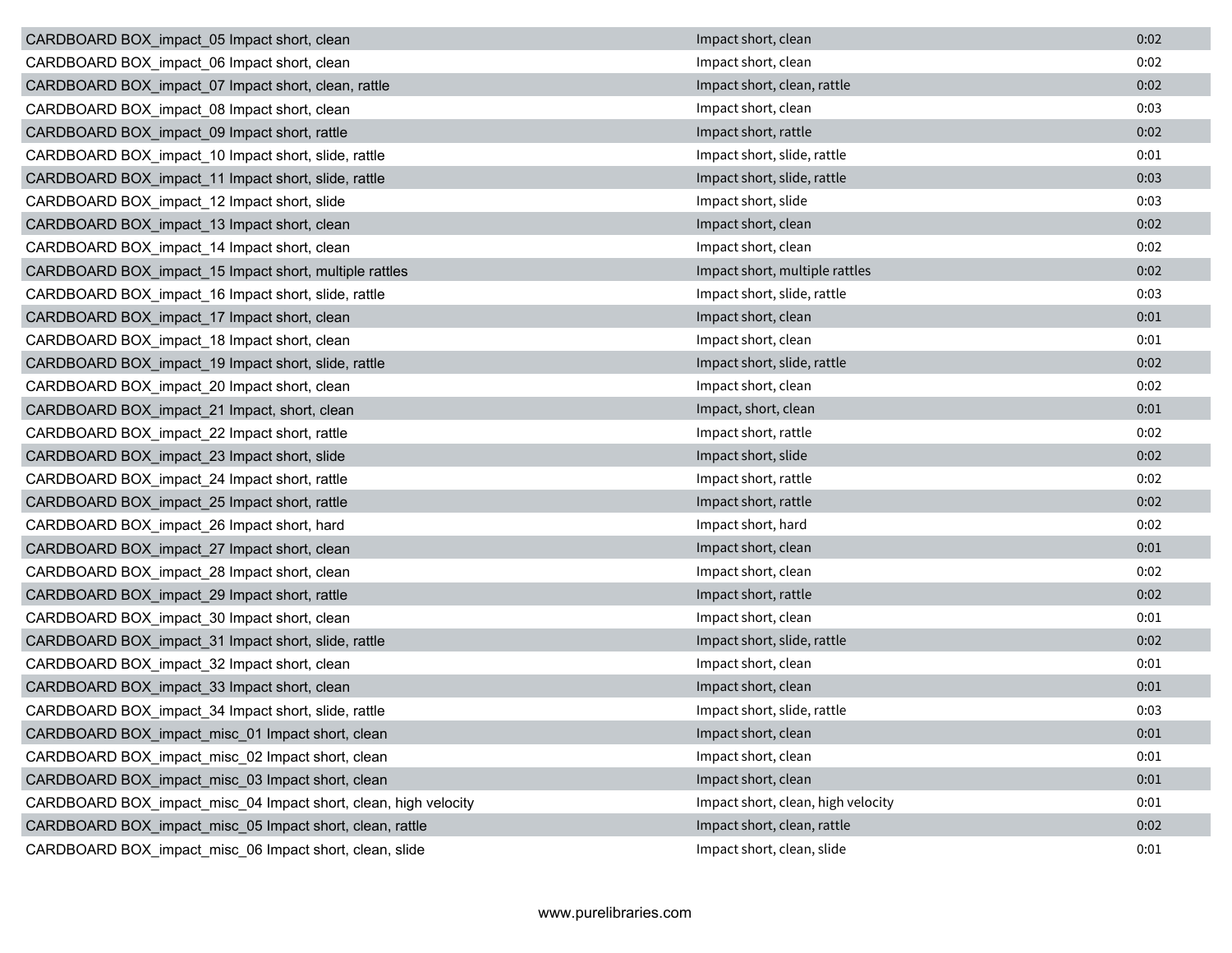| CARDBOARD BOX_impact_misc_07 Impact short, clean, rattle                     | Impact short, clean, rattle                     | 0:02 |
|------------------------------------------------------------------------------|-------------------------------------------------|------|
| CARDBOARD BOX impact misc 08 Impact short, clean                             | Impact short, clean                             | 0:01 |
| CARDBOARD BOX impact misc 09 Impact short, clean                             | Impact short, clean                             | 0:01 |
| CARDBOARD BOX_impact_misc_10 Impact short, clean                             | Impact short, clean                             | 0:01 |
| CARDBOARD BOX_impact_misc_11 Impact short, clean                             | Impact short, clean                             | 0:01 |
| CARDBOARD BOX_impact_misc_12 Impact short, clean                             | Impact short, clean                             | 0:01 |
| CARDBOARD BOX_impact_misc_13 Impact short, clean, slide                      | Impact short, clean, slide                      | 0:01 |
| CARDBOARD BOX_impact_misc_14 Impact short, clean, slide                      | Impact short, clean, slide                      | 0:01 |
| CARDBOARD BOX_impact_misc_15 Impact short, clean, hard impact                | Impact short, clean, hard impact                | 0:01 |
| CARDBOARD BOX_impact_misc_16 Impact short, clean, friction end               | Impact short, clean, friction end               | 0:02 |
| CARDBOARD BOX_impact_misc_17 Impact short, clean                             | Impact short, clean                             | 0:01 |
| CARDBOARD BOX_impact_misc_18 Impact short, clean, squeaking                  | Impact short, clean, squeaking                  | 0:01 |
| CARDBOARD BOX_impact_misc_19 Impact short, clean                             | Impact short, clean                             | 0:01 |
| CARDBOARD BOX_impact_muffled_01 Impact muffled, short                        | Impact muffled, short                           | 0:02 |
| CARDBOARD BOX_impact_muffled_02 Impact muffled, short                        | Impact muffled, short                           | 0:01 |
| CARDBOARD BOX_impact_muffled_03 Impact muffled, short                        | Impact muffled, short                           | 0:02 |
| CARDBOARD BOX_impact_muffled_04 Impact muffled, short                        | Impact muffled, short                           | 0:02 |
| CARDBOARD BOX impact muffled 05 Impact muffled, short                        | Impact muffled, short                           | 0:02 |
| CARDBOARD BOX impact muffled 06 Impact muffled, short                        | Impact muffled, short                           | 0:02 |
| CARDBOARD BOX_impact_muffled_07 Impact muffled, short                        | Impact muffled, short                           | 0:01 |
| CARDBOARD METAL_02_impact_01 Impact rattle short, medium intensity           | Impact rattle short, medium intensity           | 0:01 |
| CARDBOARD METAL_02_impact_02 Impact rattle short, medium intensity           | Impact rattle short, medium intensity           | 0:01 |
| CARDBOARD METAL_02_impact_03 Impact rattle short, high intensity, ringing    | Impact rattle short, high intensity, ringing    | 0:01 |
| CARDBOARD METAL 02 impact 04 Impact rattle short, medium intensity           | Impact rattle short, medium intensity           | 0:01 |
| CARDBOARD METAL_02_impact_05 Impact rattle short, low intensity              | Impact rattle short, low intensity              | 0:01 |
| CARDBOARD METAL_02_impact_06 Impact rattle short, low intensity              | Impact rattle short, low intensity              | 0:01 |
| CARDBOARD METAL_02_impact_07 Impact rattle short, medium intensity           | Impact rattle short, medium intensity           | 0:01 |
| CARDBOARD METAL_02_impact_08 Impact rattle short, medium intensity           | Impact rattle short, medium intensity           | 0:01 |
| CARDBOARD METAL_02_impact_09 Impact rattle short, low intensity              | Impact rattle short, low intensity              | 0:01 |
| CARDBOARD METAL_02_impact_10 Impact rattle short, medium intensity           | Impact rattle short, medium intensity           | 0:01 |
| CARDBOARD METAL_02_impact_11 Impact rattle short, medium intensity           | Impact rattle short, medium intensity           | 0:01 |
| CARDBOARD METAL 02 impact 12 Impact rattle short, medium intensity           | Impact rattle short, medium intensity           | 0:01 |
| CARDBOARD METAL 02 impact 13 Impact rattle short, medium intensity           | Impact rattle short, medium intensity           | 0:01 |
| CARDBOARD METAL_02_impact_14 Impact rattle short, low intensity, thud        | Impact rattle short, low intensity, thud        | 0:01 |
| CARDBOARD METAL 02 impact 15 Impact rattle short, high intensity, high pitch | Impact rattle short, high intensity, high pitch | 0:01 |
| CARDBOARD METAL 02 impact 16 Impact rattle short, low intensity              | Impact rattle short, low intensity              | 0:01 |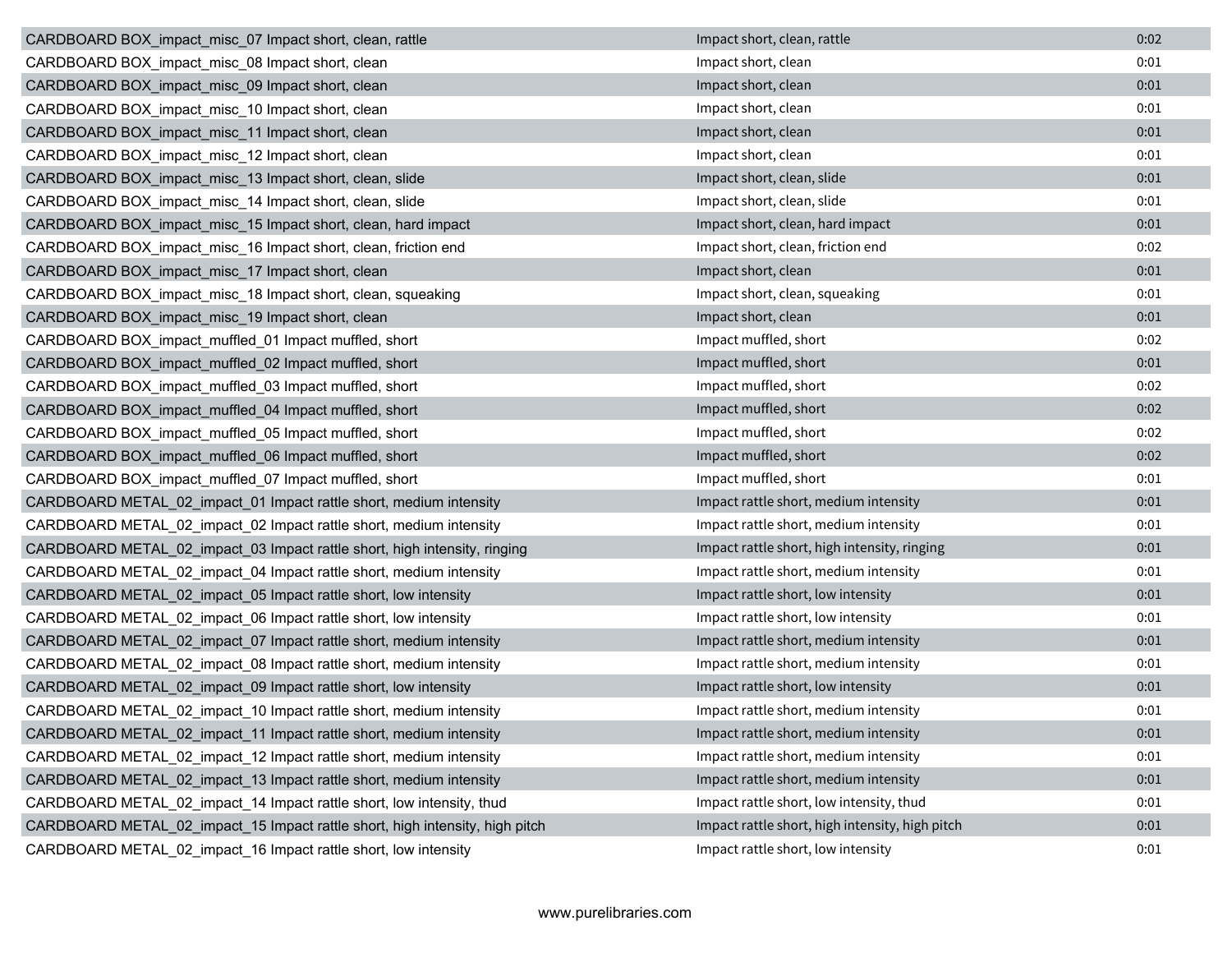| CARDBOARD METAL_02_impact_17 Impact rattle short, medium intensity            | Impact rattle short, medium intensity            | 0:01 |
|-------------------------------------------------------------------------------|--------------------------------------------------|------|
| CARDBOARD METAL 02 impact 18 Impact rattle short, medium intensity            | Impact rattle short, medium intensity            | 0:01 |
| CARDBOARD METAL_02_impact_19 Impact rattle short, medium intensity            | Impact rattle short, medium intensity            | 0:01 |
| CARDBOARD METAL 02 impact 20 Impact rattle short, medium intensity            | Impact rattle short, medium intensity            | 0:01 |
| CARDBOARD METAL_02_impact_21 Impact rattle short, medium intensity, clean     | Impact rattle short, medium intensity, clean     | 0:01 |
| CARDBOARD METAL_02_impact_22 Impact rattle short, low intensity               | Impact rattle short, low intensity               | 0:01 |
| CARDBOARD METAL_02_impact_23 Impact rattle short, low intensitiy, vibrating   | Impact rattle short, low intensitiy, vibrating   | 0:01 |
| CARDBOARD METAL_02_impact_24 Impact rattle short, low intensity               | Impact rattle short, low intensity               | 0:01 |
| CARDBOARD METAL_02_impact_25 Impact rattle short, low intensity, clean        | Impact rattle short, low intensity, clean        | 0:01 |
| CARDBOARD METAL_02_impact_26 Impact rattle short, low intensity               | Impact rattle short, low intensity               | 0:01 |
| CARDBOARD METAL_02_impact_27 Impact rattle short, medium intensity            | Impact rattle short, medium intensity            | 0:01 |
| CARDBOARD METAL_02_impact_28 Impact rattle short, medium intensity            | Impact rattle short, medium intensity            | 0:01 |
| CARDBOARD METAL_02_impact_29 Impact rattle short, medium intensity            | Impact rattle short, medium intensity            | 0:01 |
| CARDBOARD METAL_02_impact_30 Impact rattle short, high intensity              | Impact rattle short, high intensity              | 0:01 |
| CARDBOARD METAL 02 impact 31 Impact rattle short, medium intensity            | Impact rattle short, medium intensity            | 0:01 |
| CARDBOARD METAL_02_impact_32 Impact rattle short, medium intensity, vibrating | Impact rattle short, medium intensity, vibrating | 0:01 |
| CARDBOARD METAL_impact_01 Impact short, high pitch, high intensity            | Impact short, high pitch, high intensity         | 0:02 |
| CARDBOARD METAL_impact_02 Impact short, high pitch, high intensity            | Impact short, high pitch, high intensity         | 0:01 |
| CARDBOARD METAL impact 03 Impact short, high pitch, high intensity            | Impact short, high pitch, high intensity         | 0:01 |
| CARDBOARD METAL_impact_04 Impact short, high pitch, high intensity            | Impact short, high pitch, high intensity         | 0:01 |
| CARDBOARD METAL_impact_05 Impact short, high pitch, high intensity            | Impact short, high pitch, high intensity         | 0:01 |
| CARDBOARD METAL_impact_06 Impact short, medium intensity                      | Impact short, medium intensity                   | 0:01 |
| CARDBOARD METAL_impact_07 Impact short, medium intensity, ringing end         | Impact short, medium intensity, ringing end      | 0:01 |
| CARDBOARD METAL_impact_08 Impact short, medium intensity                      | Impact short, medium intensity                   | 0:01 |
| CARDBOARD METAL_impact_09 Impact short, medium intensity                      | Impact short, medium intensity                   | 0:01 |
| CARDBOARD METAL_impact_10 Impact short, medium intensity                      | Impact short, medium intensity                   | 0:01 |
| CARDBOARD METAL impact 11 Impact short, medium intensity                      | Impact short, medium intensity                   | 0:01 |
| CARDBOARD METAL_impact_12 Impact short, medium intensity                      | Impact short, medium intensity                   | 0:01 |
| CARDBOARD METAL impact 13 Impact short, high pitch, medium intensity          | Impact short, high pitch, medium intensity       | 0:01 |
| CARDBOARD METAL_impact_14 Impact short, high pitch, medium intensity          | Impact short, high pitch, medium intensity       | 0:01 |
| CARDBOARD METAL_impact_15 Impact short, high pitch, medium intensity          | Impact short, high pitch, medium intensity       | 0:01 |
| CARDBOARD METAL_impact_16 Impact short, high pitch, medium intensity          | Impact short, high pitch, medium intensity       | 0:01 |
| CARDBOARD METAL impact 17 Impact short, high pitch, medium intensity          | Impact short, high pitch, medium intensity       | 0:01 |
| CARDBOARD METAL_impact_18 Impact short, medium intensity                      | Impact short, medium intensity                   | 0:01 |
| CARDBOARD METAL impact 19 Impact short, medium intensity, thin                | Impact short, medium intensity, thin             | 0:01 |
| CARDBOARD METAL_impact_20 Impact short, medium intensity, rattling            | Impact short, medium intensity, rattling         | 0:01 |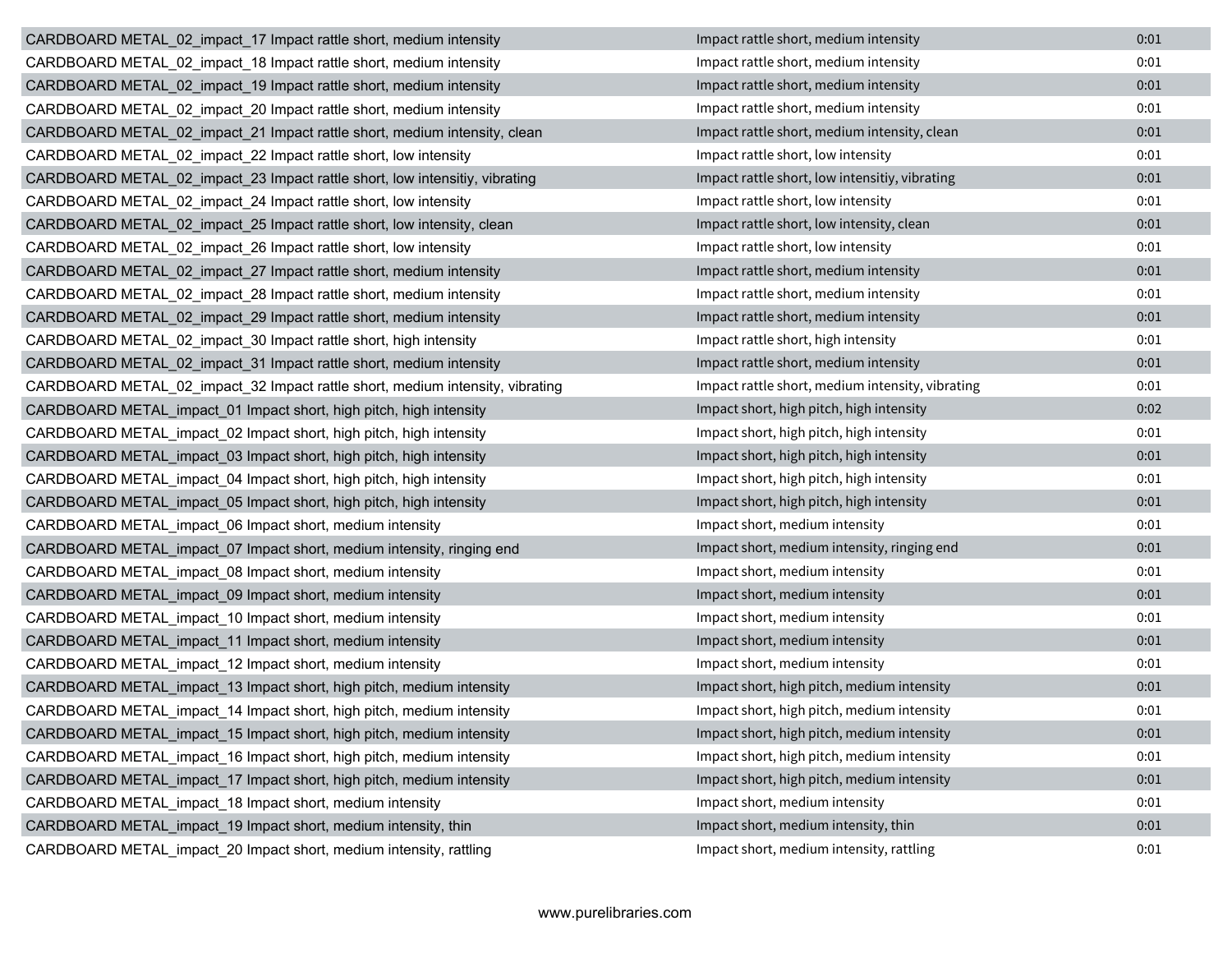| CARDBOARD METAL impact 21 Impact short, medium intensity, rattling              | Impact short, medium intensity, rattling                     | 0:01 |
|---------------------------------------------------------------------------------|--------------------------------------------------------------|------|
| CARDBOARD METAL impact 22 Impact short, medium intensity                        | Impact short, medium intensity                               | 0:01 |
| CARDBOARD METAL_impact_23 Impact short, medium intensity                        | Impact short, medium intensity                               | 0:01 |
| CARDBOARD METAL impact 24 Impact short, high pitch, medium intensity, thin      | Impact short, high pitch, medium intensity, thin             | 0:01 |
| CARDBOARD METAL_impact_25 Impact short, medium intensity                        | Impact short, medium intensity                               | 0:01 |
| CARDBOARD METAL impact 26 Impact short, medium intensity                        | Impact short, medium intensity                               | 0:01 |
| CARDBOARD METAL impact 27 Impact short, medium intensity                        | Impact short, medium intensity                               | 0:01 |
| CARDBOARD METAL_impact_28 Impact short, medium intensity, rattling              | Impact short, medium intensity, rattling                     | 0:01 |
| CLOTH 01 impact 01 Impact short, low pitch, high velocity                       | Impact short, low pitch, high velocity                       | 0:01 |
| CLOTH 01_impact_02 Impact short, low pitch, high velocity                       | Impact short, low pitch, high velocity                       | 0:01 |
| CLOTH 01_impact_03 Impact short, low pitch, high velocity                       | Impact short, low pitch, high velocity                       | 0:01 |
| CLOTH 01_impact_04 Impact short, low pitch, medium velocity                     | Impact short, low pitch, medium velocity                     | 0:01 |
| CLOTH 01_impact_05 Impact short, low pitch, high velocity                       | Impact short, low pitch, high velocity                       | 0:01 |
| CLOTH 01_impact_06 Impact short, low pitch, high velocity, hard impact          | Impact short, low pitch, high velocity, hard impact          | 0:01 |
| CLOTH 01 impact 07 Impact short, low pitch, high velocity                       | Impact short, low pitch, high velocity                       | 0:01 |
| CLOTH 01_impact_08 Impact short, medium pitch, high velocity                    | Impact short, medium pitch, high velocity                    | 0:01 |
| CLOTH 01_impact_09 Impact short, low pitch, high velocity                       | Impact short, low pitch, high velocity                       | 0:01 |
| CLOTH 01 impact 10 Impact short, low pitch, high velocity                       | Impact short, low pitch, high velocity                       | 0:01 |
| CLOTH 01 impact 11 Impact short, low pitch, high velocity                       | Impact short, low pitch, high velocity                       | 0:01 |
| CLOTH 01_impact_12 Impact short, low pitch, high velocity                       | Impact short, low pitch, high velocity                       | 0:01 |
| CLOTH 01_impact_13 Impact short, low pitch, high velocity                       | Impact short, low pitch, high velocity                       | 0:01 |
| CLOTH 01_impact_14 Impact short, medium pitch, high velocity                    | Impact short, medium pitch, high velocity                    | 0:01 |
| CLOTH 01_impact_15 Impact short, medium pitch, high velocity                    | Impact short, medium pitch, high velocity                    | 0:01 |
| CLOTH 01 impact 16 Impact short, low pitch, high velocity                       | Impact short, low pitch, high velocity                       | 0:01 |
| CLOTH 01_impact_17 Impact short, mediun pitch, high velocity, high pitch detail | Impact short, mediun pitch, high velocity, high pitch detail | 0:01 |
| CLOTH 01_impact_18 Impact short, low pitch, high velocity                       | Impact short, low pitch, high velocity                       | 0:01 |
| CLOTH 01_impact_19 Impact short, low pitch, high velocity                       | Impact short, low pitch, high velocity                       | 0:01 |
| CLOTH 01_impact_20 Impact short, high pitch, high velocity                      | Impact short, high pitch, high velocity                      | 0:01 |
| CLOTH 01_impact_21 Impact short, high pitch, high velocity                      | Impact short, high pitch, high velocity                      | 0:01 |
| CLOTH 01_impact_22 Impact short, high pitch, high velocity                      | Impact short, high pitch, high velocity                      | 0:01 |
| CLOTH 01_impact_23 Impact short, high pitch, high velocity                      | Impact short, high pitch, high velocity                      | 0:01 |
| CLOTH 01_impact_24 Impact short, low pitch, high velocity                       | Impact short, low pitch, high velocity                       | 0:01 |
| CLOTH 01_impact_25 Impact short, medium pitch, high velocity                    | Impact short, medium pitch, high velocity                    | 0:01 |
| CLOTH 01_impact_26 Impact short, low pitch, high velocity                       | Impact short, low pitch, high velocity                       | 0:01 |
| CLOTH 01 impact 27 Impact short, low pitch, high velocity                       | Impact short, low pitch, high velocity                       | 0:01 |
| CLOTH 01_impact_28 Impact short, low pitch, high velocity                       | Impact short, low pitch, high velocity                       | 0:01 |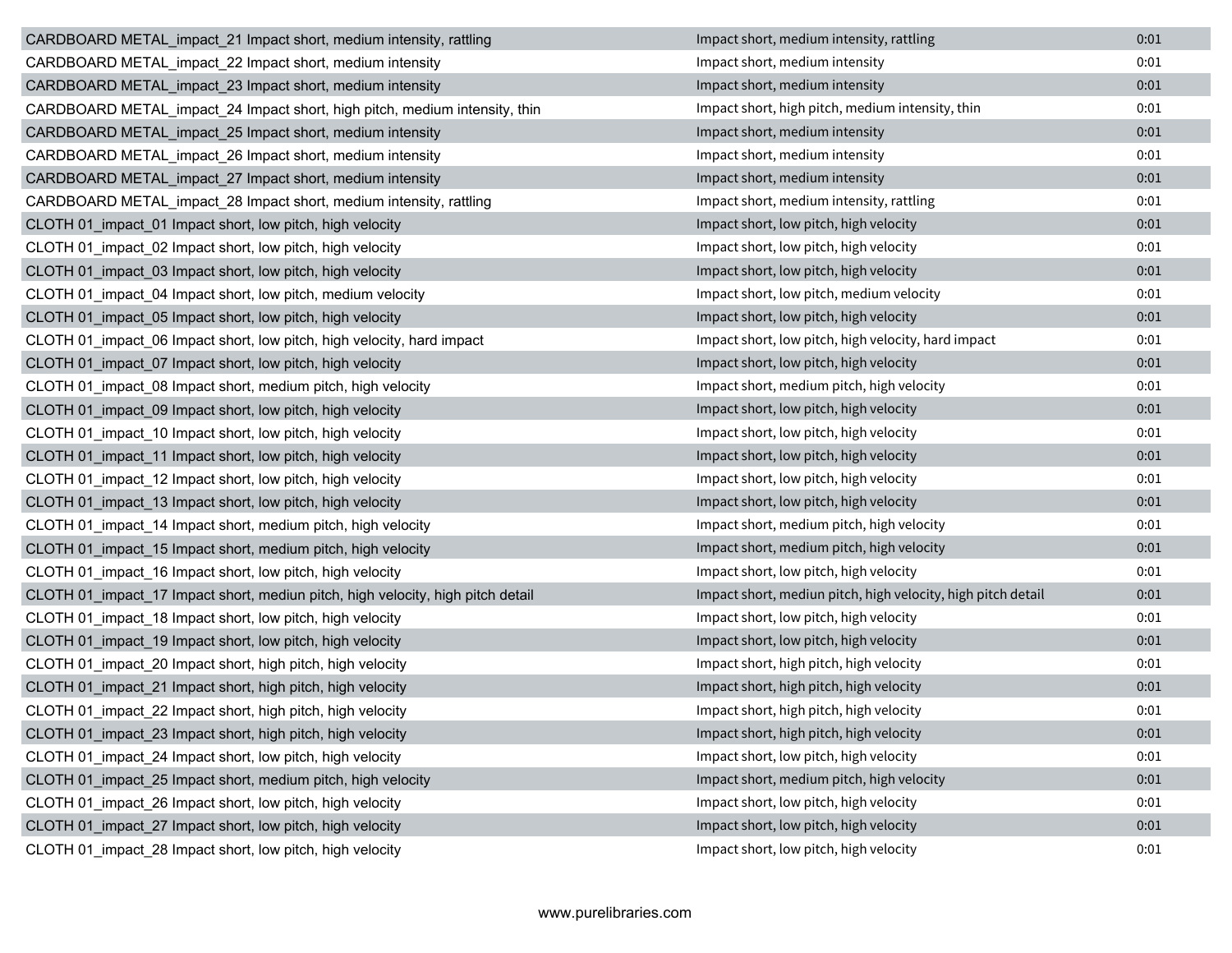| CLOTH 01_impact_29 Impact short, low pitch, high velocity                     | Impact short, low pitch, high velocity                     | 0:02 |
|-------------------------------------------------------------------------------|------------------------------------------------------------|------|
| CLOTH 01_impact_loop_01 Impact loop long, high velocity, wild rustling        | Impact loop long, high velocity, wild rustling             | 0:09 |
| CLOTH 01_impact_loop_02 Impact loop long, high velocity, wild rustling        | Impact loop long, high velocity, wild rustling             | 0:10 |
| CLOTH 01 impact loop 03 Impact loop long, high velocity, wild rustling        | Impact loop long, high velocity, wild rustling             | 0:16 |
| CLOTH 01_impact_loop_04 Impact loop long, high velocity, wild rustling        | Impact loop long, high velocity, wild rustling             | 0:14 |
| CLOTH 01_impact_loop_05 Impact loop long, high velocity, wild rustling        | Impact loop long, high velocity, wild rustling             | 0:21 |
| CLOTH 01_impact_loop_06 Impact loop long, high velocity, wild rustling        | Impact loop long, high velocity, wild rustling             | 0:18 |
| CLOTH 02_impact_01 Impact short, low pitch, medium velocity                   | Impact short, low pitch, medium velocity                   | 0:01 |
| CLOTH 02_impact_02 Impact short, low pitch, high velocity                     | Impact short, low pitch, high velocity                     | 0:01 |
| CLOTH 02_impact_03 Impact short, low pitch, high velocity                     | Impact short, low pitch, high velocity                     | 0:01 |
| CLOTH 02_impact_04 Impact short, low pitch, medium velocity                   | Impact short, low pitch, medium velocity                   | 0:01 |
| CLOTH 02_impact_05 Impact short, low pitch, medium velocity                   | Impact short, low pitch, medium velocity                   | 0:01 |
| CLOTH 02_impact_06 Impact short, low pitch, medium velocity, close-mic pop    | Impact short, low pitch, medium velocity, close-mic pop    | 0:01 |
| CLOTH 02_impact_07 Impact short, low pitch, medium velocity                   | Impact short, low pitch, medium velocity                   | 0:01 |
| CLOTH 02_impact_08 Impact short, low pitch, medium velocity                   | Impact short, low pitch, medium velocity                   | 0:01 |
| CLOTH 02 impact 09 Impact short, low pitch, medium velocity                   | Impact short, low pitch, medium velocity                   | 0:01 |
| CLOTH 02 impact 10 Impact short, medium pitch, medium velocity                | Impact short, medium pitch, medium velocity                | 0:01 |
| CLOTH 02 impact 11 Impact short, medium pitch, medium velocity                | Impact short, medium pitch, medium velocity                | 0:01 |
| CLOTH 02_impact_12 Impact short, medium pitch, medium velocity                | Impact short, medium pitch, medium velocity                | 0:01 |
| CLOTH 02_impact_13 Impact short, medium pitch, medium velocity, close-mic pop | Impact short, medium pitch, medium velocity, close-mic pop | 0:01 |
| CLOTH 02 impact 14 Impact short, medium pitch, medium velocity                | Impact short, medium pitch, medium velocity                | 0:01 |
| CLOTH 02_impact_15 Impact short, low pitch, medium velocity                   | Impact short, low pitch, medium velocity                   | 0:01 |
| CLOTH 02_impact_16 Impact short, low pitch, low velocity                      | Impact short, low pitch, low velocity                      | 0:01 |
| CLOTH 02_impact_17 Impact short, low pitch, low velocity                      | Impact short, low pitch, low velocity                      | 0:01 |
| CLOTH 02_impact_18 Impact short, low pitch, low velocity                      | Impact short, low pitch, low velocity                      | 0:01 |
| CLOTH 02_impact_19 Impact short, low pitch, low velocity                      | Impact short, low pitch, low velocity                      | 0:01 |
| CLOTH 02 impact 20 Impact short, low pitch, low velocity                      | Impact short, low pitch, low velocity                      | 0:01 |
| CLOTH 02_impact_21 Impact short, low pitch, low velocity                      | Impact short, low pitch, low velocity                      | 0:01 |
| CLOTH 02_impact_22 Impact short, low pitch, low velocity                      | Impact short, low pitch, low velocity                      | 0:01 |
| CLOTH 02_impact_23 Impact short, low pitch, medium velocity                   | Impact short, low pitch, medium velocity                   | 0:01 |
| CLOTH 02 impact 24 Impact short, low pitch, medium velocity                   | Impact short, low pitch, medium velocity                   | 0:01 |
| CLOTH 02_impact_25 Impact short, low pitch, medium velocity                   | Impact short, low pitch, medium velocity                   | 0:01 |
| CLOTH 02_impact_26 Impact short, low pitch, medium velocity                   | Impact short, low pitch, medium velocity                   | 0:01 |
| CLOTH 02_impact_27 Impact short, low pitch, medium velocity                   | Impact short, low pitch, medium velocity                   | 0:01 |
| CLOTH 02 impact 28 Impact short, low pitch, medium velocity                   | Impact short, low pitch, medium velocity                   | 0:01 |
| CLOTH 02_impact_29 Impact short, low pitch, medium velocity                   | Impact short, low pitch, medium velocity                   | 0:01 |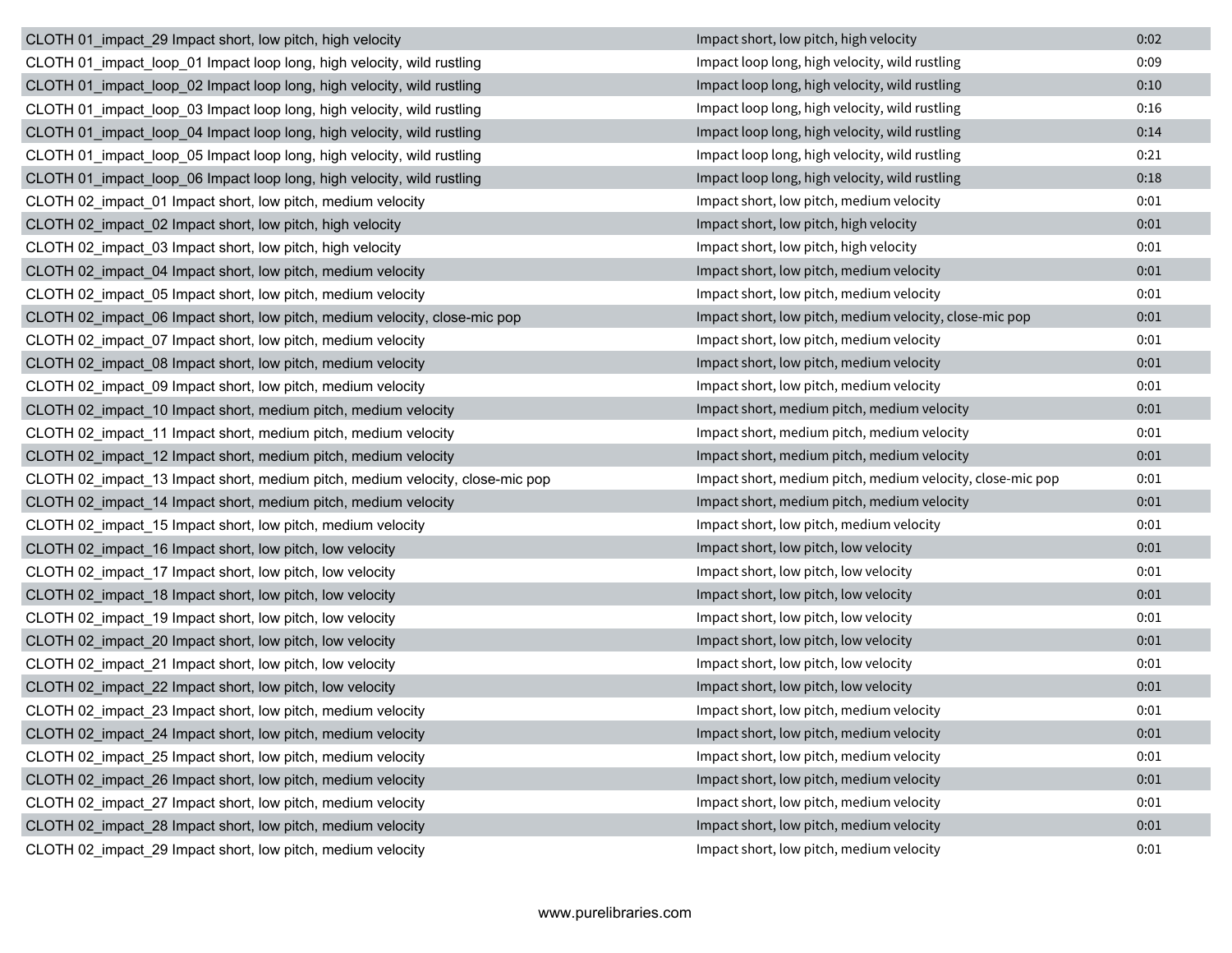| CLOTH 02_impact_30 Impact short, low pitch, medium velocity                       | Impact short, low pitch, medium velocity                  | 0:01 |
|-----------------------------------------------------------------------------------|-----------------------------------------------------------|------|
| CLOTH 02 impact 31 Impact short, low pitch, high velocity                         | Impact short, low pitch, high velocity                    | 0:01 |
| CLOTH 02_impact_32 Impact short, low pitch, medium velocity                       | Impact short, low pitch, medium velocity                  | 0:01 |
| CLOTH 02 impact 33 Impact short, low pitch, medium velocity                       | Impact short, low pitch, medium velocity                  | 0:01 |
| CLOTH 02_impact_34 Impact short, low pitch, medium velocity                       | Impact short, low pitch, medium velocity                  | 0:01 |
| CLOTH 02_impact_35 Impact short, low pitch, medium velocity                       | Impact short, low pitch, medium velocity                  | 0:01 |
| CLOTH 02_impact_36 Impact short, low pitch, medium velocity                       | Impact short, low pitch, medium velocity                  | 0:01 |
| CLOTH 02_impact_37 Impact short, low pitch, medium velocity                       | Impact short, low pitch, medium velocity                  | 0:01 |
| CLOTH 02_impact_38 Impact short, low pitch, medium velocity, impact detail        | Impact short, low pitch, medium velocity, impact detail   | 0:01 |
| CLOTH 02_impact_39 Impact short, low pitch, medium velocity                       | Impact short, low pitch, medium velocity                  | 0:01 |
| CLOTH 02_impact_40 Impact short, low pitch, medium velocity                       | Impact short, low pitch, medium velocity                  | 0:01 |
| CLOTH 02_impact_41 Impact short, low pitch, medium velocity                       | Impact short, low pitch, medium velocity                  | 0:01 |
| CLOTH 02_impact_42 Impact short, low pitch, medium velocity, impact detail        | Impact short, low pitch, medium velocity, impact detail   | 0:01 |
| CLOTH 02_impact_43 Impact short, low pitch, medium velocity                       | Impact short, low pitch, medium velocity                  | 0:01 |
| CLOTH 02_impact_44 Impact short, low pitch, medium velocity                       | Impact short, low pitch, medium velocity                  | 0:01 |
| CLOTH 02_impact_45 Impact short, low pitch, medium velocity                       | Impact short, low pitch, medium velocity                  | 0:01 |
| CLOTH 02_impact_46 Impact short, low pitch, medium velocity                       | Impact short, low pitch, medium velocity                  | 0:01 |
| CLOTH 02_impact_47 Impact short, low pitch, medium velocity                       | Impact short, low pitch, medium velocity                  | 0:01 |
| CLOTH 02 impact 48 Impact short, low pitch, medium velocity                       | Impact short, low pitch, medium velocity                  | 0:01 |
| CLOTH 02_impact_49 Impact short, low pitch, medium velocity                       | Impact short, low pitch, medium velocity                  | 0:01 |
| CLOTH 02_impact_50 Impact short, low pitch, medium velocity                       | Impact short, low pitch, medium velocity                  | 0:01 |
| CLOTH 02_impact_51 Impact short, low pitch, medium velocity                       | Impact short, low pitch, medium velocity                  | 0:01 |
| CLOTH 02_impact_52 Impact short, low pitch, medium velocity                       | Impact short, low pitch, medium velocity                  | 0:01 |
| CLOTH 02_impact_53 Impact short, low pitch, medium velocity                       | Impact short, low pitch, medium velocity                  | 0:01 |
| CLOTH 02_impact_loop_01 Impact loop long, high velocity, low pitch, wild rustling | Impact loop long, high velocity, low pitch, wild rustling | 0:26 |
| CLOTH 02_impact_loop_02 Impact loop long, high velocity, low pitch, wild rustling | Impact loop long, high velocity, low pitch, wild rustling | 0:21 |
| CLOTH 02_impact_loop_03 Impact loop long, high velocity, low pitch, wild rustling | Impact loop long, high velocity, low pitch, wild rustling | 0:22 |
| CLOTH 02_impact_loop_04 Impact loop long, high velocity, low pitch, wild rustling | Impact loop long, high velocity, low pitch, wild rustling | 0:31 |
| CLOTH 02_impact_loop_05 Impact loop long, high velocity, low pitch, wild rustling | Impact loop long, high velocity, low pitch, wild rustling | 0:29 |
| CLOTH 03_impact_01 Impact short, high velocity, medium pitch                      | Impact short, high velocity, medium pitch                 | 0:01 |
| CLOTH 03_impact_02 Impact short, high velocity, medium pitch                      | Impact short, high velocity, medium pitch                 | 0:01 |
| CLOTH 03_impact_03 Impact short, high velocity, medium pitch                      | Impact short, high velocity, medium pitch                 | 0:01 |
| CLOTH 03 impact 04 Impact short, high velocity, medium pitch, woosh detail        | Impact short, high velocity, medium pitch, woosh detail   | 0:02 |
| CLOTH 03 impact 05 Impact short, high velocity, medium pitch                      | Impact short, high velocity, medium pitch                 | 0:01 |
| CLOTH 03 impact 06 Impact short, high velocity, low pitch                         | Impact short, high velocity, low pitch                    | 0:01 |
| CLOTH 03_impact_07 Impact short, high velocity, low pitch                         | Impact short, high velocity, low pitch                    | 0:02 |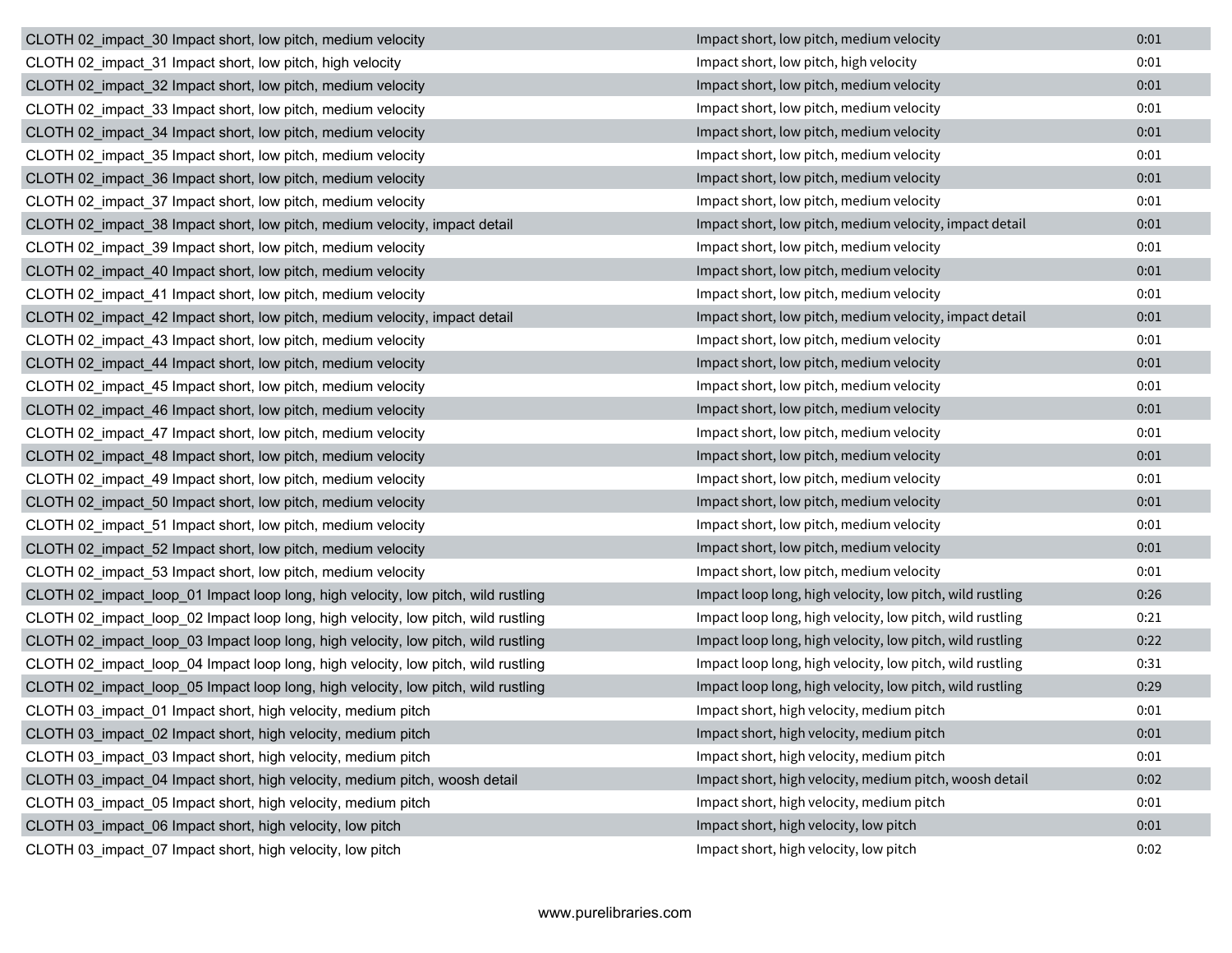| CLOTH 03_impact_08 Impact short, high velocity, low pitch                         | Impact short, high velocity, low pitch                    | 0:02 |
|-----------------------------------------------------------------------------------|-----------------------------------------------------------|------|
| CLOTH 03 impact 09 Impact short, high velocity, low pitch                         | Impact short, high velocity, low pitch                    | 0:01 |
| CLOTH 03_impact_10 Impact short, high velocity, low pitch                         | Impact short, high velocity, low pitch                    | 0:02 |
| CLOTH 03 impact 11 Impact short, high velocity, low pitch                         | Impact short, high velocity, low pitch                    | 0:02 |
| CLOTH 03_impact_12 Impact short, high velocity, low pitch                         | Impact short, high velocity, low pitch                    | 0:01 |
| CLOTH 03_impact_13 Impact short, high velocity, low pitch                         | Impact short, high velocity, low pitch                    | 0:02 |
| CLOTH 03_impact_14 Impact short, high velocity, low pitch                         | Impact short, high velocity, low pitch                    | 0:02 |
| CLOTH 03_impact_15 Impact short, high velocity, medium pitch                      | Impact short, high velocity, medium pitch                 | 0:02 |
| CLOTH 03_impact_16 Impact short, high velocity, medium pitch                      | Impact short, high velocity, medium pitch                 | 0:01 |
| CLOTH 03_impact_17 Impact short, high velocity, medium pitch                      | Impact short, high velocity, medium pitch                 | 0:01 |
| CLOTH 03_impact_18 Impact short, high velocity, medium pitch                      | Impact short, high velocity, medium pitch                 | 0:01 |
| CLOTH 03_impact_19 Impact short, high velocity, medium pitch                      | Impact short, high velocity, medium pitch                 | 0:01 |
| CLOTH 03_impact_20 Impact short, high velocity, medium pitch                      | Impact short, high velocity, medium pitch                 | 0:02 |
| CLOTH 03_impact_21 Impact short, high velocity, medium pitch                      | Impact short, high velocity, medium pitch                 | 0:02 |
| CLOTH 03 impact 22 Impact short, high velocity, medium pitch                      | Impact short, high velocity, medium pitch                 | 0:01 |
| CLOTH 03_impact_23 Impact short, high velocity, medium pitch                      | Impact short, high velocity, medium pitch                 | 0:02 |
| CLOTH 03 impact loop 01 Impact loop long, high velocity, low pitch, wild rustling | Impact loop long, high velocity, low pitch, wild rustling | 0:26 |
| CLOTH 03_impact_loop_02 Impact loop long, high velocity, low pitch, wild rustling | Impact loop long, high velocity, low pitch, wild rustling | 0:22 |
| CLOTH 03 impact loop 03 Impact loop long, high velocity, low pitch, wild rustling | Impact loop long, high velocity, low pitch, wild rustling | 0:31 |
| CLOTH 03_impact_loop_04 Impact loop long, high velocity, low pitch, wild rustling | Impact loop long, high velocity, low pitch, wild rustling | 0:24 |
| CLOTH 03_impact_loop_05 Impact loop long, high velocity, low pitch, wild rustling | Impact loop long, high velocity, low pitch, wild rustling | 0:27 |
| CLOTH 03_impact_loop_06 Impact loop medium, medium velocity, low pitch, rustling  | Impact loop medium, medium velocity, low pitch, rustling  | 0:04 |
| CLOTH 03_impact_loop_07 Impact loop medium, medium velocity, low pitch, rustling  | Impact loop medium, medium velocity, low pitch, rustling  | 0:04 |
| METAL HOLLOW_01_impact_01 Impact short, clear                                     | Impact short, clear                                       | 0:01 |
| METAL HOLLOW_01_impact_02 Impact short, clear                                     | Impact short, clear                                       | 0:01 |
| METAL HOLLOW_01_impact_03 Impact short, clear                                     | Impact short, clear                                       | 0:01 |
| METAL HOLLOW_01_impact_04 Impact short, clear, double impact                      | Impact short, clear, double impact                        | 0:01 |
| METAL HOLLOW_01_impact_05 Impact short, clear                                     | Impact short, clear                                       | 0:01 |
| METAL HOLLOW_01_impact_06 Impact short, clear                                     | Impact short, clear                                       | 0:01 |
| METAL HOLLOW_01_impact_07 Impact short, clear, double impact                      | Impact short, clear, double impact                        | 0:01 |
| METAL HOLLOW 01 impact 08 Impact short, clear, double impact                      | Impact short, clear, double impact                        | 0:01 |
| METAL HOLLOW 01 impact 09 Impact short, clear                                     | Impact short, clear                                       | 0:01 |
| METAL HOLLOW 01 impact 10 Impact short, clear, ringing                            | Impact short, clear, ringing                              | 0:01 |
| METAL HOLLOW 01 impact 11 Impact short, clear                                     | Impact short, clear                                       | 0:01 |
| METAL HOLLOW 01 impact 12 Impact short, clear, ringing                            | Impact short, clear, ringing                              | 0:01 |
| METAL HOLLOW_01_impact_13 Impact short, clear                                     | Impact short, clear                                       | 0:01 |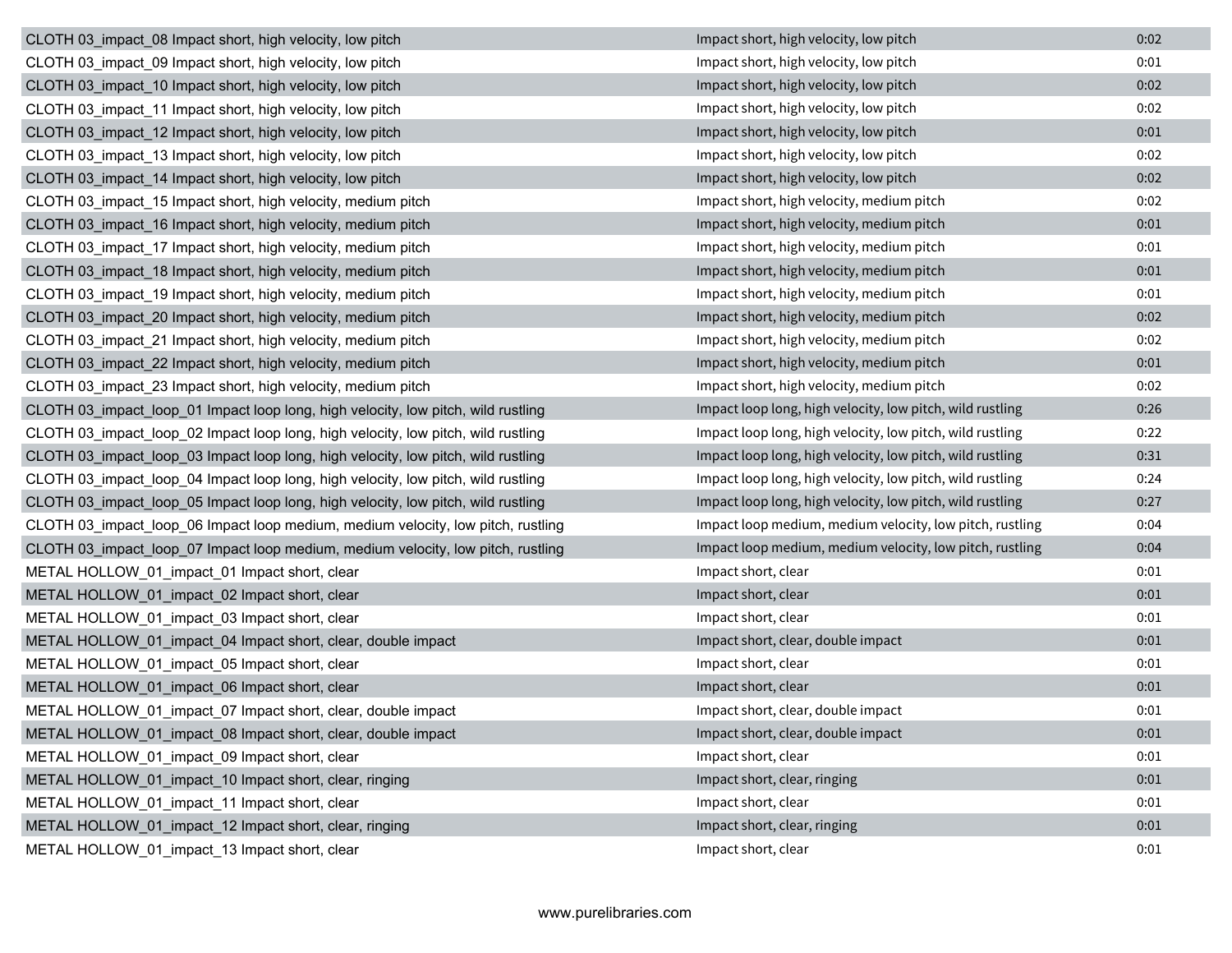| METAL HOLLOW_01_impact_14 Impact short, muffled                       | Impact short, muffled                       | 0:01 |
|-----------------------------------------------------------------------|---------------------------------------------|------|
| METAL HOLLOW_01_impact_15 Impact short, clear                         | Impact short, clear                         | 0:01 |
| METAL HOLLOW 01 impact 16 Impact short, clear                         | Impact short, clear                         | 0:01 |
| METAL HOLLOW_01_impact_17 Impact short, clear                         | Impact short, clear                         | 0:01 |
| METAL HOLLOW 01 impact 18 Impact short, clear                         | Impact short, clear                         | 0:01 |
| METAL HOLLOW_02_impact_01 Impact short, clear, double impact          | Impact short, clear, double impact          | 0:01 |
| METAL HOLLOW_02_impact_02 Impact short, clear, double impact, ringing | Impact short, clear, double impact, ringing | 0:01 |
| METAL HOLLOW 02 impact 03 Impact short, clear, ringing                | Impact short, clear, ringing                | 0:01 |
| METAL HOLLOW_02_impact_04 Impact short, clear                         | Impact short, clear                         | 0:01 |
| METAL HOLLOW_02_impact_05 Impact short, clear, ringing                | Impact short, clear, ringing                | 0:01 |
| METAL HOLLOW_02_impact_06 Impact short, clear, ringing                | Impact short, clear, ringing                | 0:01 |
| METAL HOLLOW_02_impact_07 Impact short, clear, ringing                | Impact short, clear, ringing                | 0:01 |
| METAL HOLLOW_02_impact_08 Impact short, clear, ringing                | Impact short, clear, ringing                | 0:01 |
| METAL HOLLOW 02 impact 09 Impact short, clear, ringing                | Impact short, clear, ringing                | 0:01 |
| METAL HOLLOW_02_impact_10 Impact short, clear, ringing                | Impact short, clear, ringing                | 0:02 |
| METAL HOLLOW_02_impact_11 Impact short, clear, ringing                | Impact short, clear, ringing                | 0:01 |
| METAL HOLLOW_02_impact_12 Impact short, clear, ringing                | Impact short, clear, ringing                | 0:01 |
| METAL HOLLOW_02_impact_13 Impact short, clear                         | Impact short, clear                         | 0:01 |
| METAL HOLLOW_02_impact_14 Impact short, clear, ringing                | Impact short, clear, ringing                | 0:01 |
| METAL HOLLOW_02_impact_15 Impact short, clear, ringing                | Impact short, clear, ringing                | 0:01 |
| METAL HOLLOW_02_impact_16 Impact short, clear, ringing                | Impact short, clear, ringing                | 0:01 |
| METAL HOLLOW_02_impact_17 Impact short, clear                         | Impact short, clear                         | 0:01 |
| METAL HOLLOW_02_impact_18 Impact short, clear, ringing                | Impact short, clear, ringing                | 0:01 |
| METAL HOLLOW_02_impact_19 Impact short, clear, ringing                | Impact short, clear, ringing                | 0:01 |
| METAL HOLLOW_02_impact_20 Impact short, clear, ringing                | Impact short, clear, ringing                | 0:01 |
| METAL HOLLOW_02_impact_21 Impact short, clear, ringing                | Impact short, clear, ringing                | 0:01 |
| METAL HOLLOW 02 impact 22 Impact short, clear                         | Impact short, clear                         | 0:01 |
| METAL HOLLOW 02 impact 23 Impact short, clear, double impact, ringing | Impact short, clear, double impact, ringing | 0:01 |
| METAL HOLLOW 02 impact 24 Impact short, clear, ringing                | Impact short, clear, ringing                | 0:01 |
| METAL HOLLOW_02_impact_25 Impact short, clear, ringing                | Impact short, clear, ringing                | 0:01 |
| METAL HOLLOW_02_impact_26 Impact short, clear, double impact, ringing | Impact short, clear, double impact, ringing | 0:01 |
| METAL HOLLOW 02 impact 27 Impact short, clear, double impact          | Impact short, clear, double impact          | 0:01 |
| METAL HOLLOW_02_impact_28 Impact short, clear                         | Impact short, clear                         | 0:01 |
| METAL HOLLOW 02 impact 29 Impact short, clear, ringing                | Impact short, clear, ringing                | 0:01 |
| METAL HOLLOW 02 impact 30 Impact short, clear, ringing                | Impact short, clear, ringing                | 0:01 |
| METAL HOLLOW_02_impact_misc_01 Impact short, low pitch, ringing       | Impact short, low pitch, ringing            | 0:01 |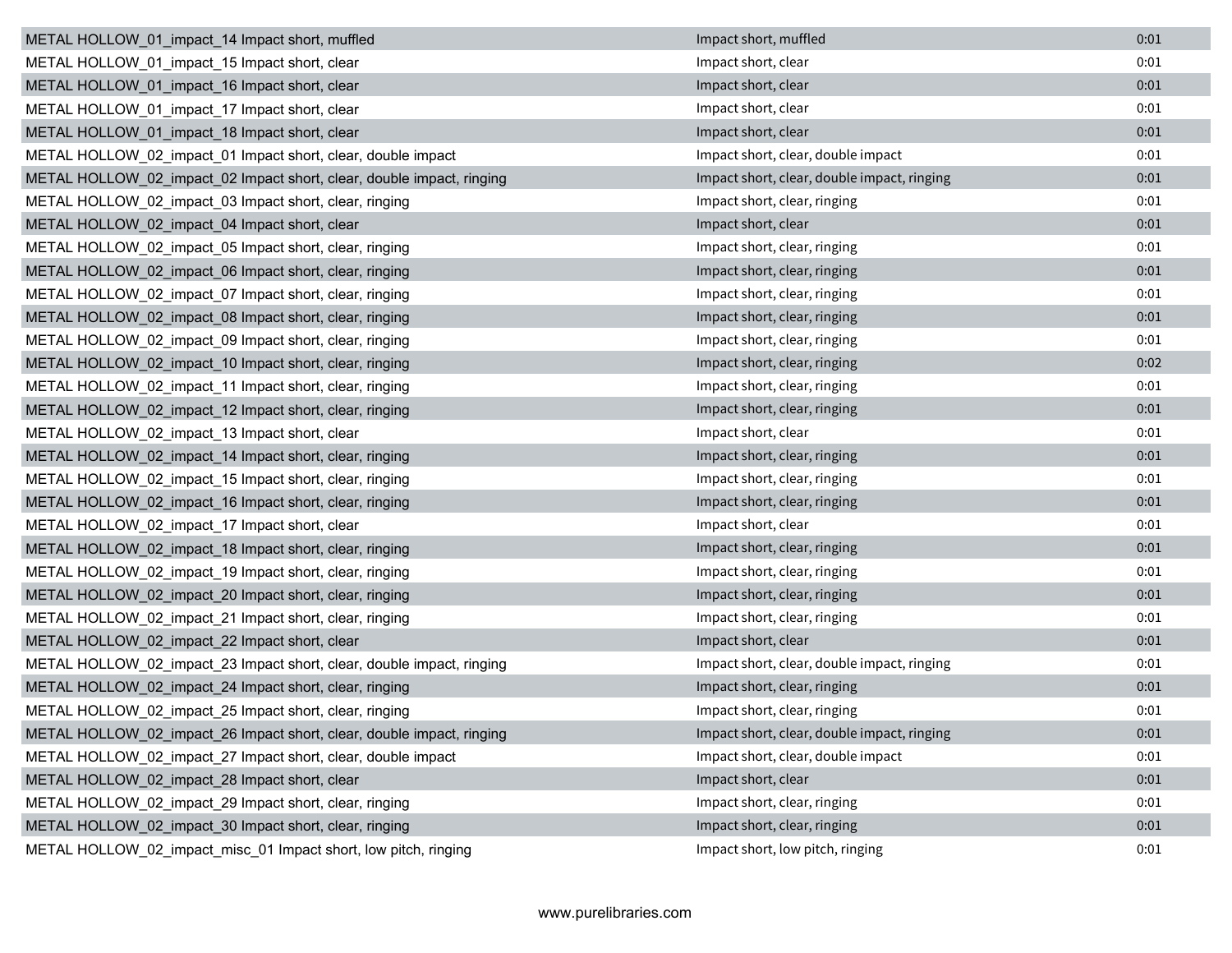| METAL HOLLOW_02_impact_misc_02 Impact short, low pitch, ringing                     | Impact short, low pitch, ringing                     | 0:01 |
|-------------------------------------------------------------------------------------|------------------------------------------------------|------|
| METAL HOLLOW 02 impact misc 03 Impact short, low pitch                              | Impact short, low pitch                              | 0:01 |
| METAL HOLLOW_02_impact_misc_04 Impact short, low pitch, ringing                     | Impact short, low pitch, ringing                     | 0:01 |
| METAL HOLLOW_02_impact_misc_05 Impact short, low pitch                              | Impact short, low pitch                              | 0:01 |
| METAL HOLLOW_02_impact_misc_06 Impact short, high pitch                             | Impact short, high pitch                             | 0:01 |
| METAL HOLLOW_02_impact_misc_07 Impact short, low pitch                              | Impact short, low pitch                              | 0:01 |
| METAL HOLLOW_02_impact_misc_08 Impact short, high pitch, ringing                    | Impact short, high pitch, ringing                    | 0:01 |
| METAL HOLLOW_02_impact_misc_09 Impact short, double impact, ringing, distinct pitch | Impact short, double impact, ringing, distinct pitch | 0:01 |
| METAL HOLLOW_02_impact_ring_01 Impact short, low pitch, double impact, ringing      | Impact short, low pitch, double impact, ringing      | 0:01 |
| METAL HOLLOW_02_impact_ring_02 Impact short, low pitch, high pitch ringing          | Impact short, low pitch, high pitch ringing          | 0:01 |
| METAL HOLLOW_02_impact_ring_03 Impact short, low pitch                              | Impact short, low pitch                              | 0:01 |
| METAL HOLLOW_02_impact_ring_04 Impact short, medium pitch, hard impact              | Impact short, medium pitch, hard impact              | 0:01 |
| METAL HOLLOW_02_impact_ring_05 Impact short, medium pitch, double impact, ringing   | Impact short, medium pitch, double impact, ringing   | 0:01 |
| METAL HOLLOW_02_impact_ring_06 Impact short, medium pitch, double impact            | Impact short, medium pitch, double impact            | 0:01 |
| METAL HOLLOW_02_impact_ring_07 Impact short, medium pitch                           | Impact short, medium pitch                           | 0:01 |
| METAL HOLLOW_02_impact_ring_08 Impact short, medium pitch, ringing                  | Impact short, medium pitch, ringing                  | 0:01 |
| METAL HOLLOW_02_impact_ring_09 Impact short, medium pitch, ringing                  | Impact short, medium pitch, ringing                  | 0:01 |
| METAL HOLLOW_02_impact_ring_10 Impact short, medium pitch, ringing                  | Impact short, medium pitch, ringing                  | 0:01 |
| METAL HOLLOW_02_impact_ring_11 Impact short, low pitch, ringing                     | Impact short, low pitch, ringing                     | 0:01 |
| METAL HOLLOW_02_impact_ring_12 Impact short, medium pitch, ringing                  | Impact short, medium pitch, ringing                  | 0:01 |
| METAL HOLLOW_03_impact_01 Impact short, double impact, long ringing                 | Impact short, double impact, long ringing            | 0:01 |
| METAL HOLLOW_03_impact_02 Impact short, double impact, long ringing                 | Impact short, double impact, long ringing            | 0:03 |
| METAL HOLLOW_03_impact_03 Impact medium, movement end                               | Impact medium, movement end                          | 0:07 |
| METAL HOLLOW_03_impact_04 Impact medium, double impact, long ringing                | Impact medium, double impact, long ringing           | 0:04 |
| METAL HOLLOW_03_impact_05 Impact short, movement end                                | Impact short, movement end                           | 0:03 |
| METAL HOLLOW_03_impact_06 Impact short, ringing                                     | Impact short, ringing                                | 0:01 |
| METAL HOLLOW_03_impact_07 Impact short, ringing                                     | Impact short, ringing                                | 0:02 |
| METAL HOLLOW 03 impact 08 Impact short, ringing                                     | Impact short, ringing                                | 0:01 |
| METAL HOLLOW_03_impact_09 Impact short, ringing                                     | Impact short, ringing                                | 0:01 |
| METAL HOLLOW_03_impact_10 Impact short, ringing                                     | Impact short, ringing                                | 0:01 |
| METAL HOLLOW 03 impact 11 Impact short, ringing                                     | Impact short, ringing                                | 0:01 |
| METAL HOLLOW_03_impact_12 Impact short, double impact, ringing                      | Impact short, double impact, ringing                 | 0:01 |
| METAL HOLLOW_03_impact_13 Impact short, double impact, ringing                      | Impact short, double impact, ringing                 | 0:01 |
| METAL HOLLOW_03_impact_14 Impact short, double impact, ringing                      | Impact short, double impact, ringing                 | 0:01 |
| METAL HOLLOW 03 impact 15 Impact short, double impact, ringing                      | Impact short, double impact, ringing                 | 0:01 |
| METAL HOLLOW_03_impact_16 Impact short, double impact, ringing                      | Impact short, double impact, ringing                 | 0:01 |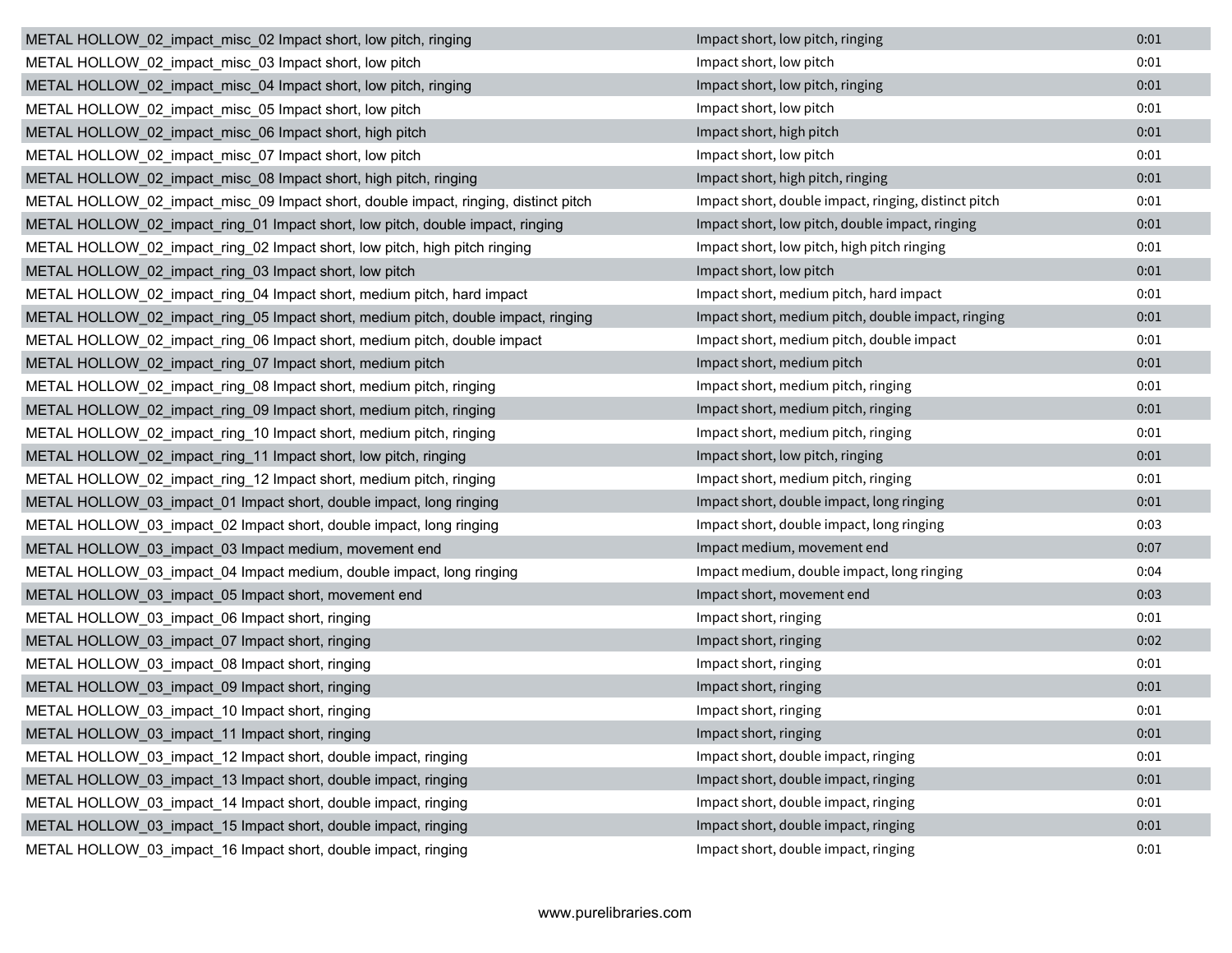| METAL HOLLOW_03_impact_17 Impact short, double impact, ringing          | Impact short, double impact, ringing     | 0:01 |
|-------------------------------------------------------------------------|------------------------------------------|------|
| METAL HOLLOW_03_impact_18 Impact short, double impact, ringing          | Impact short, double impact, ringing     | 0:01 |
| METAL HOLLOW 03 impact 19 Impact short, ringing                         | Impact short, ringing                    | 0:01 |
| METAL HOLLOW_03_impact_20 Impact short, ringing                         | Impact short, ringing                    | 0:01 |
| METAL HOLLOW_03_impact_21 Impact short, ringing                         | Impact short, ringing                    | 0:02 |
| METAL HOLLOW_03_impact_22 Impact short, ringing                         | Impact short, ringing                    | 0:02 |
| METAL HOLLOW_03_impact_23 Impact medium, ringing                        | Impact medium, ringing                   | 0:04 |
| METAL HOLLOW_03_impact_24 Impact medium, ringing                        | Impact medium, ringing                   | 0:04 |
| METAL HOLLOW_03_impact_25 Impact medium, ringing                        | Impact medium, ringing                   | 0:04 |
| METAL HOLLOW_03_impact_26 Impact medium, ringing                        | Impact medium, ringing                   | 0:04 |
| METAL HOLLOW_03_impact_27 Impact short, ringing                         | Impact short, ringing                    | 0:03 |
| METAL HOLLOW_03_impact_28 Impact short, ringing                         | Impact short, ringing                    | 0:03 |
| METAL HOLLOW 03_impact_29 Impact short, ringing                         | Impact short, ringing                    | 0:02 |
| METAL HOLLOW_03_impact_30 Impact short, ringing                         | Impact short, ringing                    | 0:02 |
| METAL HOLLOW_03_impact_31 Impact short, ringing                         | Impact short, ringing                    | 0:01 |
| METAL HOLLOW_03_impact_32 Impact short, ringing                         | Impact short, ringing                    | 0:01 |
| METAL HOLLOW_03_impact_33 Impact short, ringing                         | Impact short, ringing                    | 0:01 |
| METAL HOLLOW 03 impact 34 Impact short, ringing                         | Impact short, ringing                    | 0:01 |
| METAL HOLLOW_03_impact_35 Impact short, ringing                         | Impact short, ringing                    | 0:01 |
| METAL HOLLOW 03 impact 36 Impact short, ringing                         | Impact short, ringing                    | 0:01 |
| METAL HOLLOW_03_impact_37 Impact short, ringing                         | Impact short, ringing                    | 0:02 |
| METAL HOLLOW_03_impact_38 Impact short, ringing                         | Impact short, ringing                    | 0:01 |
| METAL HOLLOW_03_impact_39 Impact short, ringing                         | Impact short, ringing                    | 0:02 |
| METAL HOLLOW_03_impact_40 Impact short, ringing                         | Impact short, ringing                    | 0:02 |
| METAL HOLLOW_03_impact_41 Impact short, ringing                         | Impact short, ringing                    | 0:02 |
| METAL HOLLOW_03_impact_42 Impact short, ringing                         | Impact short, ringing                    | 0:02 |
| METAL HOLLOW_03_impact_43 Impact short, ringing                         | Impact short, ringing                    | 0:01 |
| METAL HOLLOW_03_impact_misc_01 Impact short, ringing                    | Impact short, ringing                    | 0:03 |
| METAL HOLLOW_03_impact_misc_02 Impact short, hard impact, long ringing  | Impact short, hard impact, long ringing  | 0:02 |
| METAL HOLLOW_03_impact_misc_03 Impact medium ringing                    | Impact medium ringing                    | 0:03 |
| METAL HOLLOW_03_impact_misc_04 Impact medium, hard impact, long ringing | Impact medium, hard impact, long ringing | 0:03 |
| METAL HOLLOW_03_impact_misc_05 Impact medium, hard impact, long ringing | Impact medium, hard impact, long ringing | 0:03 |
| METAL SCRAPE_01_long_01 Scrape long, medium velocity, piercing          | Scrape long, medium velocity, piercing   | 0:23 |
| METAL SCRAPE_01_long_02 Scrape long, medium velocity, piercing          | Scrape long, medium velocity, piercing   | 0:24 |
| METAL SCRAPE 01 long 03 Scrape long, medium velocity, piercing          | Scrape long, medium velocity, piercing   | 0:44 |
| METAL SCRAPE_01_long_04 Scrape long, medium velocity, piercing          | Scrape long, medium velocity, piercing   | 0:21 |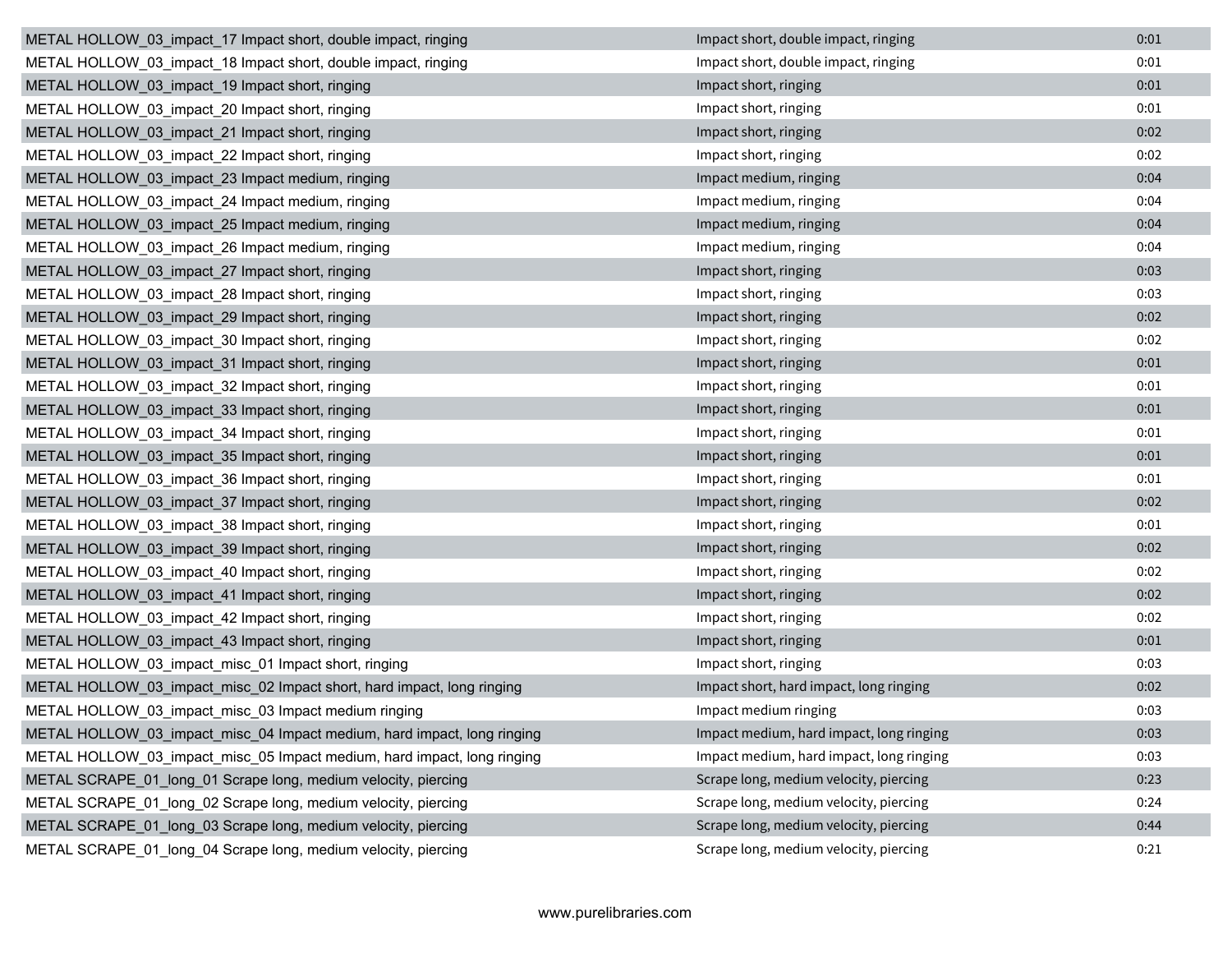| METAL SCRAPE_01_long_05 Scrape long, medium velocity, piercing                     | Scrape long, medium velocity, piercing                    | 0:27 |
|------------------------------------------------------------------------------------|-----------------------------------------------------------|------|
| METAL SCRAPE_01_misc_01 Scrape short, medium velocity, piercing                    | Scrape short, medium velocity, piercing                   | 0:05 |
| METAL SCRAPE_01_misc_02 Scrape short, medium velocity, piercing                    | Scrape short, medium velocity, piercing                   | 0:05 |
| METAL SCRAPE_01_misc_03 Scrape long, medium velocity, piercing                     | Scrape long, medium velocity, piercing                    | 0:16 |
| METAL SCRAPE_01_misc_04 Scrape medium, medium velocity, piercing                   | Scrape medium, medium velocity, piercing                  | 0:07 |
| METAL SCRAPE_01_short_01 Scrape medium, medium velocity, piercing                  | Scrape medium, medium velocity, piercing                  | 0:06 |
| METAL SCRAPE 01 short 02 Scrape short, medium velocity, piercing                   | Scrape short, medium velocity, piercing                   | 0:05 |
| METAL SCRAPE 01 short 03 Scrape short, medium velocity, piercing                   | Scrape short, medium velocity, piercing                   | 0:04 |
| METAL SCRAPE_01_short_04 Scrape short, medium velocity, piercing                   | Scrape short, medium velocity, piercing                   | 0:04 |
| METAL SCRAPE_01_short_05 Scrape short, medium velocity, piercing                   | Scrape short, medium velocity, piercing                   | 0:03 |
| METAL SCRAPE_01_short_06 Scrape short, medium velocity, piercing, friction         | Scrape short, medium velocity, piercing, friction         | 0:03 |
| METAL SCRAPE_01_short_07 Scrape short, medium velocity, lower pitch                | Scrape short, medium velocity, lower pitch                | 0:04 |
| METAL SCRAPE_01_short_08 Scrape short, medium velocity, lower pitch, piercing end  | Scrape short, medium velocity, lower pitch, piercing end  | 0:03 |
| METAL SCRAPE 01 short 09 Scrape medium, medium velocity, lower pitch, piercing end | Scrape medium, medium velocity, lower pitch, piercing end | 0:07 |
| METAL SCRAPE_01_short_10 Scrape medium, medium velocity, piercing, resonant        | Scrape medium, medium velocity, piercing, resonant        | 0:09 |
| METAL SCRAPE_01_short_11 Scrape long, medium velocity                              | Scrape long, medium velocity                              | 0:15 |
| METAL SCRAPE_01_short_12 Scrape long, medium velocity, piercing                    | Scrape long, medium velocity, piercing                    | 0:10 |
| METAL SCRAPE_01_short_13 Scrape medium, medium velocity, piercing                  | Scrape medium, medium velocity, piercing                  | 0:08 |
| METAL SCRAPE 01 short 14 Scrape medium, medium velocity, piercing                  | Scrape medium, medium velocity, piercing                  | 0:08 |
| METAL SCRAPE_01_short_15 Scrape medium, medium velocity                            | Scrape medium, medium velocity                            | 0:06 |
| METAL SCRAPE_01_short_16 Scrape medium, medium velocity                            | Scrape medium, medium velocity                            | 0:07 |
| METAL SCRAPE_01_short_17 Scrape medium, medium velocity, high friction             | Scrape medium, medium velocity, high friction             | 0:09 |
| METAL SCRAPE_01_short_18 Scrape long, clean                                        | Scrape long, clean                                        | 0:13 |
| METAL SCRAPE_01_short_19 Scrape long, clean, higher pitch end                      | Scrape long, clean, higher pitch end                      | 0:11 |
| METAL SCRAPE_01_short_20 Scrape medium, friction, higher pitch end                 | Scrape medium, friction, higher pitch end                 | 0:08 |
| METAL SCRAPE_01_short_21 Scrape short, clean beginning, piercing end               | Scrape short, clean beginning, piercing end               | 0:05 |
| METAL SCRAPE_02_long_01 Scrape long, friction, piercing                            | Scrape long, friction, piercing                           | 0:21 |
| METAL SCRAPE_02_long_02 Scrape long, friction, piercing                            | Scrape long, friction, piercing                           | 0:20 |
| METAL SCRAPE 02 long 03 Scrape long, friction, piercing                            | Scrape long, friction, piercing                           | 0:20 |
| METAL SCRAPE 02 long 04 Scrape long, friction, piercing                            | Scrape long, friction, piercing                           | 0:18 |
| METAL SCRAPE_02_long_05 Scrape long, friction, piercing, inconsistent              | Scrape long, friction, piercing, inconsistent             | 0:17 |
| METAL SCRAPE_02_long_06 Scrape long, high friction, piercing                       | Scrape long, high friction, piercing                      | 0:08 |
| METAL SCRAPE_02_long_07 Scrape long, high friction, piercing                       | Scrape long, high friction, piercing                      | 0:07 |
| METAL SCRAPE 02 long 08 Scrape long, friction, some piercing                       | Scrape long, friction, some piercing                      | 0:18 |
| METAL SCRAPE 02 long 09 Scrape long, friction, some piercing                       | Scrape long, friction, some piercing                      | 0:43 |
| METAL SCRAPE_02_long_10 Scrape long, friction, medium pitch                        | Scrape long, friction, medium pitch                       | 0:26 |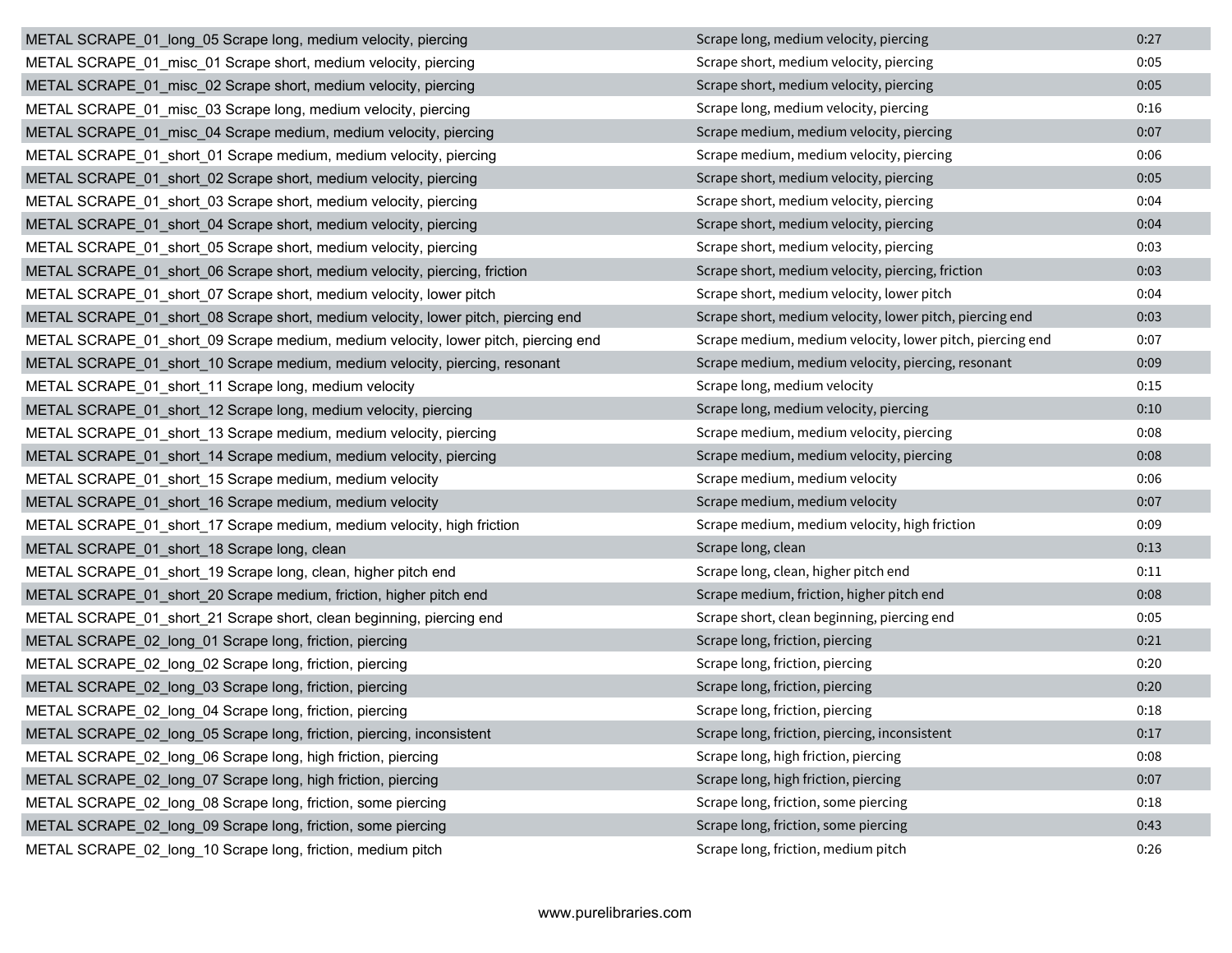| METAL SCRAPE 02 long 11 Scrape long, friction, piercing                        | Scrape long, friction, piercing                       | 0:13 |
|--------------------------------------------------------------------------------|-------------------------------------------------------|------|
| METAL SCRAPE 02 long 12 Scrape long, friction, medium pitch                    | Scrape long, friction, medium pitch                   | 0:12 |
| METAL SCRAPE_02_misc_01 Scrape misc, short, ringing end                        | Scrape misc, short, ringing end                       | 0:01 |
| METAL SCRAPE_02_misc_02 Scrape misc, short, ringing end                        | Scrape misc, short, ringing end                       | 0:01 |
| METAL SCRAPE_02_misc_03 Scrape misc, short                                     | Scrape misc, short                                    | 0:01 |
| METAL SCRAPE_02_short_01 Scrape short, friction, piercing                      | Scrape short, friction, piercing                      | 0:09 |
| METAL SCRAPE_02_short_02 Scrape short, friction                                | Scrape short, friction                                | 0:06 |
| METAL SCRAPE_02_short_03 Scrape short, friction                                | Scrape short, friction                                | 0:03 |
| METAL SCRAPE_02_short_04 Scrape short, friction, piercing                      | Scrape short, friction, piercing                      | 0:05 |
| METAL SCRAPE_02_short_05 Scrape short, friction, piercing                      | Scrape short, friction, piercing                      | 0:04 |
| METAL SCRAPE_02_short_06 Scrape short, friction, piercing                      | Scrape short, friction, piercing                      | 0:04 |
| METAL SCRAPE_02_short_07 Scrape short, friction, piercing                      | Scrape short, friction, piercing                      | 0:04 |
| METAL SCRAPE_02_short_08 Scrape short, friction                                | Scrape short, friction                                | 0:04 |
| METAL SCRAPE_02_short_09 Scrape short, friction, piercing end                  | Scrape short, friction, piercing end                  | 0:05 |
| METAL SCRAPE_02_short_10 Scrape short, friction, piercing                      | Scrape short, friction, piercing                      | 0:03 |
| METAL SCRAPE_02_short_11 Scrape short, friction, piercing                      | Scrape short, friction, piercing                      | 0:03 |
| METAL SCRAPE_02_short_12 Scrape short, friction, piercing                      | Scrape short, friction, piercing                      | 0:05 |
| METAL SCRAPE_02_short_13 Scrape short, friction, piercing                      | Scrape short, friction, piercing                      | 0:05 |
| METAL SCRAPE_02_short_14 Scrape short, friction, piercing                      | Scrape short, friction, piercing                      | 0:06 |
| METAL SCRAPE_03_heavy_01 Scrape heavy, short, low-pitch, friction, ringing end | Scrape heavy, short, low-pitch, friction, ringing end | 0:01 |
| METAL SCRAPE_03_heavy_02 Scrape heavy, short, low-pitch, friction, ringing end | Scrape heavy, short, low-pitch, friction, ringing end | 0:01 |
| METAL SCRAPE_03_heavy_03 Scrape heavy, short, low-pitch, friction, ringing end | Scrape heavy, short, low-pitch, friction, ringing end | 0:01 |
| METAL SCRAPE_03_heavy_04 Scrape heavy, short, low-pitch, friction, ringing end | Scrape heavy, short, low-pitch, friction, ringing end | 0:01 |
| METAL SCRAPE_03_heavy_05 Scrape heavy, short, low-pitch, friction, ringing end | Scrape heavy, short, low-pitch, friction, ringing end | 0:01 |
| METAL SCRAPE_03_heavy_06 Scrape heavy, short, low-pitch, friction, ringing end | Scrape heavy, short, low-pitch, friction, ringing end | 0:01 |
| METAL SCRAPE_03_heavy_07 Scrape heavy, short, low-pitch, friction, ringing end | Scrape heavy, short, low-pitch, friction, ringing end | 0:01 |
| METAL SCRAPE_03_heavy_08 Scrape heavy, short, low-pitch, friction, ringing end | Scrape heavy, short, low-pitch, friction, ringing end | 0:01 |
| METAL SCRAPE 03 heavy 09 Scrape heavy, short, low-pitch, friction, ringing end | Scrape heavy, short, low-pitch, friction, ringing end | 0:01 |
| METAL SCRAPE_03_heavy_10 Scrape heavy, short, low-pitch, friction, ringing end | Scrape heavy, short, low-pitch, friction, ringing end | 0:01 |
| METAL SCRAPE 03 high pitch 01 Scrape high pitch, short, thin                   | Scrape high pitch, short, thin                        | 0:01 |
| METAL SCRAPE_03_high_pitch_02 Scrape high pitch, short, thin                   | Scrape high pitch, short, thin                        | 0:01 |
| METAL SCRAPE_03_high_pitch_03 Scrape high pitch, short, thin                   | Scrape high pitch, short, thin                        | 0:01 |
| METAL SCRAPE_03_high_pitch_04 Scrape high pitch, short, thin                   | Scrape high pitch, short, thin                        | 0:01 |
| METAL SCRAPE_03_high_pitch_05 Scrape high pitch, short, thin                   | Scrape high pitch, short, thin                        | 0:01 |
| METAL SCRAPE 03 high pitch 06 Scrape high pitch, short, thin                   | Scrape high pitch, short, thin                        | 0:01 |
| METAL SCRAPE_03_high_pitch_07 Scrape high pitch, short, thin                   | Scrape high pitch, short, thin                        | 0:01 |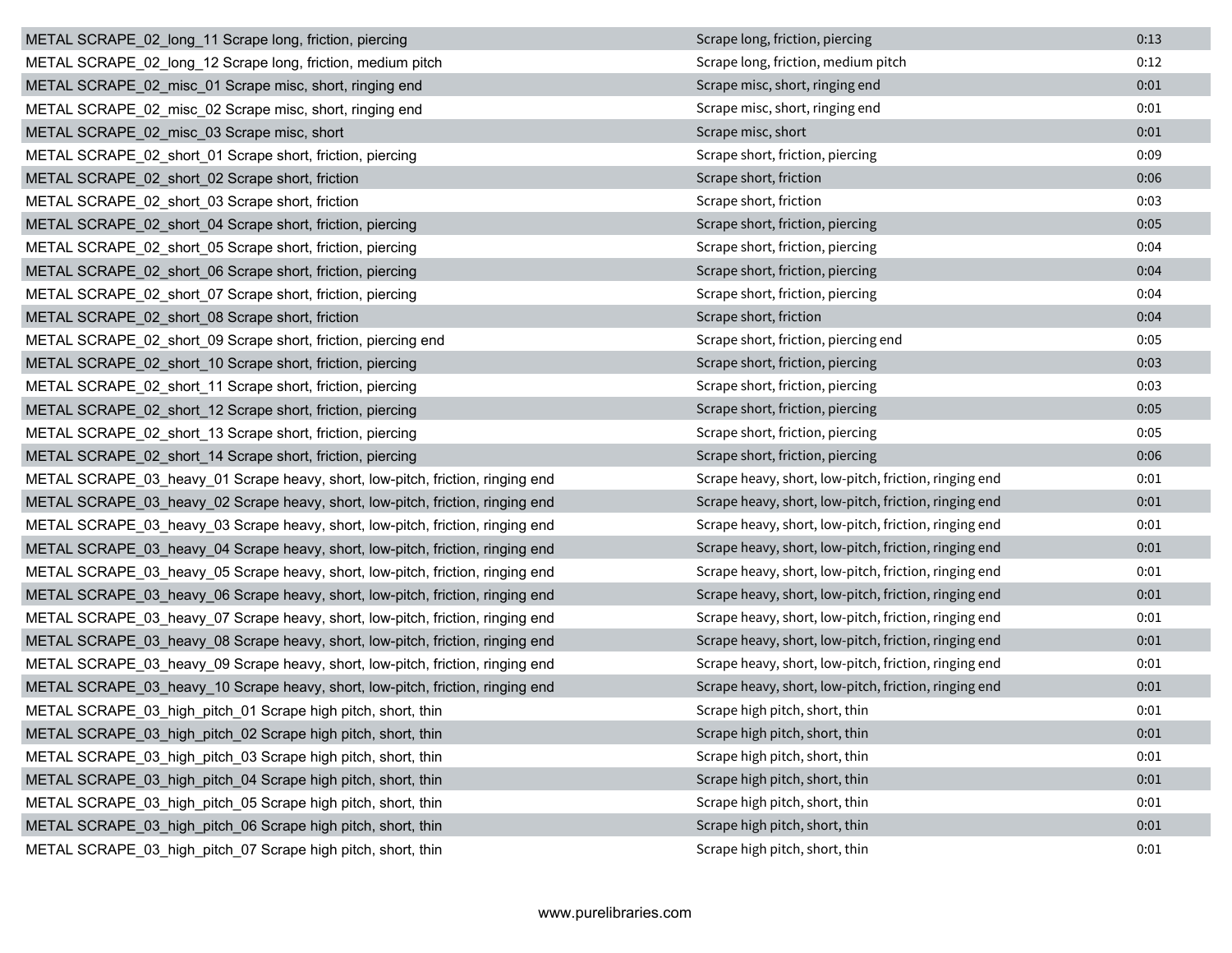| METAL SCRAPE_03_high_pitch_08 Scrape high pitch, short, thin               | Scrape high pitch, short, thin               | 0:01 |
|----------------------------------------------------------------------------|----------------------------------------------|------|
| METAL SCRAPE_03_high_pitch_09 Scrape high pitch, short, thin               | Scrape high pitch, short, thin               | 0:01 |
| METAL SCRAPE 03 high pitch 10 Scrape high pitch, short, thin               | Scrape high pitch, short, thin               | 0:01 |
| METAL SCRAPE_03_high_pitch_11 Scrape high pitch, short, thin               | Scrape high pitch, short, thin               | 0:01 |
| METAL SCRAPE 03 high pitch 12 Scrape high pitch, short, thin               | Scrape high pitch, short, thin               | 0:01 |
| METAL SCRAPE_03_high_pitch_13 Scrape high pitch, short, thin               | Scrape high pitch, short, thin               | 0:01 |
| METAL SCRAPE_03_high_pitch_14 Scrape high pitch, short, thin               | Scrape high pitch, short, thin               | 0:01 |
| METAL SCRAPE_03_high_pitch_15 Scrape high pitch, short, thin               | Scrape high pitch, short, thin               | 0:01 |
| METAL SCRAPE_03_high_pitch_16 Scrape high pitch, short, friction, piercing | Scrape high pitch, short, friction, piercing | 0:01 |
| METAL SCRAPE_03_high_pitch_17 Scrape high pitch, short, friction, piercing | Scrape high pitch, short, friction, piercing | 0:01 |
| METAL SCRAPE_03_high_pitch_18 Scrape high pitch, short, friction, piercing | Scrape high pitch, short, friction, piercing | 0:01 |
| METAL SCRAPE_03_high_pitch_19 Scrape high pitch, short, friction, piercing | Scrape high pitch, short, friction, piercing | 0:01 |
| METAL SCRAPE_03_high_pitch_20 Scrape high pitch, short, friction, piercing | Scrape high pitch, short, friction, piercing | 0:01 |
| METAL SCRAPE_03_high_pitch_21 Scrape high pitch, short, friction, piercing | Scrape high pitch, short, friction, piercing | 0:01 |
| METAL SCRAPE_03_high_pitch_22 Scrape high pitch, short, friction, piercing | Scrape high pitch, short, friction, piercing | 0:01 |
| METAL SCRAPE_03_high_pitch_23 Scrape high pitch, short, friction, piercing | Scrape high pitch, short, friction, piercing | 0:01 |
| METAL SCRAPE 03 high pitch 24 Scrape high pitch, short, friction, piercing | Scrape high pitch, short, friction, piercing | 0:01 |
| METAL SCRAPE 03 high pitch 25 Scrape high pitch, short, friction, piercing | Scrape high pitch, short, friction, piercing | 0:01 |
| METAL SCRAPE_03_high_pitch_26 Scrape high pitch, short, friction, piercing | Scrape high pitch, short, friction, piercing | 0:01 |
| METAL SCRAPE_03_high_pitch_27 Scrape high pitch, short, friction, piercing | Scrape high pitch, short, friction, piercing | 0:01 |
| METAL SCRAPE_03_high_pitch_28 Scrape high pitch, short, friction, piercing | Scrape high pitch, short, friction, piercing | 0:01 |
| METAL SCRAPE_03_low_pitch_01 Scrape low pitch, short, friction             | Scrape low pitch, short, friction            | 0:01 |
| METAL SCRAPE_03_low_pitch_02 Scrape low pitch, short, friction             | Scrape low pitch, short, friction            | 0:01 |
| METAL SCRAPE_03_low_pitch_03 Scrape low pitch, short, friction             | Scrape low pitch, short, friction            | 0:01 |
| METAL SCRAPE_03_low_pitch_04 Scrape low pitch, short, friction             | Scrape low pitch, short, friction            | 0:01 |
| METAL SCRAPE_03_low_pitch_05 Scrape low pitch, short, friction             | Scrape low pitch, short, friction            | 0:01 |
| METAL SCRAPE_03_low_pitch_06 Scrape low pitch, short, friction             | Scrape low pitch, short, friction            | 0:01 |
| METAL SCRAPE_03_low_pitch_07 Scrape low pitch, short, friction             | Scrape low pitch, short, friction            | 0:01 |
| METAL SCRAPE_03_low_pitch_08 Scrape low pitch, short, friction             | Scrape low pitch, short, friction            | 0:01 |
| METAL SCRAPE_03_low_pitch_09 Scrape low pitch, short, friction             | Scrape low pitch, short, friction            | 0:01 |
| METAL SCRAPE 03 low pitch 10 Scrape low pitch, short, friction             | Scrape low pitch, short, friction            | 0:01 |
| METAL SCRAPE 03 ring 01 Scrape ring, short                                 | Scrape ring, short                           | 0:01 |
| METAL SCRAPE_03_ring_02 Scrape ring, short                                 | Scrape ring, short                           | 0:01 |
| METAL SOLID_01_impact_01 Impact short, clear                               | Impact short, clear                          | 0:01 |
| METAL SOLID 01 impact 02 Impact short, clear                               | Impact short, clear                          | 0:01 |
| METAL SOLID_01_impact_03 Impact short, clear                               | Impact short, clear                          | 0:01 |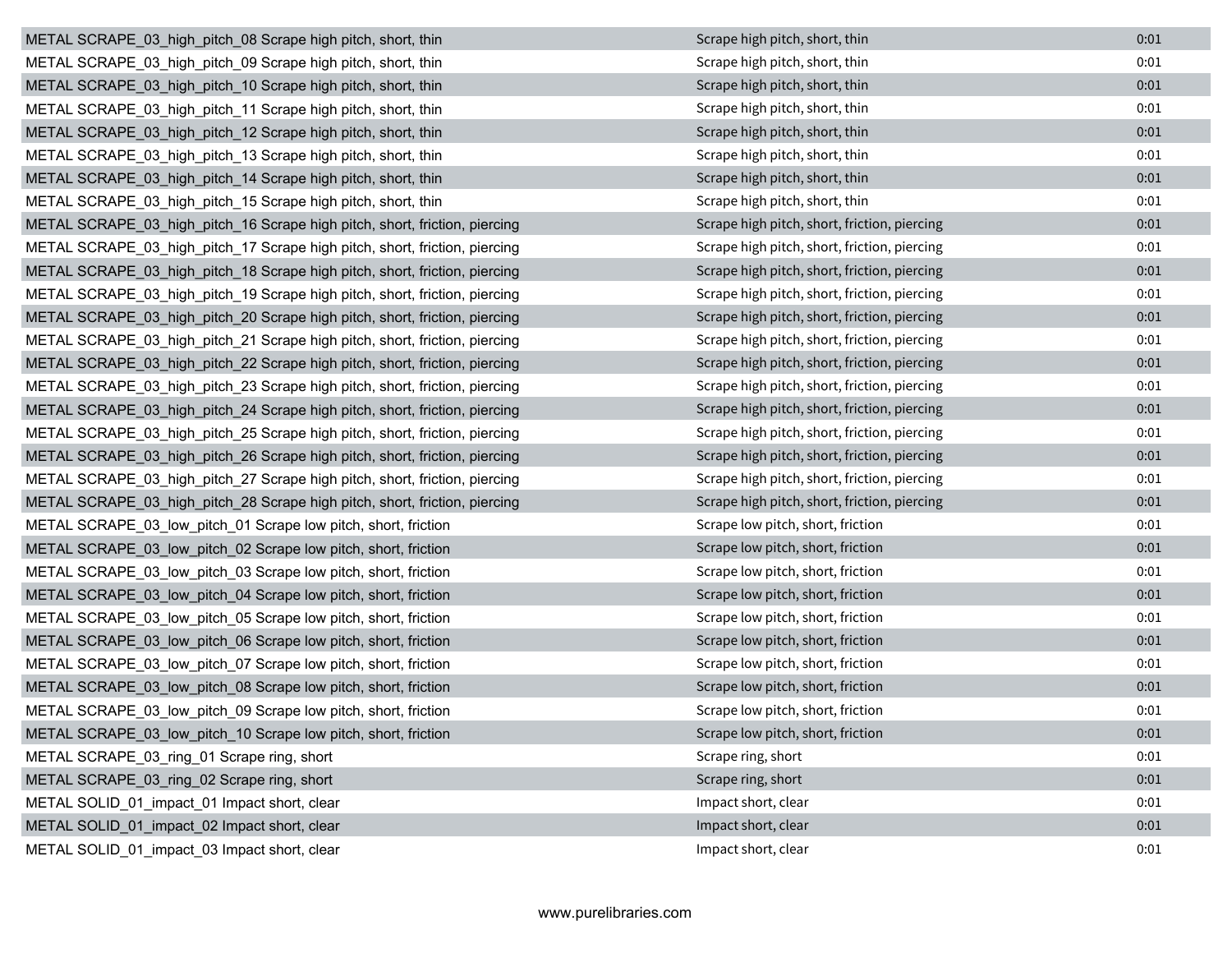| METAL SOLID 01 impact 04 Impact short, clear, bright impact | Impact short, clear, bright impact | 0:01 |
|-------------------------------------------------------------|------------------------------------|------|
| METAL SOLID_01_impact_05 Impact short, clear                | Impact short, clear                | 0:01 |
| METAL SOLID_01_impact_06 Impact short, clear                | Impact short, clear                | 0:01 |
| METAL SOLID 01 impact 07 Impact short, clear                | Impact short, clear                | 0:01 |
| METAL SOLID_01_impact_08 Impact short, clear                | Impact short, clear                | 0:01 |
| METAL SOLID_01_impact_09 Impact short, clear                | Impact short, clear                | 0:01 |
| METAL SOLID_01_impact_10 Impact short, clear                | Impact short, clear                | 0:01 |
| METAL SOLID_01_impact_11 Impact short, clear                | Impact short, clear                | 0:01 |
| METAL SOLID 01 impact 12 Impact short, clear, slide end     | Impact short, clear, slide end     | 0:01 |
| METAL SOLID_01_impact_13 Impact short, clear, double impact | Impact short, clear, double impact | 0:01 |
| METAL SOLID_01_impact_14 Impact short, clear                | Impact short, clear                | 0:01 |
| METAL SOLID_01_impact_15 Impact short, clear                | Impact short, clear                | 0:01 |
| METAL SOLID_01_impact_16 Impact short, clear                | Impact short, clear                | 0:01 |
| METAL SOLID_01_impact_17 Impact short, clear                | Impact short, clear                | 0:01 |
| METAL SOLID 01 impact 18 Impact short, clear                | Impact short, clear                | 0:01 |
| METAL SOLID_01_impact_19 Impact short, clear                | Impact short, clear                | 0:01 |
| METAL SOLID 01 impact 20 Impact short, clear, double impact | Impact short, clear, double impact | 0:01 |
| METAL SOLID_01_impact_21 Impact short, clear                | Impact short, clear                | 0:01 |
| METAL SOLID_01_impact_22 Impact short, clear                | Impact short, clear                | 0:01 |
| METAL SOLID_01_impact_23 Impact short, clear, double impact | Impact short, clear, double impact | 0:01 |
| METAL SOLID_01_impact_24 Impact short, clear                | Impact short, clear                | 0:01 |
| METAL SOLID_01_impact_25 Impact short, clear                | Impact short, clear                | 0:01 |
| METAL SOLID_01_impact_26 Impact short, clear, double impact | Impact short, clear, double impact | 0:01 |
| METAL SOLID_01_impact_27 Impact short, clear                | Impact short, clear                | 0:01 |
| METAL SOLID_01_impact_28 Impact short, clear, slide end     | Impact short, clear, slide end     | 0:01 |
| METAL SOLID_01_impact_29 Impact short, clear, slide end     | Impact short, clear, slide end     | 0:01 |
| METAL SOLID_01_impact_30 Impact short, clear                | Impact short, clear                | 0:01 |
| METAL SOLID 01 impact 31 Impact short, clear                | Impact short, clear                | 0:01 |
| METAL SOLID_01_impact_32 Impact short, clear                | Impact short, clear                | 0:01 |
| METAL SOLID 01 impact 33 Impact short, clear                | Impact short, clear                | 0:01 |
| METAL SOLID 02 impact 01 Impact short, clean, some ringing  | Impact short, clean, some ringing  | 0:01 |
| METAL SOLID_02_impact_02 Impact short, clean, some ringing  | Impact short, clean, some ringing  | 0:01 |
| METAL SOLID 02 impact 03 Impact short, clean, some ringing  | Impact short, clean, some ringing  | 0:01 |
| METAL SOLID_02_impact_04 Impact short, clean, some ringing  | Impact short, clean, some ringing  | 0:01 |
| METAL SOLID 02 impact 05 Impact short, clean, some ringing  | Impact short, clean, some ringing  | 0:01 |
| METAL SOLID_02_impact_06 Impact short, clean, some ringing  | Impact short, clean, some ringing  | 0:01 |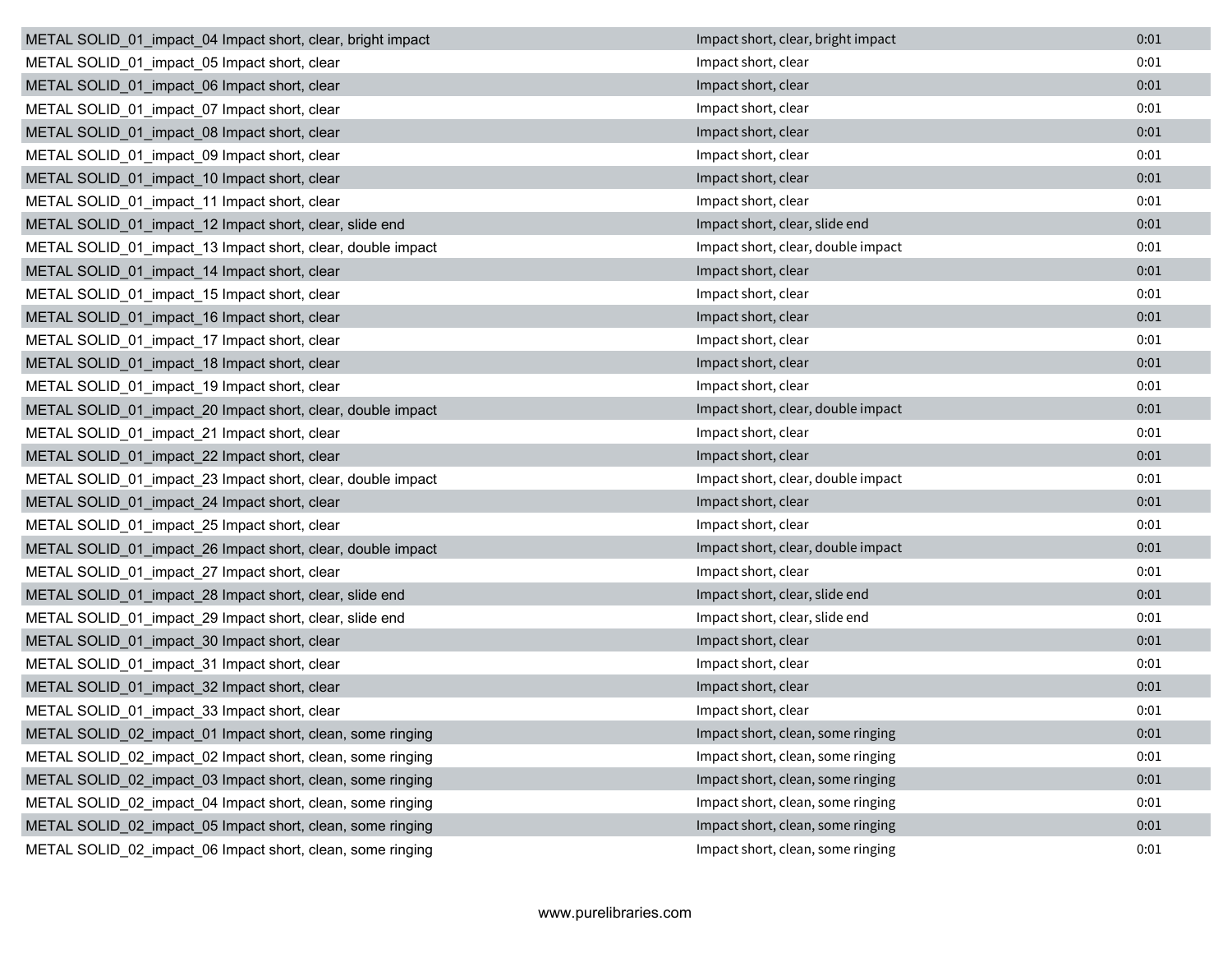| METAL SOLID 02 impact 07 Impact short, clean, some ringing                   | Impact short, clean, some ringing                   | 0:01 |
|------------------------------------------------------------------------------|-----------------------------------------------------|------|
| METAL SOLID 02 impact 08 Impact short, clean, some ringing                   | Impact short, clean, some ringing                   | 0:01 |
| METAL SOLID_02_impact_09 Impact short, clean, some ringing                   | Impact short, clean, some ringing                   | 0:01 |
| METAL SOLID 02 impact 10 Impact short, clean, some ringing                   | Impact short, clean, some ringing                   | 0:01 |
| METAL SOLID_02_impact_double_01 Impact short, clean, some ringing            | Impact short, clean, some ringing                   | 0:01 |
| METAL SOLID_02_impact_double_02 Impact short, clean, some ringing            | Impact short, clean, some ringing                   | 0:01 |
| METAL SOLID_02_impact_double_03 Impact short, clean, some ringing            | Impact short, clean, some ringing                   | 0:01 |
| METAL SOLID_02_impact_double_04 Impact short, clean, some ringing            | Impact short, clean, some ringing                   | 0:01 |
| METAL SOLID_02_impact_double_05 Impact short, clean, some ringing            | Impact short, clean, some ringing                   | 0:01 |
| METAL SOLID_02_impact_double_06 Impact short, clean, some ringing            | Impact short, clean, some ringing                   | 0:01 |
| METAL SOLID_02_impact_double_07 Impact short, clean, some ringing            | Impact short, clean, some ringing                   | 0:01 |
| METAL SOLID_02_impact_double_08 Impact short, clean, some ringing            | Impact short, clean, some ringing                   | 0:01 |
| METAL SOLID_02_impact_double_09 Impact short, clean, some ringing            | Impact short, clean, some ringing                   | 0:01 |
| METAL SOLID_02_impact_scrape_01 Impact scrape short, clean                   | Impact scrape short, clean                          | 0:01 |
| METAL SOLID_02_impact_scrape_02 Impact scrape short, clean                   | Impact scrape short, clean                          | 0:01 |
| METAL SOLID_02_impact_scrape_03 Impact scrape short, clean                   | Impact scrape short, clean                          | 0:01 |
| METAL SOLID_02_scrape_01 Scrape short, clean                                 | Scrape short, clean                                 | 0:01 |
| METAL SOLID_02_scrape_02 Scrape short, clean, some ringing                   | Scrape short, clean, some ringing                   | 0:01 |
| METAL SOLID_02_scrape_03 Scrape short, clean                                 | Scrape short, clean                                 | 0:01 |
| METAL SOLID_02_scrape_04 Scrape short, clean                                 | Scrape short, clean                                 | 0:01 |
| METAL SOLID_02_scrape_05 Scrape short, clean                                 | Scrape short, clean                                 | 0:01 |
| METAL SOLID_02_scrape_06 Scrape short, clean, impact end                     | Scrape short, clean, impact end                     | 0:01 |
| METAL SOLID_02_scrape_07 Scrape short, clean                                 | Scrape short, clean                                 | 0:01 |
| METAL SOLID_03_impact_01 Impact short, low intensity, clean                  | Impact short, low intensity, clean                  | 0:01 |
| METAL SOLID_03_impact_02 Impact short, low intensity, clean, some ringing    | Impact short, low intensity, clean, some ringing    | 0:01 |
| METAL SOLID_03_impact_03 Impact short, low intensity, clean                  | Impact short, low intensity, clean                  | 0:01 |
| METAL SOLID 03 impact 04 Impact short, low intensity, clean, some ringing    | Impact short, low intensity, clean, some ringing    | 0:01 |
| METAL SOLID_03_impact_05 Impact short, medium intensity, clean, some ringing | Impact short, medium intensity, clean, some ringing | 0:01 |
| METAL SOLID_03_impact_06 Impact short, medium intensity, clean, some ringing | Impact short, medium intensity, clean, some ringing | 0:01 |
| METAL SOLID_03_impact_07 Impact short, medium intensity, clean, some ringing | Impact short, medium intensity, clean, some ringing | 0:01 |
| METAL SOLID 03 impact 08 Impact short, medium intensity, clean, some ringing | Impact short, medium intensity, clean, some ringing | 0:01 |
| METAL SOLID 03 impact_09 Impact short, high intensity, clean, some ringing   | Impact short, high intensity, clean, some ringing   | 0:02 |
| METAL SOLID 03 impact 10 Impact short, medium intensity, clean, some ringing | Impact short, medium intensity, clean, some ringing | 0:01 |
| METAL SOLID 03 impact 11 Impact short, high intensity, clean, some ringing   | Impact short, high intensity, clean, some ringing   | 0:02 |
| METAL SOLID 03 impact 12 Impact short, high intensity, some ringing          | Impact short, high intensity, some ringing          | 0:01 |
| METAL SOLID_03_impact_13 Impact short, high intensity, some ringing          | Impact short, high intensity, some ringing          | 0:01 |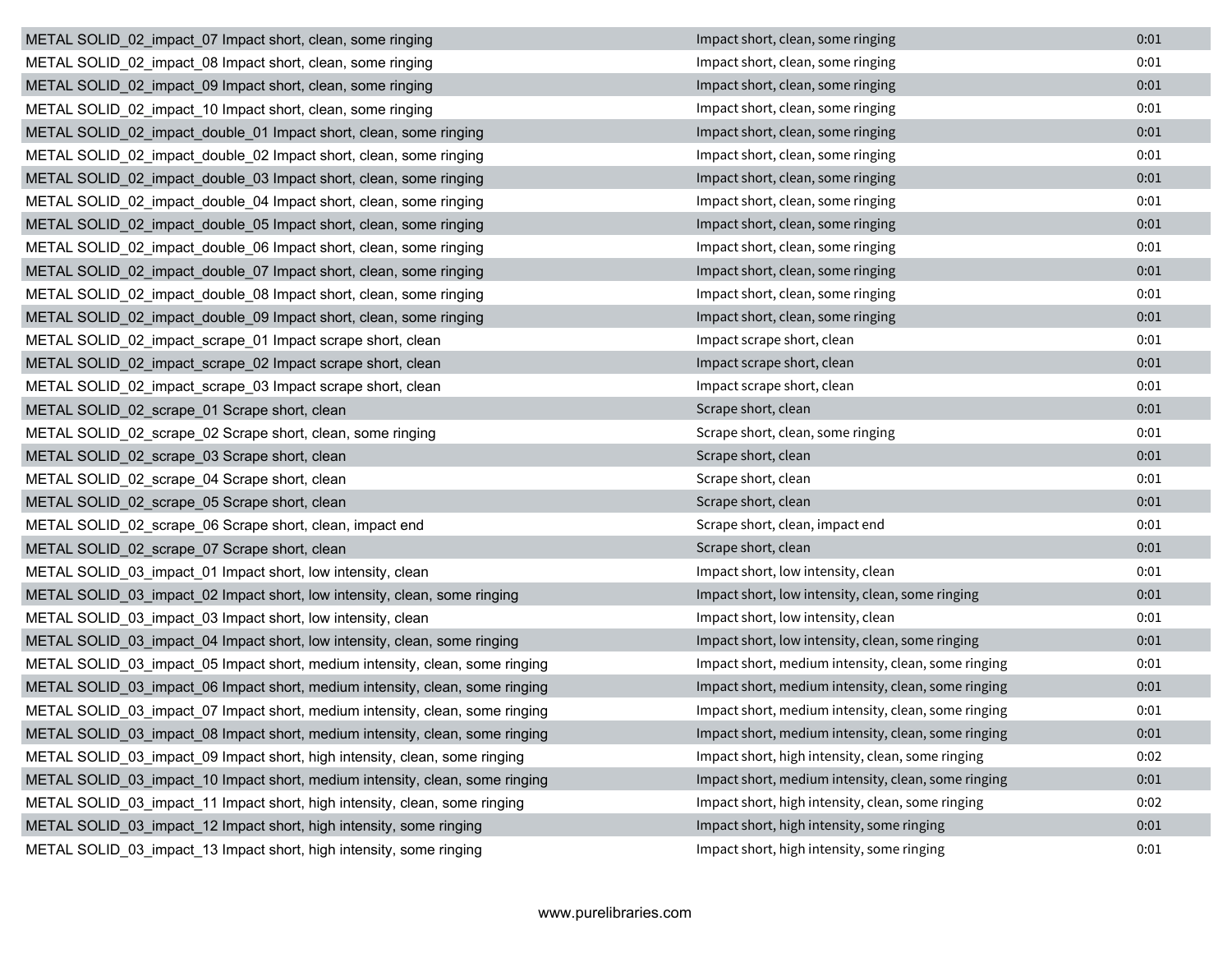| METAL SOLID_03_impact_14 Impact short, high intensity, some ringing           | Impact short, high intensity, some ringing           | 0:01 |
|-------------------------------------------------------------------------------|------------------------------------------------------|------|
| METAL SOLID_03_impact_15 Impact short, medium intensity, clean, some ringing  | Impact short, medium intensity, clean, some ringing  | 0:02 |
| METAL SOLID_03_impact_16 Impact short, high intensity, some ringing, scraping | Impact short, high intensity, some ringing, scraping | 0:01 |
| METAL SOLID 03 impact 17 Impact short, low intensity, clean, some ringing     | Impact short, low intensity, clean, some ringing     | 0:01 |
| METAL SOLID_03_impact_18 Impact short, low intensity, clean, some ringing     | Impact short, low intensity, clean, some ringing     | 0:01 |
| METAL SOLID_03_impact_19 Impact short, low intensity, clean, some ringing     | Impact short, low intensity, clean, some ringing     | 0:01 |
| METAL SOLID_03_impact_20 Impact short, low intensity, clean, some ringing     | Impact short, low intensity, clean, some ringing     | 0:01 |
| METAL SOLID_03_impact_21 Impact short, low intensity, clean, some ringing     | Impact short, low intensity, clean, some ringing     | 0:01 |
| METAL SOLID 03 impact 22 Impact short, low intensity, clean, some ringing     | Impact short, low intensity, clean, some ringing     | 0:01 |
| METAL SOLID 03 impact 23 Impact short, low intensity, clean, some ringing     | Impact short, low intensity, clean, some ringing     | 0:01 |
| METAL SOLID_03_impact_24 Impact short, low intensity, clean, some ringing     | Impact short, low intensity, clean, some ringing     | 0:01 |
| METAL SOLID_03_impact_25 Impact short, low intensity, clean, some ringing     | Impact short, low intensity, clean, some ringing     | 0:01 |
| METAL SOLID_03_impact_26 Impact short, low intensity, clean, some ringing     | Impact short, low intensity, clean, some ringing     | 0:01 |
| METAL SOLID_03_impact_27 Impact short, medium intensity, clean, some ringing  | Impact short, medium intensity, clean, some ringing  | 0:01 |
| METAL SOLID_03_impact_28 Impact short, low intensity, clean, some ringing     | Impact short, low intensity, clean, some ringing     | 0:01 |
| METAL SOLID_03_impact_29 Impact short, low intensity, clean, some ringing     | Impact short, low intensity, clean, some ringing     | 0:01 |
| METAL SOLID 03 impact 30 Impact short, low intensity, clean, some ringing     | Impact short, low intensity, clean, some ringing     | 0:01 |
| METAL SOLID_03_impact_31 Impact short, low intensity, clean, some ringing     | Impact short, low intensity, clean, some ringing     | 0:01 |
| METAL SOLID_03_impact_32 Impact short, low intensity, clean, some ringing     | Impact short, low intensity, clean, some ringing     | 0:01 |
| METAL SOLID_03_impact_33 Impact short, low intensity, clean, some ringing     | Impact short, low intensity, clean, some ringing     | 0:01 |
| METAL SOLID_03_impact_34 Impact short, low intensity, clean, some ringing     | Impact short, low intensity, clean, some ringing     | 0:01 |
| METAL SOLID_03_impact_35 Impact short, medium intensity, clean, some ringing  | Impact short, medium intensity, clean, some ringing  | 0:01 |
| METAL SOLID_03_impact_36 Impact short, medium intensity, clean, some ringing  | Impact short, medium intensity, clean, some ringing  | 0:01 |
| METAL SOLID_03_impact_37 Impact short, medium intensity, clean, some ringing  | Impact short, medium intensity, clean, some ringing  | 0:01 |
| METAL SOLID_03_impact_38 Impact short, medium intensity, clean, some ringing  | Impact short, medium intensity, clean, some ringing  | 0:01 |
| METAL SOLID_03_impact_scrape_01 Impact Scrape short, low intensity            | Impact Scrape short, low intensity                   | 0:01 |
| METAL SOLID 03 impact scrape 02 Impact Scrape short, low intensity            | Impact Scrape short, low intensity                   | 0:01 |
| METAL SOLID_03_impact_scrape_03 Impact Scrape short, low intensity            | Impact Scrape short, low intensity                   | 0:01 |
| METAL SOLID_03_impact_scrape_04 Impact Scrape short, low intensity            | Impact Scrape short, low intensity                   | 0:01 |
| METAL SOLID 03 impact scrape 05 Impact Scrape short, low intensity, thud end  | Impact Scrape short, low intensity, thud end         | 0:01 |
| METAL SOLID 03 impact scrape 06 Impact Scrape short, low intensity            | Impact Scrape short, low intensity                   | 0:02 |
| METAL SOLID 03 spin 01 Spin short, wobbly                                     | Spin short, wobbly                                   | 0:01 |
| METAL SOLID_03_spin_02 Spin short, wobbly                                     | Spin short, wobbly                                   | 0:02 |
| METAL SOLID_03_spin_03 Spin short, wobbly, vibrating thud end                 | Spin short, wobbly, vibrating thud end               | 0:02 |
| METAL SOLID 03 spin 04 Spin short, wobbly, vibrating thud end                 | Spin short, wobbly, vibrating thud end               | 0:02 |
| TIN CAN_02_scrape_01 Scrape rasping, long, friction                           | Scrape rasping, long, friction                       | 0:11 |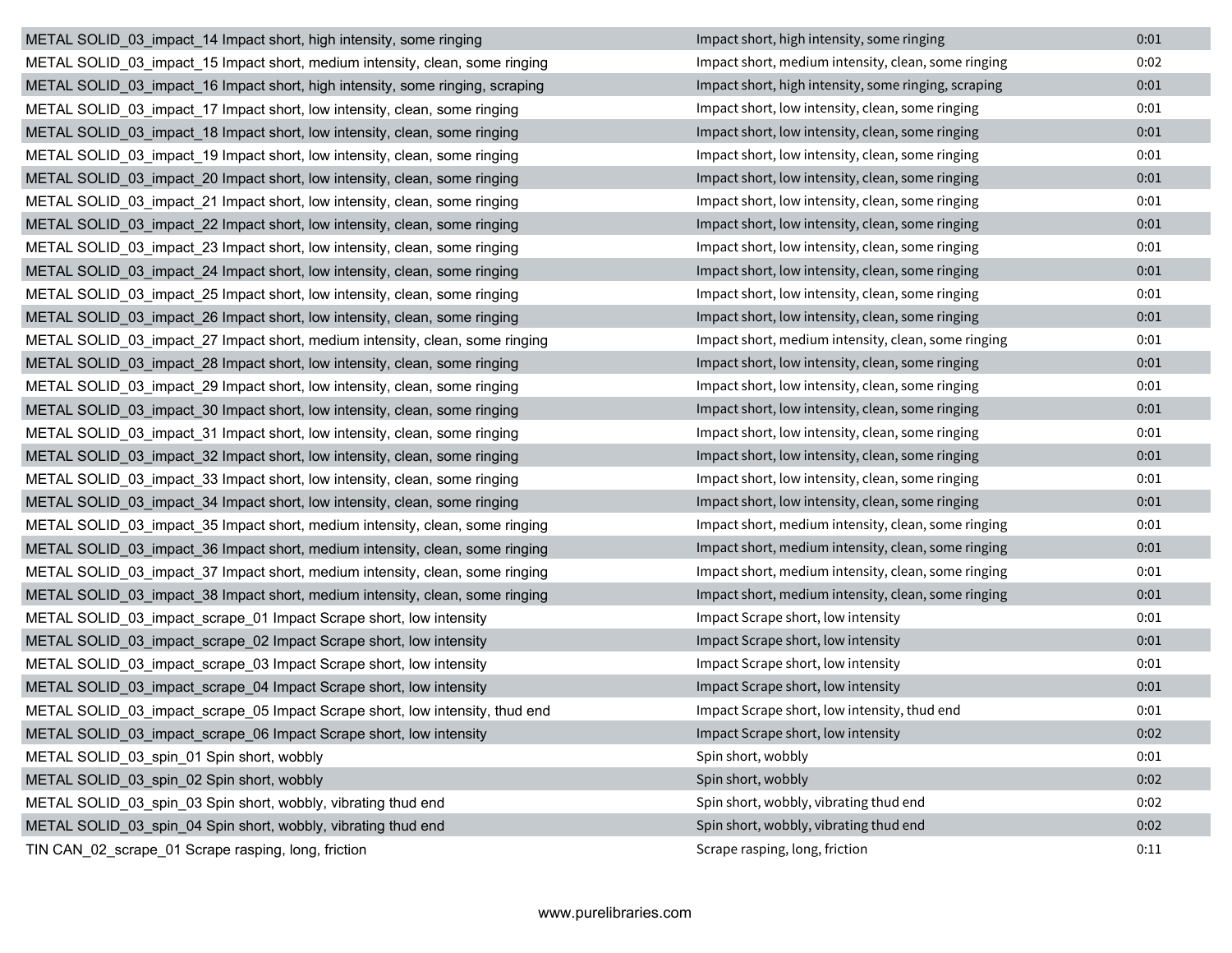| TIN CAN_02_scrape_02 Scrape rasping, long, friction, grainy end | Scrape rasping, long, friction, grainy end | 0:18 |
|-----------------------------------------------------------------|--------------------------------------------|------|
| TIN CAN_02_scrape_03 Scrape rasping, long, friction, grainy end | Scrape rasping, long, friction, grainy end | 0:14 |
| TIN CAN_02_scrape_04 Scrape rasping, long, friction, stuttery   | Scrape rasping, long, friction, stuttery   | 0:13 |
| TIN CAN_impact_01 Impact clear, clean, ringing end              | Impact clear, clean, ringing end           | 0:01 |
| TIN CAN_impact_02 Impact clear, clean                           | Impact clear, clean                        | 0:01 |
| TIN CAN_impact_03 Impact clear, clean, some ring                | Impact clear, clean, some ring             | 0:01 |
| TIN CAN_impact_04 Impact clear, clean, some ring                | Impact clear, clean, some ring             | 0:02 |
| TIN CAN impact 05 Impact clear, clean                           | Impact clear, clean                        | 0:01 |
| TIN CAN impact 06 Impact clear, clean, some ring                | Impact clear, clean, some ring             | 0:02 |
| TIN CAN impact 07 Impact clear, clean, some ring                | Impact clear, clean, some ring             | 0:01 |
| TIN CAN_impact_08 Impact clear, clean, some ring                | Impact clear, clean, some ring             | 0:01 |
| TIN CAN_impact_09 Impact clear, clean                           | Impact clear, clean                        | 0:02 |
| TIN CAN_impact_10 Impact clear, clean, some ring                | Impact clear, clean, some ring             | 0:02 |
| TIN CAN impact 11 Impact clear, clean, some ring                | Impact clear, clean, some ring             | 0:02 |
| TIN CAN_impact_12 Impact clear, clean, some ring                | Impact clear, clean, some ring             | 0:02 |
| TIN CAN_impact_13 Impact clear, clean, some ring                | Impact clear, clean, some ring             | 0:01 |
| TIN CAN_impact_14 Impact clear, clean, some ring                | Impact clear, clean, some ring             | 0:02 |
| TIN CAN_impact_15 Impact clear, clean, some ring                | Impact clear, clean, some ring             | 0:01 |
| TIN CAN_impact_16 Impact clear, clean                           | Impact clear, clean                        | 0:01 |
| TIN CAN_impact_17 Impact clear, clean, ringing                  | Impact clear, clean, ringing               | 0:02 |
| TIN CAN_impact_18 Impact clear, clean, ringing                  | Impact clear, clean, ringing               | 0:01 |
| TIN CAN_impact_19 Impact clear, clean, ringing, lid detail      | Impact clear, clean, ringing, lid detail   | 0:02 |
| TIN CAN_impact_20 Impact clear, clean, some ring                | Impact clear, clean, some ring             | 0:01 |
| TIN CAN_impact_21 Impact clear, clean, some ring                | Impact clear, clean, some ring             | 0:01 |
| TIN CAN_impact_22 Impact clear, clean, ringing end              | Impact clear, clean, ringing end           | 0:02 |
| TIN CAN_impact_23 Impact clear, clean, ringing                  | Impact clear, clean, ringing               | 0:02 |
| TIN CAN impact_24 Impact clear, clean, some ring                | Impact clear, clean, some ring             | 0:02 |
| TIN CAN impact 25 Impact clear, clean, high end impact          | Impact clear, clean, high end impact       | 0:02 |
| TIN CAN impact_26 Impact clear, clean, some ring, lid detail    | Impact clear, clean, some ring, lid detail | 0:01 |
| TIN CAN_impact_27 Impact clear, clean, some ring                | Impact clear, clean, some ring             | 0:01 |
| TIN CAN_impact_28 Impact clear, clean, some ring                | Impact clear, clean, some ring             | 0:01 |
| TIN CAN impact 29 Impact clear, clean, some ring                | Impact clear, clean, some ring             | 0:01 |
| TIN CAN_impact_30 Impact clear, clean, some ring                | Impact clear, clean, some ring             | 0:01 |
| TIN CAN_impact_31 Impact clear, clean, some ring                | Impact clear, clean, some ring             | 0:01 |
| TIN CAN impact 32 Impact clear, clean, wobble                   | Impact clear, clean, wobble                | 0:02 |
| TIN CAN_impact_33 Impact clear, clean, some ring                | Impact clear, clean, some ring             | 0:01 |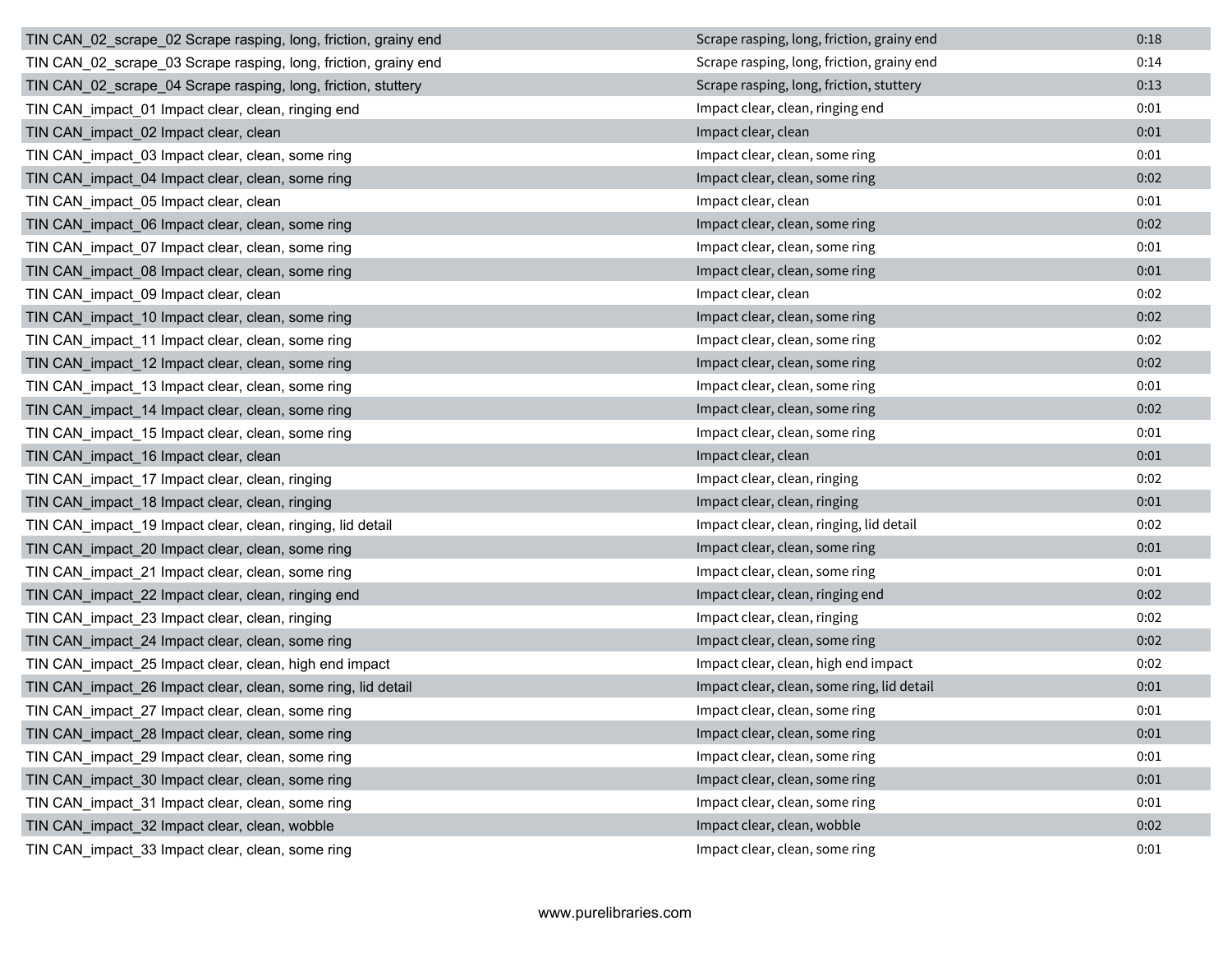| TIN CAN impact 34 Impact clear, clean, some ring              | Impact clear, clean, some ring         | 0:01 |
|---------------------------------------------------------------|----------------------------------------|------|
| TIN CAN_impact_35 Impact clear, clean, some ring              | Impact clear, clean, some ring         | 0:02 |
| TIN CAN_impact_36 Impact clear, clean, some ring              | Impact clear, clean, some ring         | 0:01 |
| TIN CAN impact 37 Impact clear, clean, some ring              | Impact clear, clean, some ring         | 0:02 |
| TIN CAN_impact_38 Impact clear, clean, ringing                | Impact clear, clean, ringing           | 0:01 |
| TIN CAN_impact_lid_01 Impact lid, short, thin, clear          | Impact lid, short, thin, clear         | 0:01 |
| TIN CAN_impact_lid_02 Impact lid, short, clear, some ring     | Impact lid, short, clear, some ring    | 0:01 |
| TIN CAN_impact_lid_03 Impact lid, short, clear                | Impact lid, short, clear               | 0:01 |
| TIN CAN impact lid 04 Impact lid, short, clear, some ring     | Impact lid, short, clear, some ring    | 0:01 |
| TIN CAN_impact_lid_05 Impact lid, short, clear                | Impact lid, short, clear               | 0:01 |
| TIN CAN_impact_thin_01 Impact thin, clear, ringing            | Impact thin, clear, ringing            | 0:01 |
| TIN CAN_impact_thin_02 Impact thin, clear, ringing            | Impact thin, clear, ringing            | 0:01 |
| TIN CAN_impact_thin_03 Impact thin, clear, ringing            | Impact thin, clear, ringing            | 0:01 |
| TIN CAN_impact_thin_04 Impact thin, clear, ringing            | Impact thin, clear, ringing            | 0:01 |
| TIN CAN impact thin 05 Impact thin, clear, ringing, vibrating | Impact thin, clear, ringing, vibrating | 0:01 |
| TIN CAN impact thin 06 Impact thin, clear, ringing            | Impact thin, clear, ringing            | 0:01 |
| TIN CAN_impact_thin_07 Impact thin, clear, ringing            | Impact thin, clear, ringing            | 0:01 |
| TIN CAN impact water 01 Impact water, wobbly                  | Impact water, wobbly                   | 0:01 |
| TIN CAN impact water 02 Impact water, wobbly                  | Impact water, wobbly                   | 0:01 |
| TIN CAN_impact_water_03 Impact water, wobbly, vibrating       | Impact water, wobbly, vibrating        | 0:01 |
| TIN CAN_impact_water_04 Impact water, wobbly, vibrating       | Impact water, wobbly, vibrating        | 0:01 |
| TIN CAN_impact_water_05 Impact water, wobbly                  | Impact water, wobbly                   | 0:01 |
| TIN CAN_impact_water_06 Impact water, wobbly                  | Impact water, wobbly                   | 0:01 |
| TIN CAN_impact_water_07 Impact water, wobbly                  | Impact water, wobbly                   | 0:01 |
| TIN CAN_impact_water_08 Impact water, wobbly, high velocity   | Impact water, wobbly, high velocity    | 0:01 |
| TIN CAN_impact_water_09 Impact water, wobbly, clear splash    | Impact water, wobbly, clear splash     | 0:01 |
| TIN CAN_impact_water_10 Impact water, wobbly, high velocity   | Impact water, wobbly, high velocity    | 0:01 |
| TIN CAN_impact_water_11 Impact water, wobbly                  | Impact water, wobbly                   | 0:01 |
| TIN CAN_impact_water_12 Impact water, wobbly, high velocity   | Impact water, wobbly, high velocity    | 0:01 |
| TIN CAN_impact_water_13 Impact water, wobbly, ascending pitch | Impact water, wobbly, ascending pitch  | 0:01 |
| TIN CAN impact water 14 Impact water, wobbly, clean           | Impact water, wobbly, clean            | 0:01 |
| TIN CAN impact water 15 Impact water, wobbly, clear           | Impact water, wobbly, clear            | 0:01 |
| TIN CAN impact water 16 Impact water, wobbly                  | Impact water, wobbly                   | 0:01 |
| TIN CAN_impact_water_17 Impact water, wobbly                  | Impact water, wobbly                   | 0:01 |
| TIN CAN_impact_water_18 Impact water, wobbly                  | Impact water, wobbly                   | 0:01 |
| TIN CAN impact water 19 Impact water, wobbly, clear splash    | Impact water, wobbly, clear splash     | 0:01 |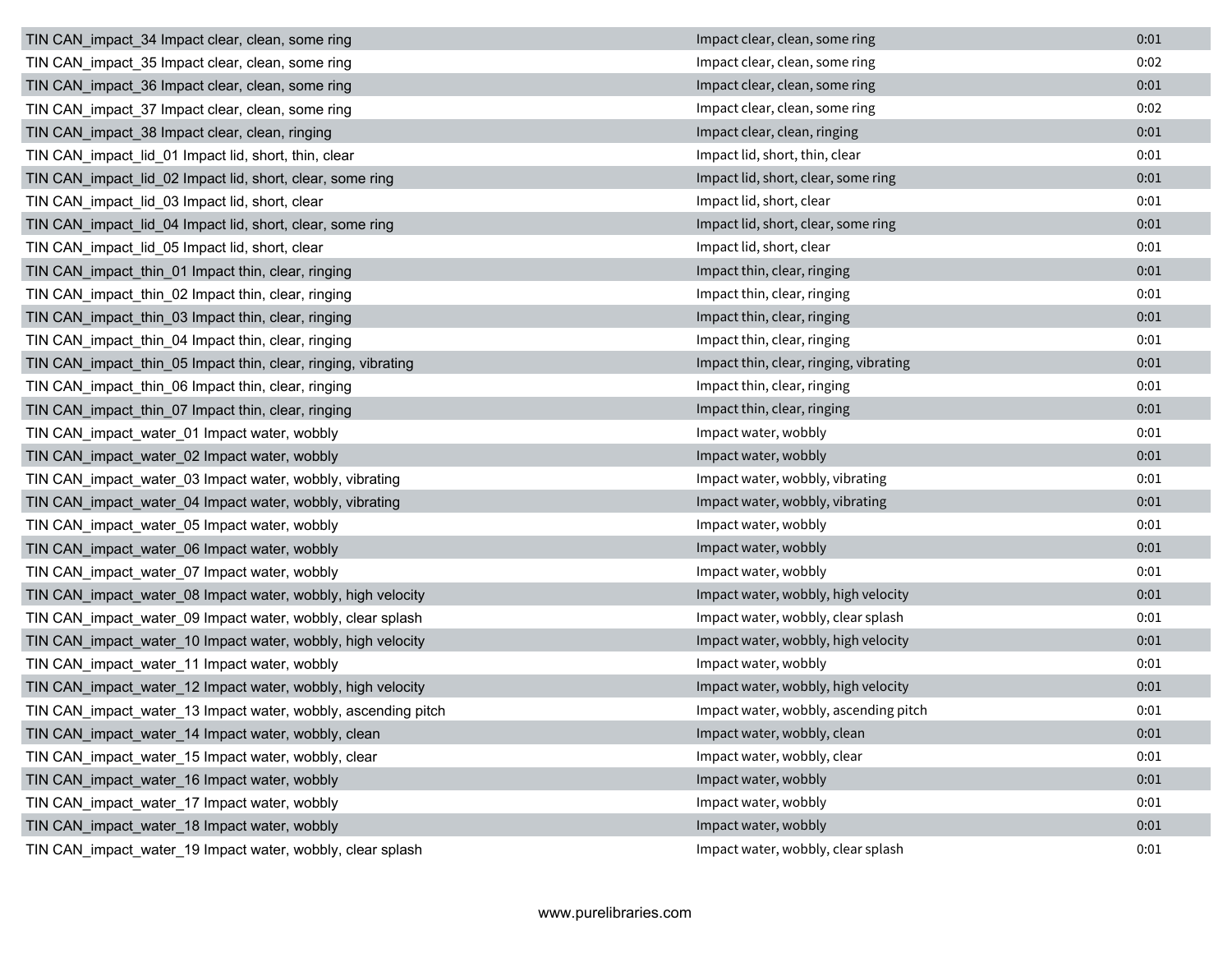| TIN CAN_impact_water_20 Impact water, wobbly, clear splash                     | Impact water, wobbly, clear splash                    | 0:02 |
|--------------------------------------------------------------------------------|-------------------------------------------------------|------|
| TIN CAN_impact_water_21 Impact water, wobbly, clear splash                     | Impact water, wobbly, clear splash                    | 0:02 |
| TIN CAN_impact_water_22 Impact water, wobbly                                   | Impact water, wobbly                                  | 0:01 |
| TIN CAN_impact_wobble_01 Impact vibrating, clear impact, ringing               | Impact vibrating, clear impact, ringing               | 0:01 |
| TIN CAN impact wobble 02 Impact vibrating, ringing                             | Impact vibrating, ringing                             | 0:01 |
| TIN CAN_impact_wobble_03 Impact vibrating, clear impact, ringing               | Impact vibrating, clear impact, ringing               | 0:01 |
| TIN CAN_impact_wobble_04 Impact vibrating, muffled ringing                     | Impact vibrating, muffled ringing                     | 0:01 |
| TIN CAN_impact_wobble_05 Impact vibrating, muffled ringing                     | Impact vibrating, muffled ringing                     | 0:01 |
| TIN CAN_rolling_long_01 Rolling, very long, clean, impact end                  | Rolling, very long, clean, impact end                 | 0:27 |
| TIN CAN_rolling_long_02 Rolling short, clean, constant, low velocity           | Rolling short, clean, constant, low velocity          | 0:04 |
| TIN CAN_rolling_long_03 Rolling, long, clean, low velocity end                 | Rolling, long, clean, low velocity end                | 0:14 |
| TIN CAN_rolling_long_04 Rolling, long, clean, low velocity end                 | Rolling, long, clean, low velocity end                | 0:13 |
| TIN CAN_rolling_long_05 Rolling, long, clean, low velocity end                 | Rolling, long, clean, low velocity end                | 0:19 |
| TIN CAN_rolling_short_01 Rolling short, clean                                  | Rolling short, clean                                  | 0:06 |
| TIN CAN_rolling_short_02 Rolling short, clean, impact end                      | Rolling short, clean, impact end                      | 0:03 |
| TIN CAN_rolling_short_03 Rolling short, clean, impact end                      | Rolling short, clean, impact end                      | 0:03 |
| TIN CAN_rolling_short_04 Rolling short, clean, impact end                      | Rolling short, clean, impact end                      | 0:03 |
| TIN CAN_rolling_short_05 Rolling short, clean, impact end                      | Rolling short, clean, impact end                      | 0:03 |
| TIN CAN_rolling_short_06 Rolling short, clean, impact end                      | Rolling short, clean, impact end                      | 0:03 |
| TIN CAN rolling short 07 Rolling short, clean, impact end                      | Rolling short, clean, impact end                      | 0:03 |
| TIN CAN_rolling_short_08 Rolling short, clean, impact end                      | Rolling short, clean, impact end                      | 0:03 |
| TIN CAN_rolling_short_09 Rolling short, clean, impact end                      | Rolling short, clean, impact end                      | 0:03 |
| TIN CAN_rolling_short_10 Rolling short, clean, impact end                      | Rolling short, clean, impact end                      | 0:03 |
| TIN CAN_rolling_short_11 Rolling short, clean, impact end                      | Rolling short, clean, impact end                      | 0:02 |
| TIN CAN_rolling_short_12 Rolling short, clean, impact end                      | Rolling short, clean, impact end                      | 0:02 |
| TIN CAN_rolling_short_13 Rolling short, clean, impact beginning, impact midway | Rolling short, clean, impact beginning, impact midway | 0:03 |
| TIN CAN_rolling_short_14 Rolling short, clean, impact beginning, impact midway | Rolling short, clean, impact beginning, impact midway | 0:02 |
| TIN CAN_rolling_short_15 Rolling short, clean, impact beginning, impact midway | Rolling short, clean, impact beginning, impact midway | 0:03 |
| TIN CAN_rolling_short_16 Rolling short, clean, impact beginning, impact midway | Rolling short, clean, impact beginning, impact midway | 0:03 |
| TIN CAN_rolling_short_17 Rolling short, clean, impact beginning, impact midway | Rolling short, clean, impact beginning, impact midway | 0:03 |
| TIN CAN_rolling_short_18 Rolling short, clean, impact beginning, impact midway | Rolling short, clean, impact beginning, impact midway | 0:03 |
| TIN CAN_rolling_short_19 Rolling short, clean, impact beginning, impact midway | Rolling short, clean, impact beginning, impact midway | 0:05 |
| TIN CAN_rolling_short_20 Rolling short, clean, natural stop                    | Rolling short, clean, natural stop                    | 0:02 |
| TIN CAN_rolling_short_21 Rolling short, clean, natural stop                    | Rolling short, clean, natural stop                    | 0:02 |
| TIN CAN_rolling_short_22 Rolling short, clean, natural stop                    | Rolling short, clean, natural stop                    | 0:02 |
| TIN CAN_rolling_short_23 Rolling short, clean, natural stop                    | Rolling short, clean, natural stop                    | 0:02 |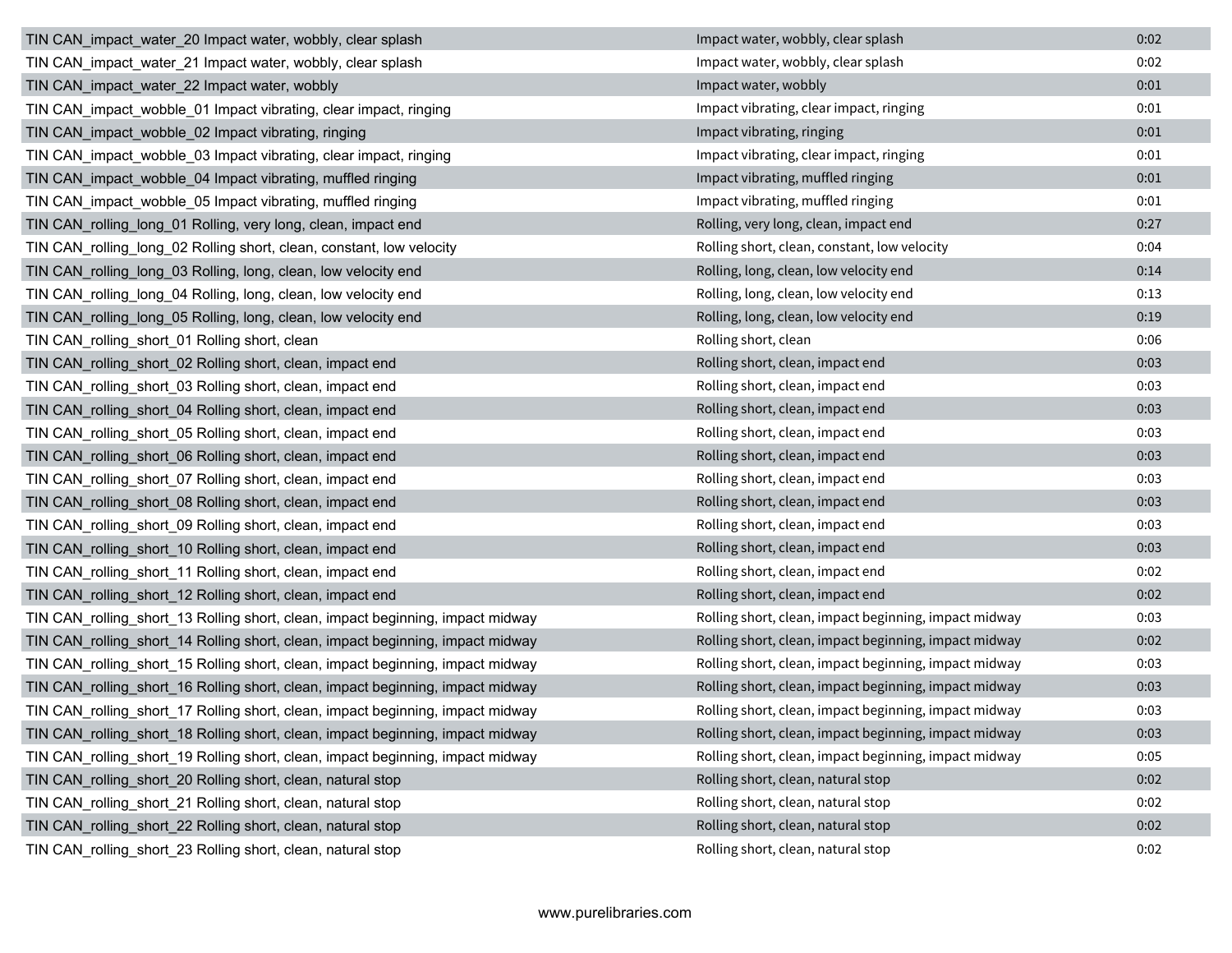| TIN CAN_rolling_short_24 Rolling short, clean, natural stop                               | Rolling short, clean, natural stop                               | 0:02 |
|-------------------------------------------------------------------------------------------|------------------------------------------------------------------|------|
| TIN CAN_rolling_short_25 Rolling short, clean, natural stop, impact end                   | Rolling short, clean, natural stop, impact end                   | 0:02 |
| TIN CAN_rolling_short_26 Rolling short, clean, impact beginning, natural stop             | Rolling short, clean, impact beginning, natural stop             | 0:01 |
| TIN CAN_rolling_short_27 Rolling short, clean, impact beginning, impact end, natural stop | Rolling short, clean, impact beginning, impact end, natural stop | 0:02 |
| TIN CAN_scrape_01 Scrape long, raspy, low velocity                                        | Scrape long, raspy, low velocity                                 | 0:08 |
| TIN CAN_scrape_02 Scrape long, raspy, low velocity                                        | Scrape long, raspy, low velocity                                 | 0:07 |
| TIN CAN_scrape_03 Scrape long,, low velocity, lid friction                                | Scrape long,, low velocity, lid friction                         | 0:14 |
| TIN CAN_scrape_04 Scrape long, raspy, low velocity                                        | Scrape long, raspy, low velocity                                 | 0:15 |
| TIN CAN_scrape_05 Scrape long, raspy, low velocity, lid sounds beginning                  | Scrape long, raspy, low velocity, lid sounds beginning           | 0:15 |
| TIN CAN_scrape_06 Scrape long, clean, low velocity                                        | Scrape long, clean, low velocity                                 | 0:16 |
| TIN CAN_scrape_07 Scrape long, raspy, low velocity, constant                              | Scrape long, raspy, low velocity, constant                       | 0:13 |
| TIN CAN_scrape_08 Scrape long, raspy, low velocity, high friction                         | Scrape long, raspy, low velocity, high friction                  | 0:15 |
| TIN CAN_scrape_09 Scrape long, raspy, low velocity                                        | Scrape long, raspy, low velocity                                 | 0:18 |
| TIN CAN_scrape_10 Scrape long, raspy, low velocity                                        | Scrape long, raspy, low velocity                                 | 0:14 |
| TIN CAN_scrape_11 Scrape long, raspy, low velocity                                        | Scrape long, raspy, low velocity                                 | 0:18 |
| TIN CAN scrape 12 Scrape long, raspy, low velocity                                        | Scrape long, raspy, low velocity                                 | 0:04 |
| TIN CAN water fill 01 Water Fill long, medium velocity, ascending pitch                   | Water Fill long, medium velocity, ascending pitch                | 0:13 |
| TIN CAN water fill 02 Water Fill long, medium velocity, ascending pitch                   | Water Fill long, medium velocity, ascending pitch                | 0:22 |
| TIN CAN_water_fill_03 Water Fill long, medium velocity, ascending pitch                   | Water Fill long, medium velocity, ascending pitch                | 0:14 |
| WOOD HOLLOW 01 impact 01 Impact short, thin                                               | Impact short, thin                                               | 0:01 |
| WOOD HOLLOW_01_impact_02 Impact short, thin                                               | Impact short, thin                                               | 0:01 |
| WOOD HOLLOW_01_impact_03 Impact short, thin                                               | Impact short, thin                                               | 0:01 |
| WOOD HOLLOW_01_impact_04 Impact short                                                     | Impact short                                                     | 0:01 |
| WOOD HOLLOW_01_impact_05 Impact short                                                     | Impact short                                                     | 0:01 |
| WOOD HOLLOW_01_impact_06 Impact short                                                     | Impact short                                                     | 0:01 |
| WOOD HOLLOW_01_impact_07 Impact short                                                     | Impact short                                                     | 0:01 |
| WOOD HOLLOW_01_impact_08 Impact short                                                     | Impact short                                                     | 0:01 |
| WOOD HOLLOW_01_impact_09 Impact short                                                     | Impact short                                                     | 0:01 |
| WOOD HOLLOW_01_impact_10 Impact short                                                     | Impact short                                                     | 0:01 |
| WOOD HOLLOW_01_impact_11 Impact short                                                     | Impact short                                                     | 0:01 |
| WOOD HOLLOW 01 impact 12 Impact short                                                     | Impact short                                                     | 0:01 |
| WOOD HOLLOW_01_impact_13 Impact short                                                     | Impact short                                                     | 0:01 |
| WOOD HOLLOW_01_impact_14 Impact short                                                     | Impact short                                                     | 0:01 |
| WOOD HOLLOW_01_impact_15 Impact short                                                     | Impact short                                                     | 0:01 |
| WOOD HOLLOW_01_impact_16 Impact short                                                     | Impact short                                                     | 0:01 |
| WOOD HOLLOW_01_impact_17 Impact short                                                     | Impact short                                                     | 0:01 |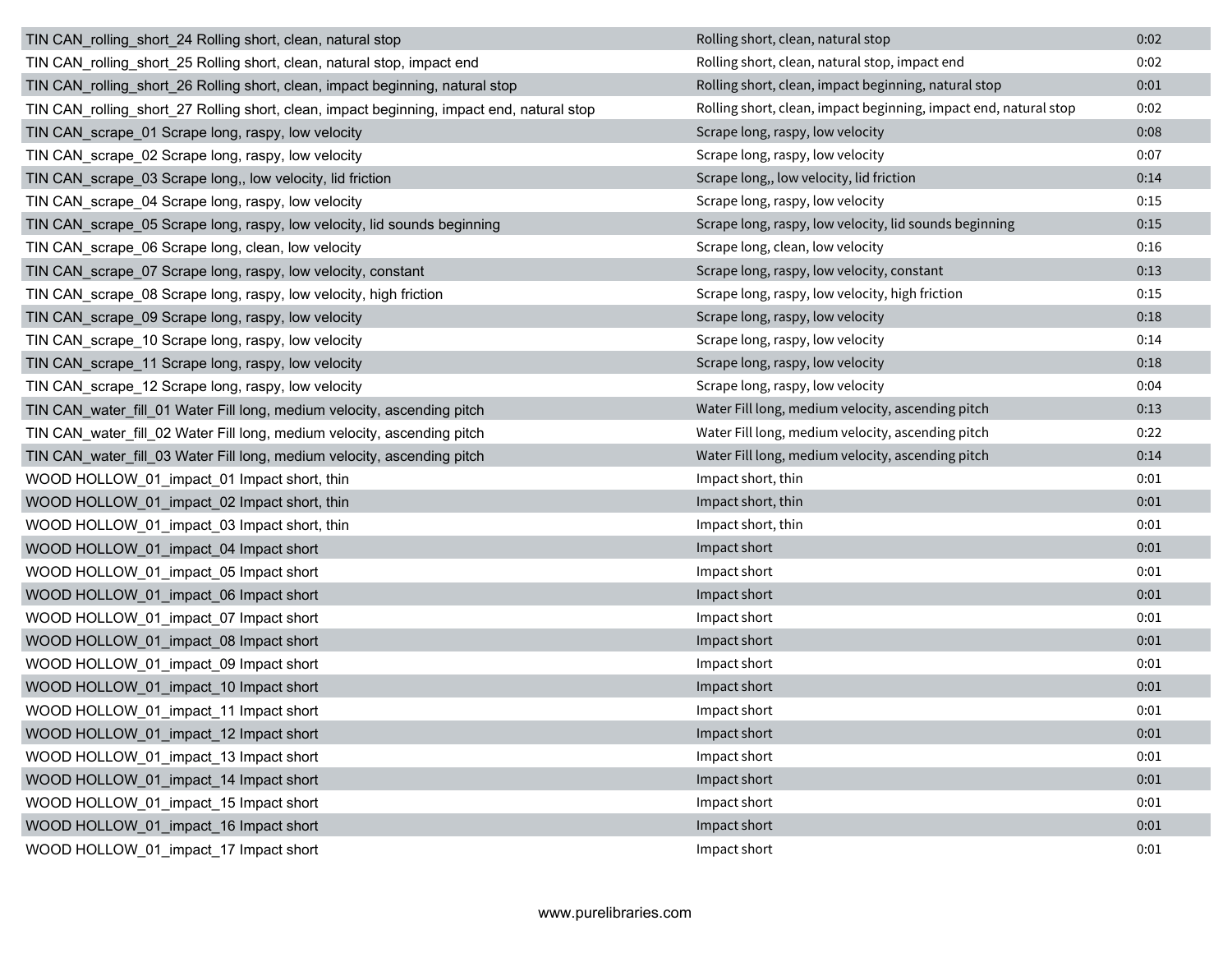| WOOD HOLLOW 01 impact 18 Impact short                               | Impact short                           | 0:01 |
|---------------------------------------------------------------------|----------------------------------------|------|
| WOOD HOLLOW_01_impact_19 Impact short                               | Impact short                           | 0:01 |
| WOOD HOLLOW 01 impact 20 Impact short                               | Impact short                           | 0:01 |
| WOOD HOLLOW_01_impact_21 Impact short                               | Impact short                           | 0:01 |
| WOOD HOLLOW_01_impact_22 Impact short                               | Impact short                           | 0:01 |
| WOOD HOLLOW_01_impact_23 Impact short                               | Impact short                           | 0:01 |
| WOOD HOLLOW_01_impact_24 Impact short                               | Impact short                           | 0:01 |
| WOOD HOLLOW_01_impact_25 Impact short, high pitch                   | Impact short, high pitch               | 0:01 |
| WOOD HOLLOW_01_impact_26 Impact short                               | Impact short                           | 0:01 |
| WOOD HOLLOW 01 impact 27 Impact short, double impact                | Impact short, double impact            | 0:01 |
| WOOD HOLLOW_01_impact_28 Impact short                               | Impact short                           | 0:01 |
| WOOD HOLLOW_01_impact_29 Impact short                               | Impact short                           | 0:01 |
| WOOD HOLLOW 01 impact low 01 Impact short, low pitch                | Impact short, low pitch                | 0:01 |
| WOOD HOLLOW 01 impact low 02 Impact short, low pitch                | Impact short, low pitch                | 0:01 |
| WOOD HOLLOW_01_impact_low_03 Impact short, low pitch                | Impact short, low pitch                | 0:01 |
| WOOD HOLLOW_01_impact_low_04 Impact short, low pitch, resonant      | Impact short, low pitch, resonant      | 0:01 |
| WOOD HOLLOW 01 impact low 05 Impact short, low pitch, resonant      | Impact short, low pitch, resonant      | 0:01 |
| WOOD HOLLOW 01 impact low 06 Impact short, low pitch, low resonance | Impact short, low pitch, low resonance | 0:01 |
| WOOD HOLLOW_01_impact_low_07 Impact short, low pitch, low resonance | Impact short, low pitch, low resonance | 0:01 |
| WOOD HOLLOW_01_impact_low_08 Impact short, low pitch, low resonance | Impact short, low pitch, low resonance | 0:01 |
| WOOD HOLLOW_01_impact_low_09 Impact short, low pitch, low resonance | Impact short, low pitch, low resonance | 0:01 |
| WOOD HOLLOW_01_impact_low_10 Impact short, low pitch, low resonance | Impact short, low pitch, low resonance | 0:01 |
| WOOD HOLLOW_01_impact_low_11 Impact short, low pitch                | Impact short, low pitch                | 0:01 |
| WOOD HOLLOW_01_impact_low_12 Impact short, low pitch                | Impact short, low pitch                | 0:01 |
| WOOD HOLLOW_01_impact_low_13 Impact short, low pitch                | Impact short, low pitch                | 0:01 |
| WOOD HOLLOW_01_impact_low_14 Impact short, low pitch, low resonance | Impact short, low pitch, low resonance | 0:01 |
| WOOD HOLLOW 01 impact low 15 Impact short, low pitch                | Impact short, low pitch                | 0:01 |
| WOOD HOLLOW_01_impact_low_16 Impact short, low pitch                | Impact short, low pitch                | 0:01 |
| WOOD HOLLOW_01_impact_misc_01 Impact short, double impact           | Impact short, double impact            | 0:01 |
| WOOD HOLLOW_01_impact_misc_02 Impact short, double impact           | Impact short, double impact            | 0:01 |
| WOOD HOLLOW_01_impact_misc_03 Impact short, double impact           | Impact short, double impact            | 0:01 |
| WOOD HOLLOW_01_impact_misc_04 Impact short, double impact           | Impact short, double impact            | 0:01 |
| WOOD HOLLOW_01_impact_misc_05 Impact short, double impact           | Impact short, double impact            | 0:01 |
| WOOD HOLLOW 01 impact misc 06 Impact short, double impact           | Impact short, double impact            | 0:01 |
| WOOD HOLLOW 01 impact misc 07 Impact short, double impact           | Impact short, double impact            | 0:01 |
| WOOD HOLLOW_01_impact_misc_08 Impact short, double impact           | Impact short, double impact            | 0:01 |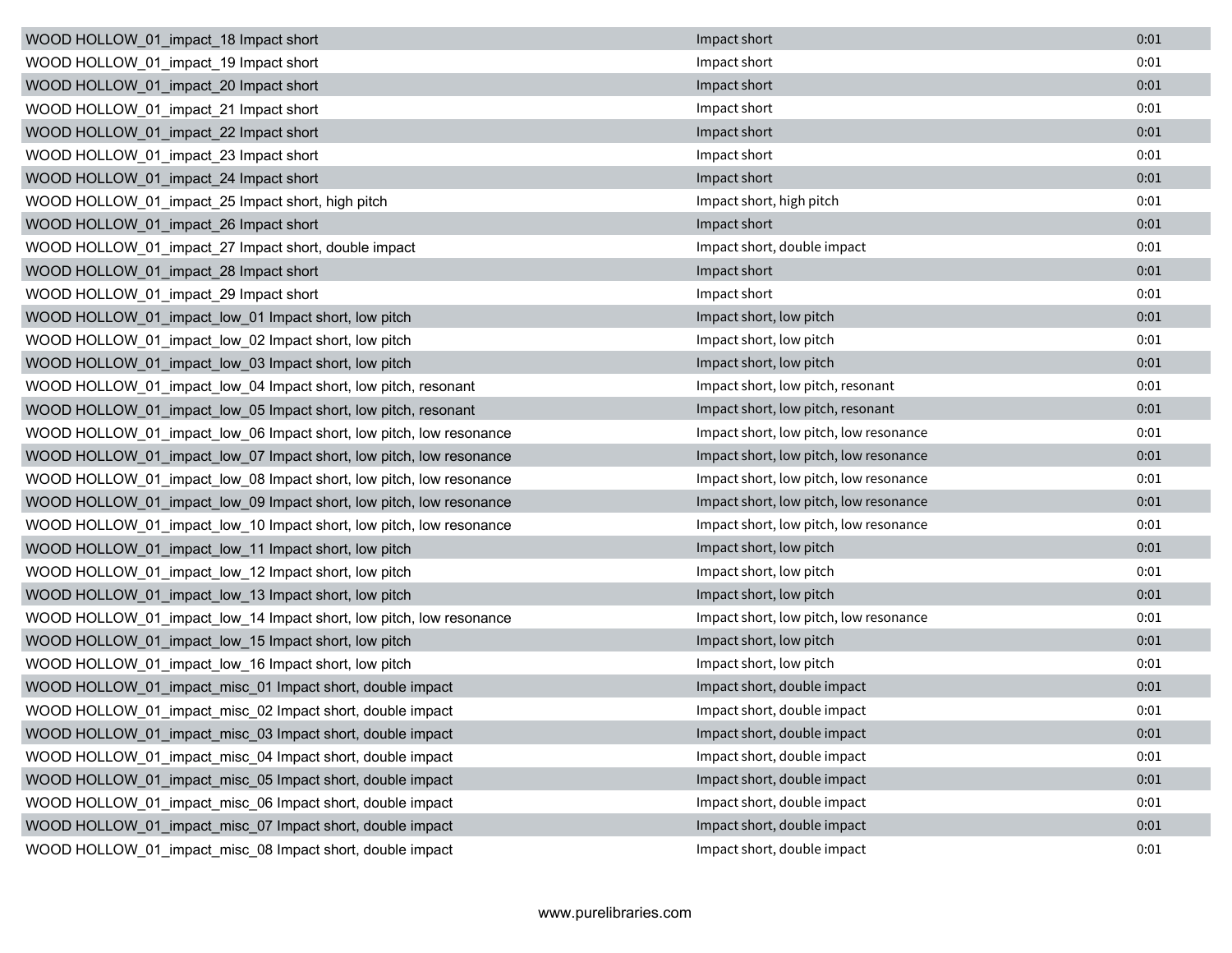| WOOD HOLLOW_01_impact_misc_09 Impact short, double impact              | Impact short, double impact              | 0:01 |
|------------------------------------------------------------------------|------------------------------------------|------|
| WOOD HOLLOW 01 impact misc 10 Impact short, double impact, hard impact | Impact short, double impact, hard impact | 0:01 |
| WOOD HOLLOW 01 impact misc 11 Impact short, double impact, hard impact | Impact short, double impact, hard impact | 0:01 |
| WOOD HOLLOW_01_impact_misc_12 Impact short, double impact, hard impact | Impact short, double impact, hard impact | 0:01 |
| WOOD HOLLOW_01_impact_misc_13 Impact short, multiple impacts           | Impact short, multiple impacts           | 0:01 |
| WOOD HOLLOW_02_impact_01 Impact short                                  | Impact short                             | 0:01 |
| WOOD HOLLOW_02_impact_02 Impact short                                  | Impact short                             | 0:01 |
| WOOD HOLLOW_02_impact_03 Impact short                                  | Impact short                             | 0:01 |
| WOOD HOLLOW_02_impact_04 Impact short                                  | Impact short                             | 0:01 |
| WOOD HOLLOW_02_impact_05 Impact short                                  | Impact short                             | 0:01 |
| WOOD HOLLOW_02_impact_06 Impact short, hard impact                     | Impact short, hard impact                | 0:01 |
| WOOD HOLLOW_02_impact_07 Impact short, hard impact                     | Impact short, hard impact                | 0:01 |
| WOOD HOLLOW_02_impact_08 Impact short, hard impact, resonant           | Impact short, hard impact, resonant      | 0:01 |
| WOOD HOLLOW_02_impact_09 Impact short, hard impact, resonant           | Impact short, hard impact, resonant      | 0:01 |
| WOOD HOLLOW 02 impact 10 Impact short                                  | Impact short                             | 0:01 |
| WOOD HOLLOW_02_impact_11 Impact short, hard impact, resonant           | Impact short, hard impact, resonant      | 0:01 |
| WOOD HOLLOW_02_impact_12 Impact short                                  | Impact short                             | 0:01 |
| WOOD HOLLOW_02_impact_13 Impact short, hard impact                     | Impact short, hard impact                | 0:01 |
| WOOD HOLLOW 02 impact 14 Impact short, hard impact                     | Impact short, hard impact                | 0:01 |
| WOOD HOLLOW_02_impact_15 Impact short, hard impact, low pitch          | Impact short, hard impact, low pitch     | 0:01 |
| WOOD HOLLOW_02_impact_16 Impact short, hard impact, medium pitch       | Impact short, hard impact, medium pitch  | 0:01 |
| WOOD HOLLOW_02_impact_17 Impact short                                  | Impact short                             | 0:01 |
| WOOD HOLLOW_02_impact_18 Impact short, hard impact, medium pitch       | Impact short, hard impact, medium pitch  | 0:01 |
| WOOD HOLLOW_02_impact_19 Impact short                                  | Impact short                             | 0:01 |
| WOOD HOLLOW_02_impact_20 Impact short                                  | Impact short                             | 0:01 |
| WOOD HOLLOW_02_impact_21 Impact short, low pitch, muffled              | Impact short, low pitch, muffled         | 0:01 |
| WOOD HOLLOW_02_impact_22 Impact short, hard impact, piercing           | Impact short, hard impact, piercing      | 0:01 |
| WOOD HOLLOW_02_impact_23 Impact short                                  | Impact short                             | 0:01 |
| WOOD HOLLOW_02_impact_24 Impact short                                  | Impact short                             | 0:01 |
| WOOD HOLLOW_02_impact_misc_01 Impact short, double impact              | Impact short, double impact              | 0:01 |
| WOOD HOLLOW_02_impact_misc_02 Impact short, multiple impacts           | Impact short, multiple impacts           | 0:01 |
| WOOD HOLLOW_02_impact_misc_03 Impact short, double impact              | Impact short, double impact              | 0:01 |
| WOOD HOLLOW_02_impact_misc_04 Impact short, multiple impacts           | Impact short, multiple impacts           | 0:01 |
| WOOD HOLLOW_02_impact_misc_05 Impact short, slide end                  | Impact short, slide end                  | 0:01 |
| WOOD HOLLOW 02 impact misc 06 Impact short, slide end                  | Impact short, slide end                  | 0:01 |
| WOOD HOLLOW_02_impact_misc_07 Impact short, slide end                  | Impact short, slide end                  | 0:01 |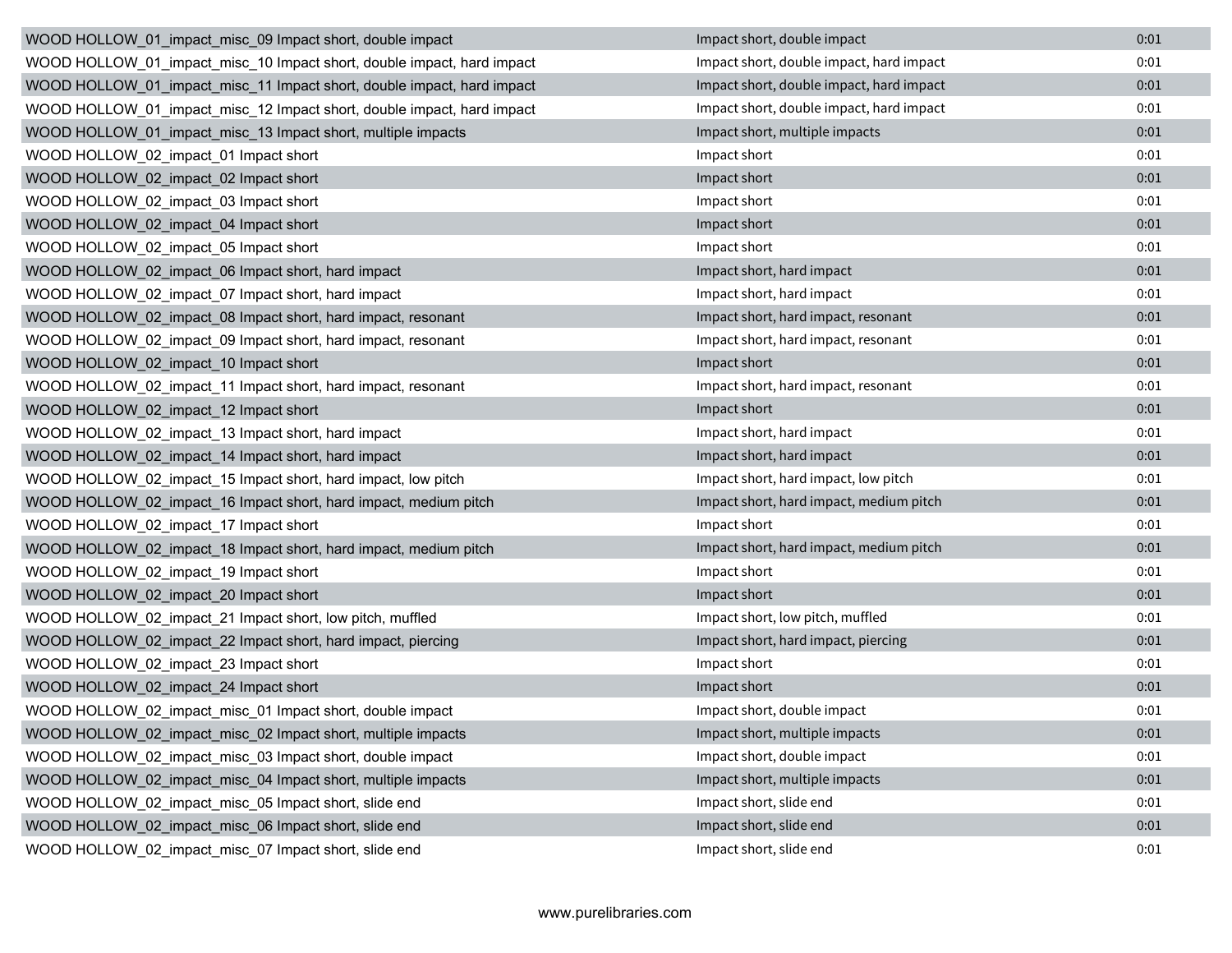| WOOD HOLLOW_02_impact_resonance_01 Impact short, resonant                         | Impact short, resonant                         | 0:01 |
|-----------------------------------------------------------------------------------|------------------------------------------------|------|
| WOOD HOLLOW 02 impact resonance 02 Impact short, resonant                         | Impact short, resonant                         | 0:01 |
| WOOD HOLLOW_02_impact_resonance_03 Impact short, resonant                         | Impact short, resonant                         | 0:01 |
| WOOD HOLLOW_02_impact_resonance_04 Impact short, resonant                         | Impact short, resonant                         | 0:01 |
| WOOD HOLLOW_02_impact_resonance_05 Impact short, resonant                         | Impact short, resonant                         | 0:01 |
| WOOD HOLLOW_02_impact_resonance_06 Impact short, resonant                         | Impact short, resonant                         | 0:01 |
| WOOD HOLLOW_02_impact_resonance_07 Impact short, resonant                         | Impact short, resonant                         | 0:01 |
| WOOD HOLLOW_02_impact_resonance_08 Impact short, resonant                         | Impact short, resonant                         | 0:01 |
| WOOD HOLLOW_02_impact_resonance_09 Impact short, resonant                         | Impact short, resonant                         | 0:01 |
| WOOD HOLLOW 02 impact resonance 10 Impact short, resonant                         | Impact short, resonant                         | 0:01 |
| WOOD HOLLOW_02_impact_resonance_11 Impact short, resonant                         | Impact short, resonant                         | 0:01 |
| WOOD HOLLOW_02_impact_resonance_12 Impact short, resonant                         | Impact short, resonant                         | 0:01 |
| WOOD HOLLOW_02_impact_resonance_13 Impact short, resonant                         | Impact short, resonant                         | 0:01 |
| WOOD HOLLOW_02_impact_resonance_14 Impact short, resonant                         | Impact short, resonant                         | 0:01 |
| WOOD HOLLOW_02_impact_resonance_15 Impact short, resonant, hard impact            | Impact short, resonant, hard impact            | 0:01 |
| WOOD HOLLOW_02_impact_resonance_16 Impact short, resonant, hard impact            | Impact short, resonant, hard impact            | 0:01 |
| WOOD HOLLOW_02_impact_resonance_17 Impact short, resonant                         | Impact short, resonant                         | 0:01 |
| WOOD HOLLOW_02_impact_resonance_18 Impact short, resonant, low pitch              | Impact short, resonant, low pitch              | 0:01 |
| WOOD HOLLOW_02_impact_resonance_19 Impact short, resonant, low pitch              | Impact short, resonant, low pitch              | 0:01 |
| WOOD HOLLOW_02_impact_resonance_20 Impact short, resonant, hard impact, low pitch | Impact short, resonant, hard impact, low pitch | 0:01 |
| WOOD HOLLOW_02_impact_resonance_21 Impact short, resonant                         | Impact short, resonant                         | 0:01 |
| WOOD HOLLOW_02_impact_resonance_22 Impact short, resonant, hard impact, low pitch | Impact short, resonant, hard impact, low pitch | 0:01 |
| WOOD HOLLOW_02_impact_resonance_23 Impact short, resonant, hard impact            | Impact short, resonant, hard impact            | 0:01 |
| WOOD HOLLOW_02_impact_resonance_24 Impact short, resonant, thin                   | Impact short, resonant, thin                   | 0:01 |
| WOOD HOLLOW_02_impact_resonance_25 Impact short, resonant, hard impact            | Impact short, resonant, hard impact            | 0:01 |
| WOOD HOLLOW_02_impact_resonance_26 Impact short, resonant, thin                   | Impact short, resonant, thin                   | 0:01 |
| WOOD HOLLOW_02_impact_resonance_27 Impact short, resonant, thin                   | Impact short, resonant, thin                   | 0:01 |
| WOOD HOLLOW_02_impact_resonance_28 Impact short, resonant, low pitch              | Impact short, resonant, low pitch              | 0:01 |
| WOOD HOLLOW_02_impact_stick_01 Impact short, resonant                             | Impact short, resonant                         | 0:01 |
| WOOD HOLLOW_02_impact_stick_02 Impact short                                       | Impact short                                   | 0:01 |
| WOOD HOLLOW_02_impact_stick_03 Impact short, hard impact                          | Impact short, hard impact                      | 0:01 |
| WOOD HOLLOW_02_impact_stick_04 Impact short, hard impact, resonant                | Impact short, hard impact, resonant            | 0:01 |
| WOOD HOLLOW 02 impact stick 05 Impact short, hard impact, resonant                | Impact short, hard impact, resonant            | 0:01 |
| WOOD HOLLOW 02 impact stick 06 Impact short, thin                                 | Impact short, thin                             | 0:01 |
| WOOD HOLLOW 02 impact stick 07 Impact short, hard impact                          | Impact short, hard impact                      | 0:01 |
| WOOD HOLLOW_02_impact_stick_08 Impact short, weak impact                          | Impact short, weak impact                      | 0:01 |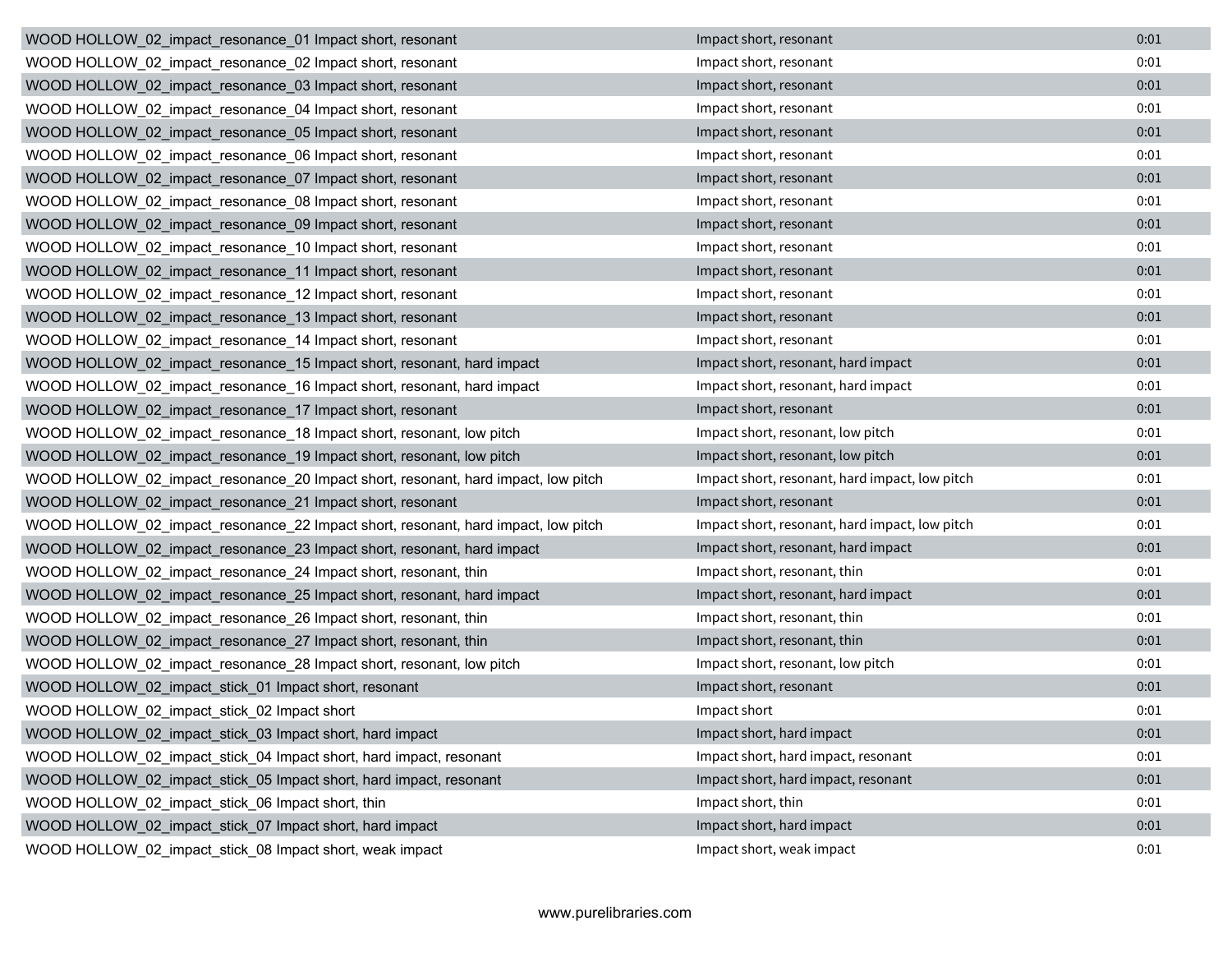| WOOD HOLLOW_02_impact_stick_09 Impact short, weak impact, low pitch     | Impact short, weak impact, low pitch     | 0:01 |
|-------------------------------------------------------------------------|------------------------------------------|------|
| WOOD HOLLOW_02_impact_stick_10 Impact short                             | Impact short                             | 0:01 |
| WOOD HOLLOW_02_impact_stick_11 Impact short, thin                       | Impact short, thin                       | 0:01 |
| WOOD HOLLOW_02_impact_stick_12 Impact short, low pitch                  | Impact short, low pitch                  | 0:01 |
| WOOD HOLLOW_02_impact_stick_13 Impact short, hard impact                | Impact short, hard impact                | 0:01 |
| WOOD HOLLOW_02_impact_stick_14 Impact short, weak impact, low pitch     | Impact short, weak impact, low pitch     | 0:01 |
| WOOD HOLLOW_02_impact_stick_15 Impact short, low pitch                  | Impact short, low pitch                  | 0:01 |
| WOOD HOLLOW_02_impact_stick_16 Impact short, hard impact, double impact | Impact short, hard impact, double impact | 0:01 |
| WOOD HOLLOW_02_impact_stick_17 Impact short                             | Impact short                             | 0:01 |
| WOOD HOLLOW 02 impact stick 18 Impact short, rattle end                 | Impact short, rattle end                 | 0:01 |
| WOOD HOLLOW_02_impact_stick_19 Impact short, hard impact                | Impact short, hard impact                | 0:01 |
| WOOD SMALL_rattle_01 Rattle small, short                                | Rattle small, short                      | 0:01 |
| WOOD SMALL_rattle_02 Rattle small, short                                | Rattle small, short                      | 0:01 |
| WOOD SMALL rattle 03 Rattle small, short                                | Rattle small, short                      | 0:01 |
| WOOD SMALL_rattle_04 Rattle small, short                                | Rattle small, short                      | 0:01 |
| WOOD SMALL_rattle_05 Rattle small, short                                | Rattle small, short                      | 0:02 |
| WOOD SMALL_rattle_06 Rattle small, short                                | Rattle small, short                      | 0:01 |
| WOOD SMALL_rattle_07 Rattle small, short                                | Rattle small, short                      | 0:01 |
| WOOD SMALL_rattle_08 Rattle small, short                                | Rattle small, short                      | 0:01 |
| WOOD SMALL_rattle_09 Rattle small, short                                | Rattle small, short                      | 0:02 |
| WOOD SMALL_rattle_10 Rattle small, short                                | Rattle small, short                      | 0:01 |
| WOOD SMALL_rattle_11 Rattle small, short                                | Rattle small, short                      | 0:01 |
| WOOD SMALL_rattle_12 Rattle small, short                                | Rattle small, short                      | 0:01 |
| WOOD SMALL_rattle_13 Rattle small, short                                | Rattle small, short                      | 0:01 |
| WOOD SMALL_rattle_14 Rattle small, short                                | Rattle small, short                      | 0:01 |
| WOOD SMALL_rattle_15 Rattle small, short                                | Rattle small, short                      | 0:01 |
| WOOD SMALL_rattle_16 Rattle small, short                                | Rattle small, short                      | 0:01 |
| WOOD SMALL_rattle_17 Rattle small, short                                | Rattle small, short                      | 0:01 |
| WOOD SMALL_rattle_18 Rattle small, short                                | Rattle small, short                      | 0:01 |
| WOOD SMALL_rattle_19 Rattle small, short                                | Rattle small, short                      | 0:02 |
| WOOD SMALL_rattle_20 Rattle small, short                                | Rattle small, short                      | 0:01 |
| WOOD SMALL_rattle_21 Rattle small, short                                | Rattle small, short                      | 0:01 |
| WOOD SMALL_rattle_22 Rattle small, short                                | Rattle small, short                      | 0:01 |
| WOOD SMALL rattle 23 Rattle small, short                                | Rattle small, short                      | 0:01 |
| WOOD SMALL rattle 24 Rattle small, short                                | Rattle small, short                      | 0:01 |
| WOOD SMALL_rattle_25 Rattle small, short                                | Rattle small, short                      | 0:01 |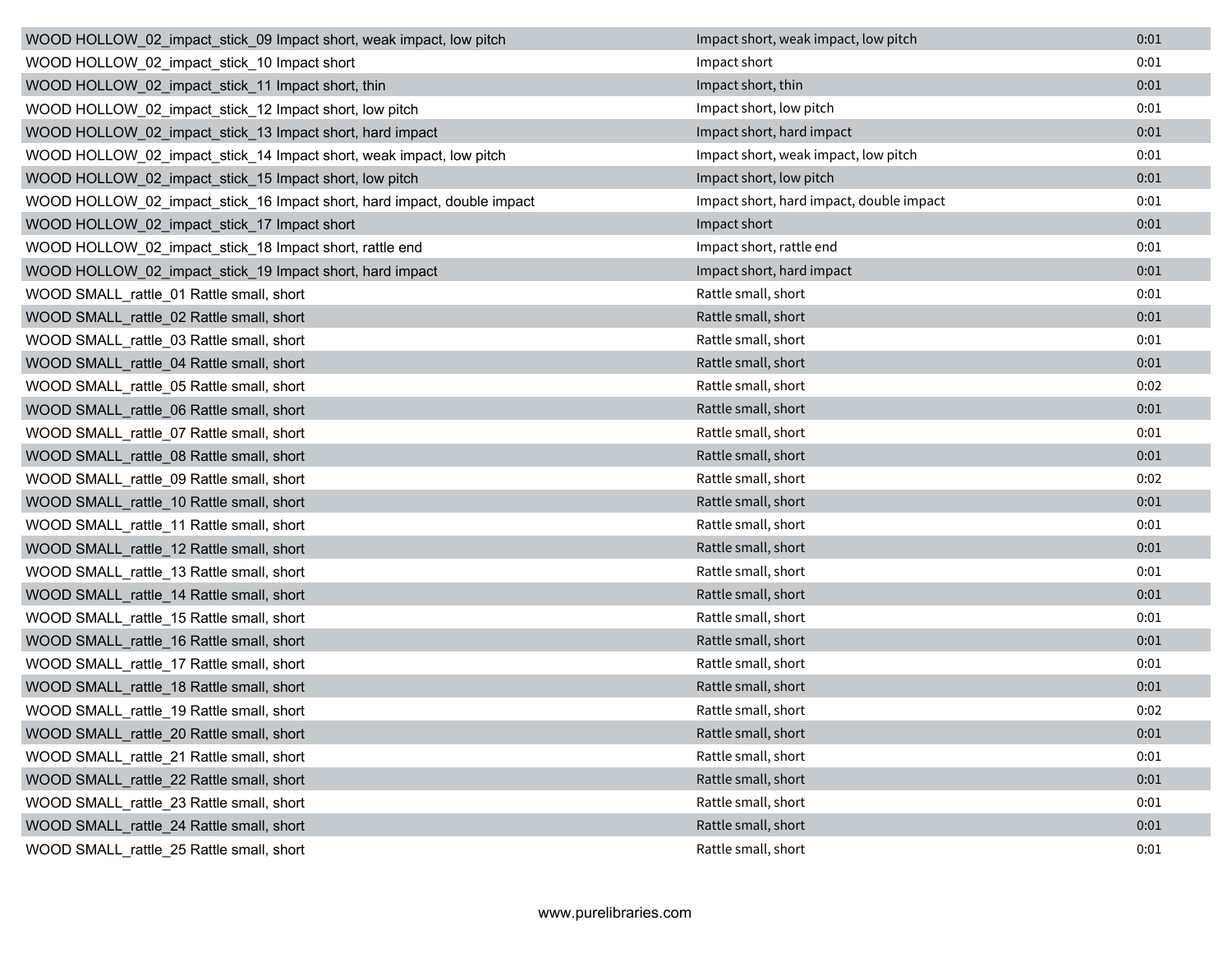| WOOD SMALL rattle 26 Rattle small, short                                         | Rattle small, short                                 | 0:01 |
|----------------------------------------------------------------------------------|-----------------------------------------------------|------|
| WOOD SMALL rattle 27 Rattle small, short                                         | Rattle small, short                                 | 0:01 |
| WOOD SMALL_rattle_28 Rattle small, short                                         | Rattle small, short                                 | 0:01 |
| WOOD SMALL_rattle_29 Rattle small, short                                         | Rattle small, short                                 | 0:01 |
| WOOD SMALL_rattle_30 Rattle small, short                                         | Rattle small, short                                 | 0:01 |
| WOOD SOLID_01_impact_01 Impact short                                             | Impact short                                        | 0:01 |
| WOOD SOLID_01_impact_02 Impact short, hard impact                                | Impact short, hard impact                           | 0:01 |
| WOOD SOLID_01_impact_03 Impact short, hard impact                                | Impact short, hard impact                           | 0:01 |
| WOOD SOLID_01_impact_04 Impact short                                             | Impact short                                        | 0:01 |
| WOOD SOLID 01 impact 05 Impact short                                             | Impact short                                        | 0:01 |
| WOOD SOLID_01_impact_06 Impact short                                             | Impact short                                        | 0:01 |
| WOOD SOLID_01_impact_07 Impact short                                             | Impact short                                        | 0:01 |
| WOOD SOLID 01 impact 08 Impact short                                             | Impact short                                        | 0:01 |
| WOOD SOLID_01_impact_09 Impact short                                             | Impact short                                        | 0:01 |
| WOOD SOLID_01_impact_10 Impact short                                             | Impact short                                        | 0:01 |
| WOOD SOLID_01_impact_11 Impact short                                             | Impact short                                        | 0:01 |
| WOOD SOLID_01_impact_12 Impact short                                             | Impact short                                        | 0:01 |
| WOOD SOLID_01_impact_13 Impact short, double impact                              | Impact short, double impact                         | 0:01 |
| WOOD SOLID 01 impact 14 Impact short                                             | Impact short                                        | 0:01 |
| WOOD SOLID_01_impact_15 Impact short                                             | Impact short                                        | 0:01 |
| WOOD SOLID_01_impact_16 Impact short                                             | Impact short                                        | 0:01 |
| WOOD SOLID_01_impact_17 Impact short, double impact                              | Impact short, double impact                         | 0:01 |
| WOOD SOLID_01_impact_18 Impact short, double impact                              | Impact short, double impact                         | 0:01 |
| WOOD SOLID_01_impact_19 Impact short                                             | Impact short                                        | 0:01 |
| WOOD SOLID_01_impact_20 Impact short, double impact                              | Impact short, double impact                         | 0:01 |
| WOOD SOLID_01_impact_21 Impact short, double impact                              | Impact short, double impact                         | 0:01 |
| WOOD SOLID_01_impact_22 Impact short, double impact                              | Impact short, double impact                         | 0:01 |
| WOOD SOLID_01_impact_23 Impact short                                             | Impact short                                        | 0:01 |
| WOOD SOLID_01_impact_24 Impact short                                             | Impact short                                        | 0:01 |
| WOOD SOLID 01 impact 25 Impact short                                             | Impact short                                        | 0:01 |
| WOOD SOLID_01_impact_26 Impact short, beginning rattle                           | Impact short, beginning rattle                      | 0:01 |
| WOOD SOLID 01 impact 27 Impact short, double impact                              | Impact short, double impact                         | 0:01 |
| WOOD SOLID 01 impact 28 Impact short, multiple impacts                           | Impact short, multiple impacts                      | 0:01 |
| WOOD SOLID 01 impact 29 Impact short, double impact                              | Impact short, double impact                         | 0:01 |
| WOOD SOLID 01 impact 30 Impact short, double impact                              | Impact short, double impact                         | 0:01 |
| WOOD SOLID_01_impact_loop_01 Impact loop long, high intensity rattling, constant | Impact loop long, high intensity rattling, constant | 0:18 |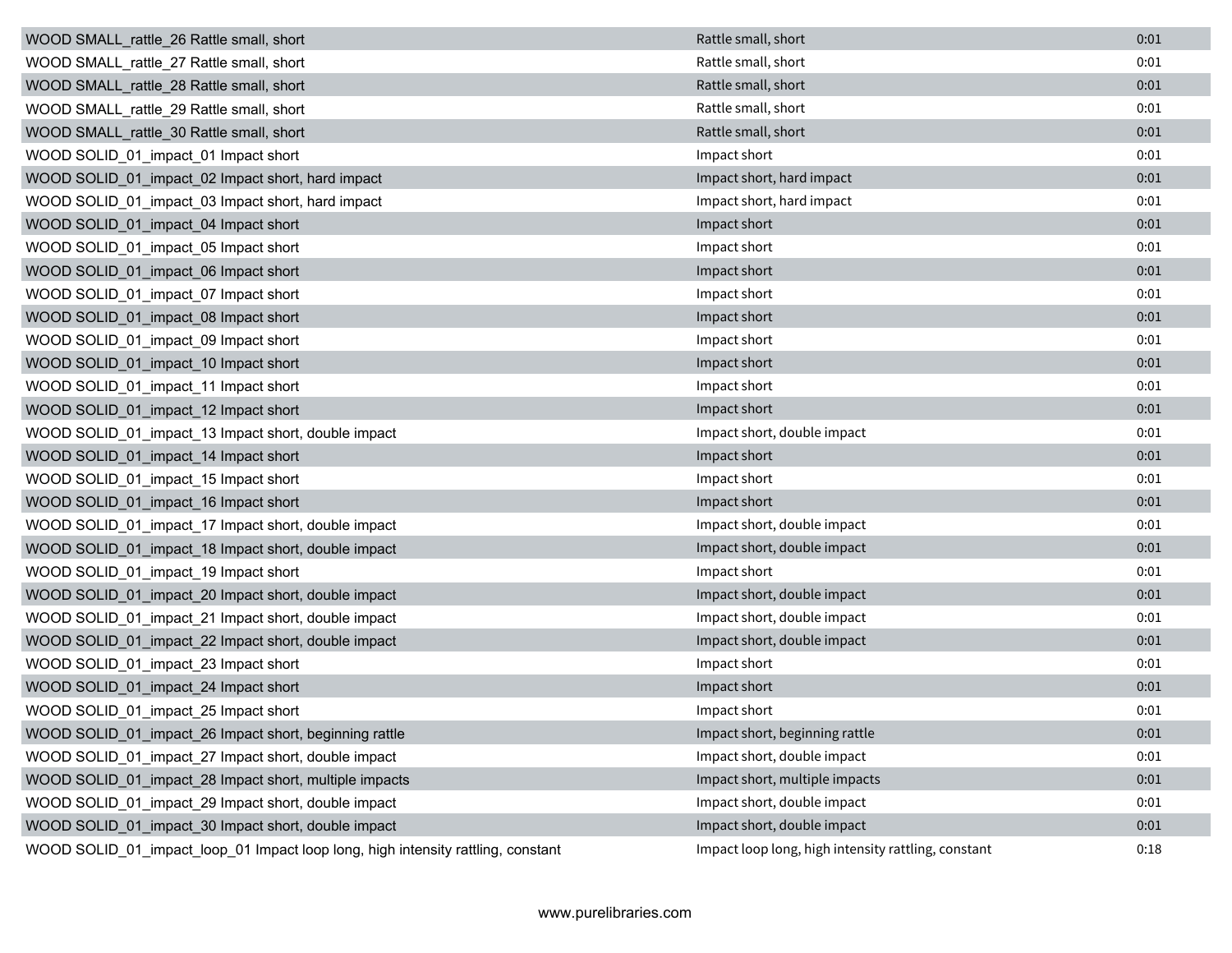| WOOD SOLID 01 impact loop 02 Impact loop long, high intensity rattling, constant              | Impact loop long, high intensity rattling, constant              | 0:13 |
|-----------------------------------------------------------------------------------------------|------------------------------------------------------------------|------|
| WOOD SOLID_01_impact_loop_03 Impact loop long, high intensity rattling, constant              | Impact loop long, high intensity rattling, constant              | 0:18 |
| WOOD SOLID_01_impact_loop_04 Impact loop long, high intensity rattling, constant              | Impact loop long, high intensity rattling, constant              | 0:16 |
| WOOD SOLID_01_impact_loop_05 Impact loop long, high intensity rattling, constant              | Impact loop long, high intensity rattling, constant              | 0:18 |
| WOOD SOLID_01_impact_loop_06 Impact loop long, high intensity rattling, constant              | Impact loop long, high intensity rattling, constant              | 0:24 |
| WOOD SOLID_01_impact_loop_07 Impact loop long, medium intensity rattling, low pitch, constant | Impact loop long, medium intensity rattling, low pitch, constant | 0:15 |
| WOOD SOLID_01_impact_loop_08 Impact loop long, low intensity rattling, low pitch, constant    | Impact loop long, low intensity rattling, low pitch, constant    | 0:10 |
| WOOD SOLID_02_impact_rattle_01 Impact rattle short                                            | Impact rattle short                                              | 0:01 |
| WOOD SOLID_02_impact_rattle_02 Impact rattle short                                            | Impact rattle short                                              | 0:01 |
| WOOD SOLID_02_impact_rattle_03 Impact rattle short                                            | Impact rattle short                                              | 0:01 |
| WOOD SOLID_02_impact_rattle_04 Impact rattle short                                            | Impact rattle short                                              | 0:01 |
| WOOD SOLID_02_impact_rattle_05 Impact rattle short                                            | Impact rattle short                                              | 0:01 |
| WOOD SOLID_02_impact_rattle_06 Impact rattle short                                            | Impact rattle short                                              | 0:01 |
| WOOD SOLID_02_impact_rattle_07 Impact rattle short                                            | Impact rattle short                                              | 0:01 |
| WOOD SOLID_02_impact_rattle_08 Impact rattle short, hard impact                               | Impact rattle short, hard impact                                 | 0:01 |
| WOOD SOLID_02_impact_rattle_09 Impact rattle short                                            | Impact rattle short                                              | 0:01 |
| WOOD SOLID_02_impact_rattle_10 Impact rattle short                                            | Impact rattle short                                              | 0:01 |
| WOOD SOLID_02_impact_rattle_11 Impact rattle short, hard impact                               | Impact rattle short, hard impact                                 | 0:01 |
| WOOD SOLID_02_impact_rattle_12 Impact rattle short                                            | Impact rattle short                                              | 0:01 |
| WOOD SOLID_02_impact_rattle_13 Impact rattle short                                            | Impact rattle short                                              | 0:01 |
| WOOD SOLID_02_impact_rattle_14 Impact rattle short, hard impact                               | Impact rattle short, hard impact                                 | 0:01 |
| WOOD SOLID_02_impact_rattle_15 Impact rattle short                                            | Impact rattle short                                              | 0:01 |
| WOOD SOLID_02_impact_rattle_16 Impact rattle short, hard impact                               | Impact rattle short, hard impact                                 | 0:01 |
| WOOD SOLID_02_impact_rattle_17 Impact rattle short                                            | Impact rattle short                                              | 0:01 |
| WOOD SOLID_02_impact_rattle_18 Impact rattle short, hard impact                               | Impact rattle short, hard impact                                 | 0:01 |
| WOOD SOLID_03_impact_rattle_01 Impact rattle short, low intensity                             | Impact rattle short, low intensity                               | 0:01 |
| WOOD SOLID_03_impact_rattle_02 Impact rattle short, medium intensity                          | Impact rattle short, medium intensity                            | 0:01 |
| WOOD SOLID_03_impact_rattle_03 Impact rattle short, medium intensity                          | Impact rattle short, medium intensity                            | 0:01 |
| WOOD SOLID 03 impact rattle 04 Impact rattle short, medium intensity                          | Impact rattle short, medium intensity                            | 0:01 |
| WOOD SOLID_03_impact_rattle_05 Impact rattle short, medium intensity                          | Impact rattle short, medium intensity                            | 0:01 |
| WOOD SOLID_03_impact_rattle_06 Impact rattle short, low intensity                             | Impact rattle short, low intensity                               | 0:01 |
| WOOD SOLID_03_impact_rattle_07 Impact rattle short, medium intensity                          | Impact rattle short, medium intensity                            | 0:01 |
| WOOD SOLID_03_impact_rattle_08 Impact rattle short, medium intensity                          | Impact rattle short, medium intensity                            | 0:01 |
| WOOD SOLID_03_impact_rattle_09 Impact rattle short, medium intensity                          | Impact rattle short, medium intensity                            | 0:01 |
| WOOD SOLID 03 impact rattle 10 Impact rattle short, low intensity                             | Impact rattle short, low intensity                               | 0:01 |
| WOOD SOLID_03_impact_rattle_11 Impact rattle short, medium intensity                          | Impact rattle short, medium intensity                            | 0:01 |